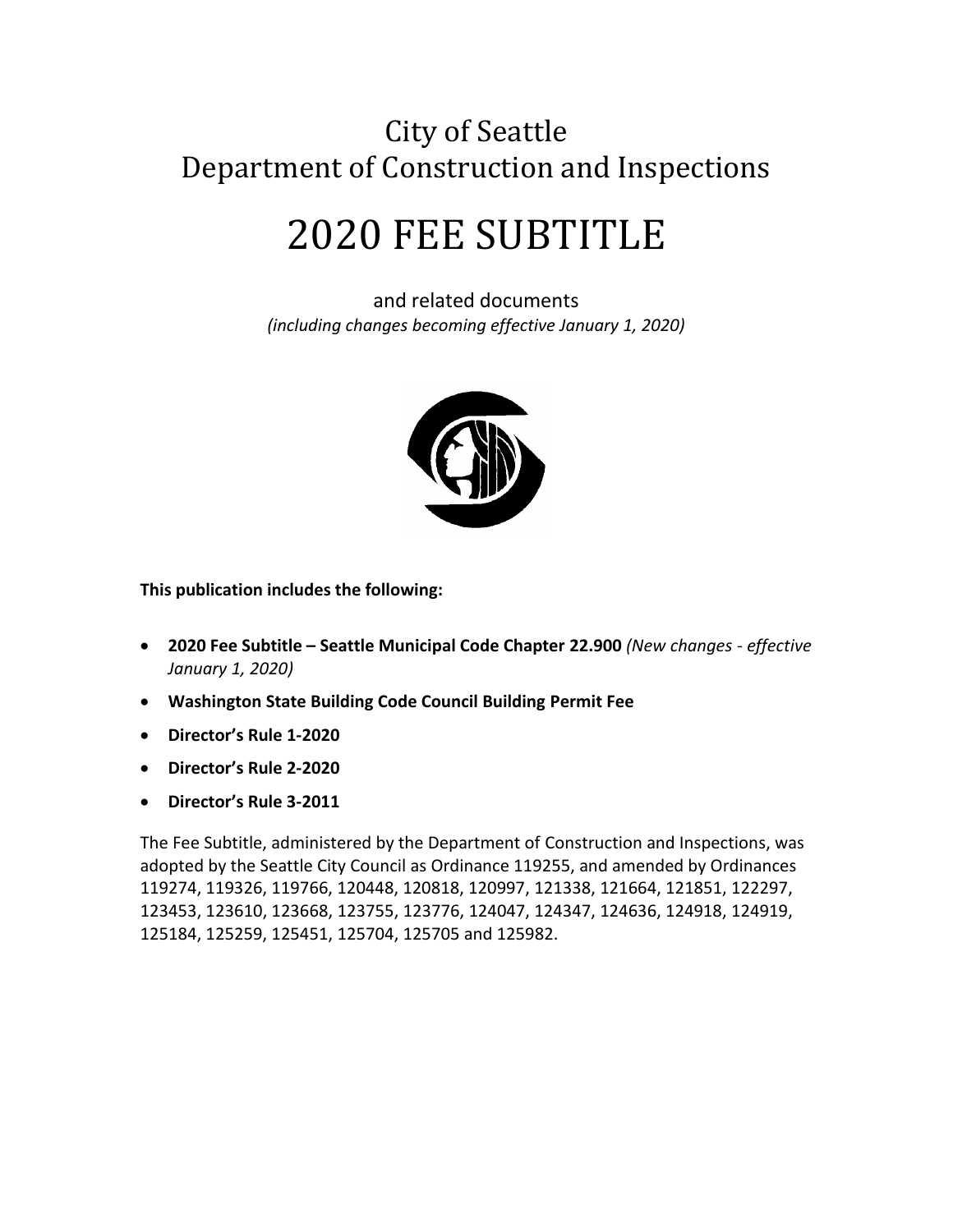# **FEE SUBTITLE TABLE OF CONTENTS**

| CHAPTER 22.900D - FEES FOR NEW AND ALTERED BUILDINGS AND EQUIPMENT 21                         |  |
|-----------------------------------------------------------------------------------------------|--|
|                                                                                               |  |
|                                                                                               |  |
|                                                                                               |  |
|                                                                                               |  |
|                                                                                               |  |
|                                                                                               |  |
|                                                                                               |  |
|                                                                                               |  |
| 22.900D.090 Permit fees for mechanical equipment and systems, other than boilers and pressure |  |
|                                                                                               |  |
| 22.900D.110 New installations and alterations of boilers and pressure vessels 33              |  |
|                                                                                               |  |
|                                                                                               |  |
| 22.900D.140 New installations and alterations of elevators and other conveyances34            |  |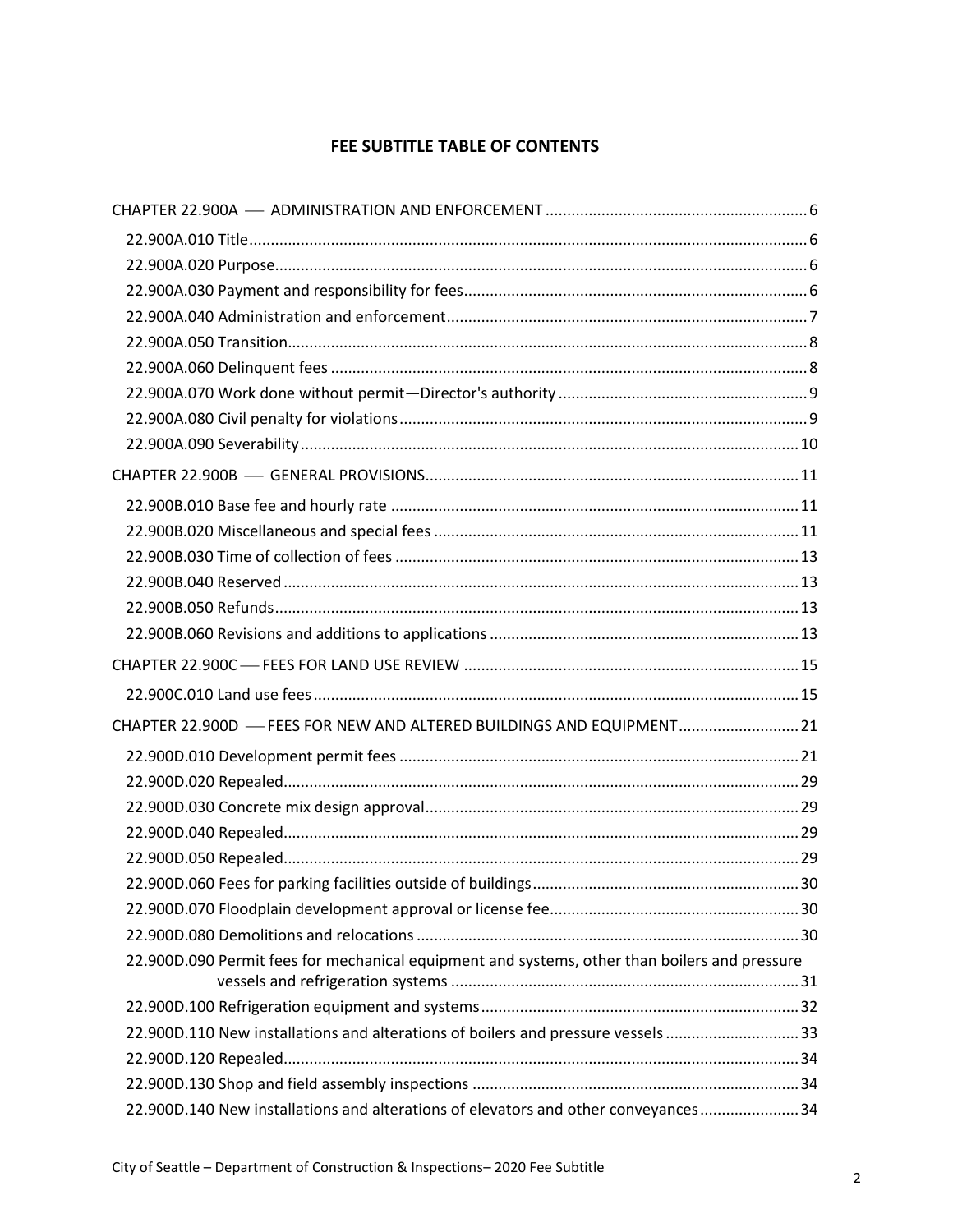| 22.900E.050 Boiler, refrigeration and gas piping licenses and examinations48             |  |
|------------------------------------------------------------------------------------------|--|
|                                                                                          |  |
|                                                                                          |  |
|                                                                                          |  |
|                                                                                          |  |
|                                                                                          |  |
|                                                                                          |  |
|                                                                                          |  |
|                                                                                          |  |
| 22.900F.040 Advisory Housing and Building Maintenance Code and condominium conversion    |  |
|                                                                                          |  |
|                                                                                          |  |
|                                                                                          |  |
|                                                                                          |  |
|                                                                                          |  |
| 22.900G.020 Fees for review by the Seattle Department of Transportation54                |  |
|                                                                                          |  |
|                                                                                          |  |
|                                                                                          |  |
|                                                                                          |  |
|                                                                                          |  |
|                                                                                          |  |
| CHAPTER 22.900H - RENTAL REGISTRATION AND INSPECTION ORDINANCE PROGRAM FEES56            |  |
|                                                                                          |  |
|                                                                                          |  |
|                                                                                          |  |
|                                                                                          |  |
| 22.900H.050 Private qualified rental housing inspector training and registration fees 56 |  |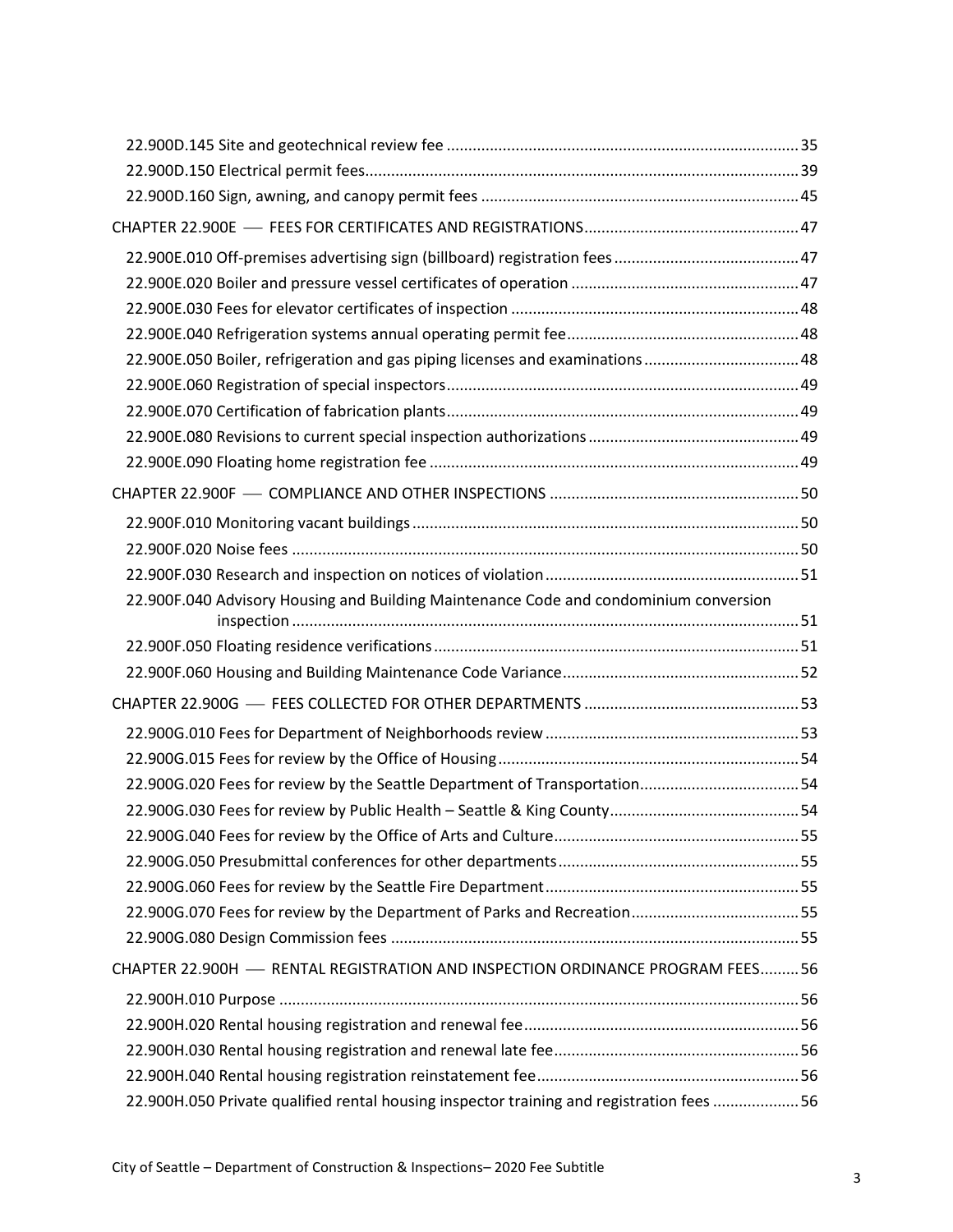| 22.900H.060 Rental housing unit inspection fees if the Department serves as a qualified rental |  |
|------------------------------------------------------------------------------------------------|--|
|                                                                                                |  |
|                                                                                                |  |
|                                                                                                |  |
|                                                                                                |  |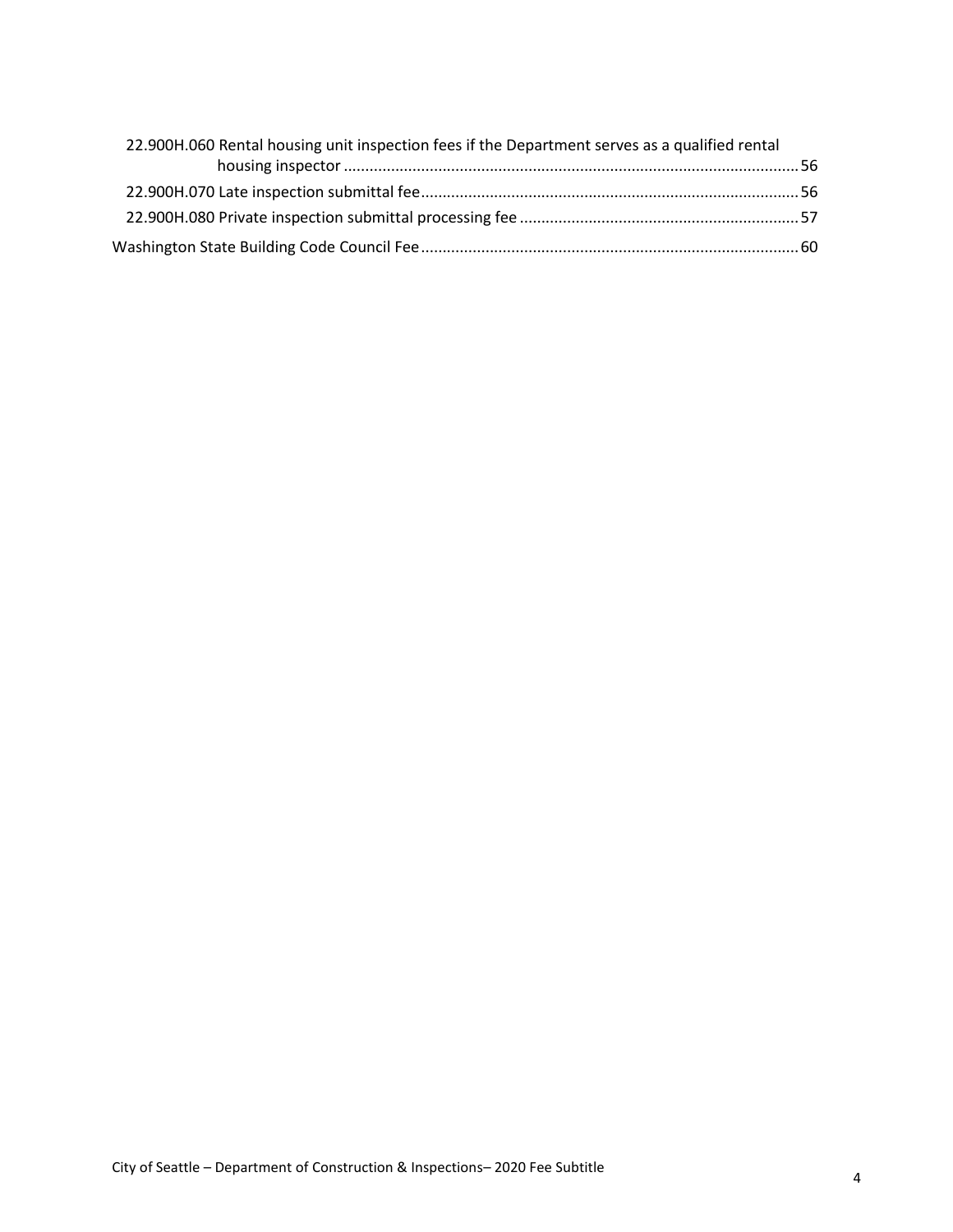# **FEE SUBTITLE TABLES**

|    | Table B-1 for 22.900B.020 - Fees for Reproductions from Electronic or Microfilm Records 12            |  |
|----|-------------------------------------------------------------------------------------------------------|--|
|    |                                                                                                       |  |
|    |                                                                                                       |  |
| А. | Master Use Permit, Environmental Critical Areas, City Council, & Hearing Examiner Approvals. 17       |  |
| В. | Miscellaneous Hourly Land Use Reviews, Research, and Other Services  18                               |  |
| C. |                                                                                                       |  |
|    |                                                                                                       |  |
|    | Table D-2 for 22.900D.010 - Calculation of Development Fees Determined by Value  24                   |  |
|    |                                                                                                       |  |
|    |                                                                                                       |  |
|    |                                                                                                       |  |
|    | Table D-12 for 22.900D.110 - Installation Fees for Boilers and Pressure Vessels33                     |  |
|    | Table D-13 for 22.900D.140 - Permit Fees for Elevators and Other Conveyances 35                       |  |
|    |                                                                                                       |  |
|    | Table D-14 for 22.900D.150 - Electrical Permit Fees (When Plans Are Reviewed)  41                     |  |
|    | Table D-15 for 22.900D.150 - Electrical Permit Fees (When Plans Are Not Required)  42                 |  |
|    |                                                                                                       |  |
|    | Table E-1 for 22.900E.020 - Fees for Certificates of Operation for Boilers and Pressure Vessels  47   |  |
|    |                                                                                                       |  |
|    | Table E-4 for 22.900E.050 - Fees for Boiler, Refrigeration, and Gas Piping Licenses & Examinations 49 |  |
|    |                                                                                                       |  |
|    |                                                                                                       |  |
|    |                                                                                                       |  |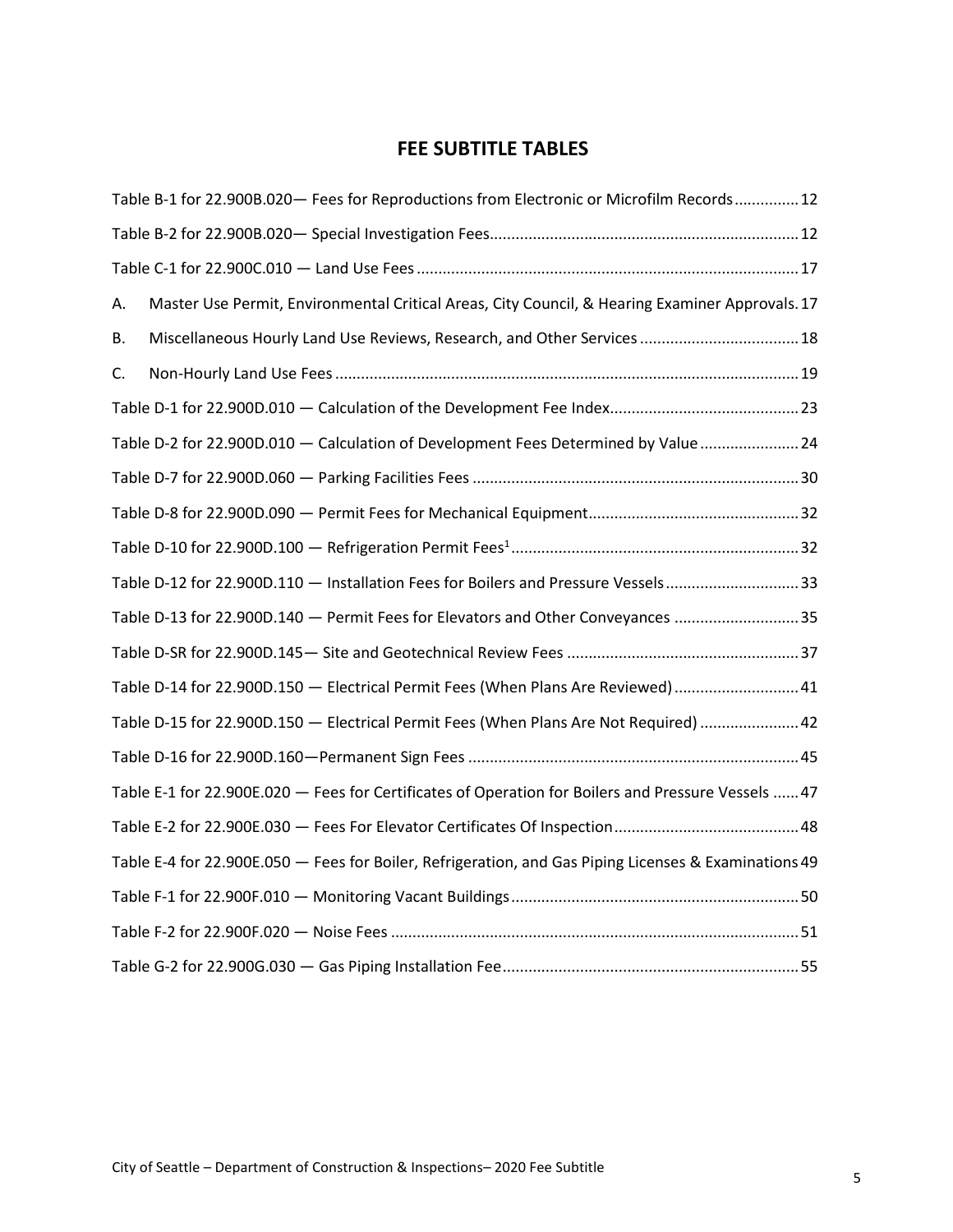# **CHAPTER 22.900A** ⎯ **ADMINISTRATION AND ENFORCEMENT**

### <span id="page-5-1"></span><span id="page-5-0"></span>**22.900A.010 Title**

Chapters 22.900A through 22.900H shall be known as the "Fee Subtitle," may be cited as such, and will be referred to herein as "this Subtitle IX."

### <span id="page-5-2"></span>**22.900A.020 Purpose**

- A. It is the purpose of this Subtitle IX to prescribe equitable fees and fee collection policies for all services provided by the Seattle Department of Construction and Inspections hereafter, "Department" or "SDCI," and other City departments that are sufficient to cover their costs of processing applications, inspecting and reviewing plans, and preparing detailed statements required by chapter 43.21C RCW.
- B. An additional purpose of this Subtitle IX is to prescribe special fees for testing, examination, registration, inspection, or the furnishing of certain services or materials.
- C. A further purpose of this Subtitle IX is to prescribe fees to cover the costs of implementing and administering the Rental Registration and Inspection Ordinance program as required by Chapter 22.214.

### <span id="page-5-3"></span>**22.900A.030 Payment and responsibility for fees**

- A. No permit shall be issued or approved, no Certificate of Occupancy shall be issued, no drawing or other data relating to such permit shall be examined, and no certificate or license shall be issued until the corresponding fees prescribed by this subtitle have been paid.
- B. Unless otherwise specified in this subtitle, each distinct component of an application, review, permit, certificate, license, or other fee collected by the Department shall be charged as a separate fee.
- C. Financially Responsible Party
	- 1. A Financially Responsible Party must be named for any permit, certificate, license, registration or request for service for which a fee is collected under this subtitle. The Financially Responsible Party is liable for all charges incurred pursuant to this subtitle whether or not a favorable decision, recommendation or determination is given by the Director, and regardless of whether a permit, license, registration or determination is issued or the project, application or request for service is canceled or denied before issuance.
	- 2. The Financially Responsible Party must be the property owner, lessee, contract purchaser, City or other agency proposing the project, or other service requestor.
	- 3. Statements of Financial Responsibility are required for all applications or requests for services that are charged at an hourly rate, including but not limited to the following: a. Pre-application requests:
		- i. Pre-submittal conferences
		- ii. Requests for code alternates or code modifications
		- iii. Seismic peer review services
		- iv. Exemption requests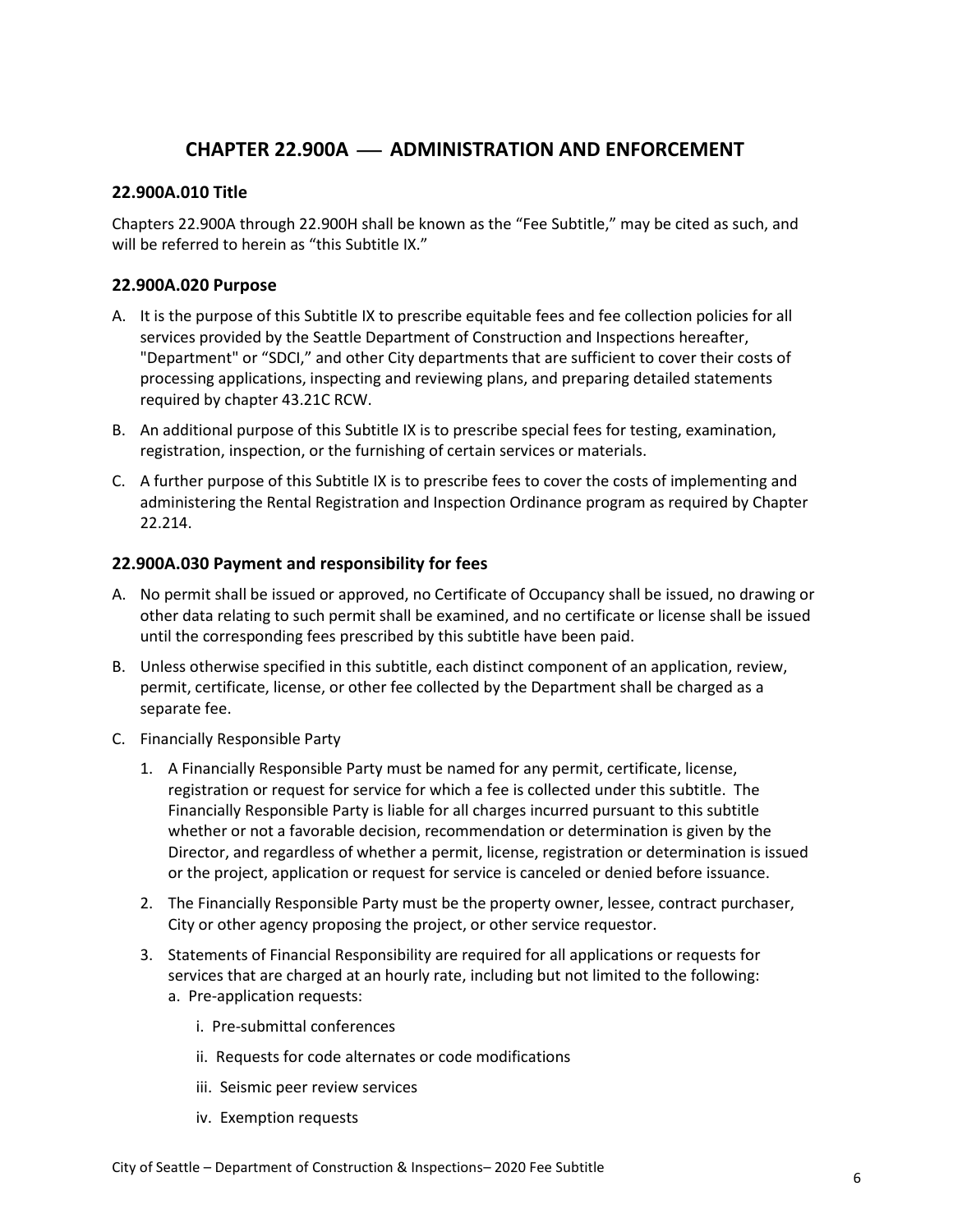- b. Permit applications:
	- i. All land use permit applications
	- ii. All building permit applications except those processed as subject to field inspection

iii. All mechanical permit applications except those processed as subject to field inspection

- c. Post issuance requests:
	- i. Shop drawings
	- ii. Revisions
- D. The Director is authorized to accept as payment for fees contemplated under the ordinance codified in this subtitle the following forms of payment: U.S. currency, cashier's checks, corporate checks, traveler's checks, personal checks drawn on in-state banks, electronic funds transfers, and credit cards. Further, the Director has full authority to refuse any form of payment where the Director believes sufficient cause exists to question the City's ability to collect full payment.
- E. Rental housing registrations, rental housing registration renewals, rental housing registration reinstatements, private qualified rental housing inspector registrations, or private qualified rental housing inspector renewal registrations shall not be issued until the corresponding fees prescribed by this subtitle have been paid. The Department shall not perform rental housing unit inspections as a qualified rental housing inspector until the corresponding fees prescribed by this Subtitle have been paid.

# <span id="page-6-0"></span>**22.900A.040 Administration and enforcement**

- A. For the purpose of this subtitle, the term "Director" means the Director of the Department or an authorized representative.
- B. The Director is authorized to administer, interpret, and enforce the provisions of this subtitle, except that:
	- 1. The Director of Public Health shall administer, interpret and enforce sections of this subtitle that are applicable to fuel gas piping permits;
	- 2. The Director of Transportation shall administer, interpret and enforce sections of this subtitle that are applicable to Seattle Transportation review of projects;
	- 3. The Director of Seattle Public Utilities shall administer, interpret and enforce sections of this subtitle that are applicable to Seattle Public Utilities review of projects;
	- 4. The Chief of the Fire Department shall administer, interpret and enforce sections of this subtitle that are applicable to the Seattle Fire Department review of projects;
	- 5. The Director of the Department of Neighborhoods shall administer, interpret and enforce sections of this subtitle that are applicable to Department of Neighborhoods review of projects;
	- 6. The Director of the Office of Arts and Culture shall administer, interpret and enforce sections of this subtitle that are applicable to the Office's review of projects;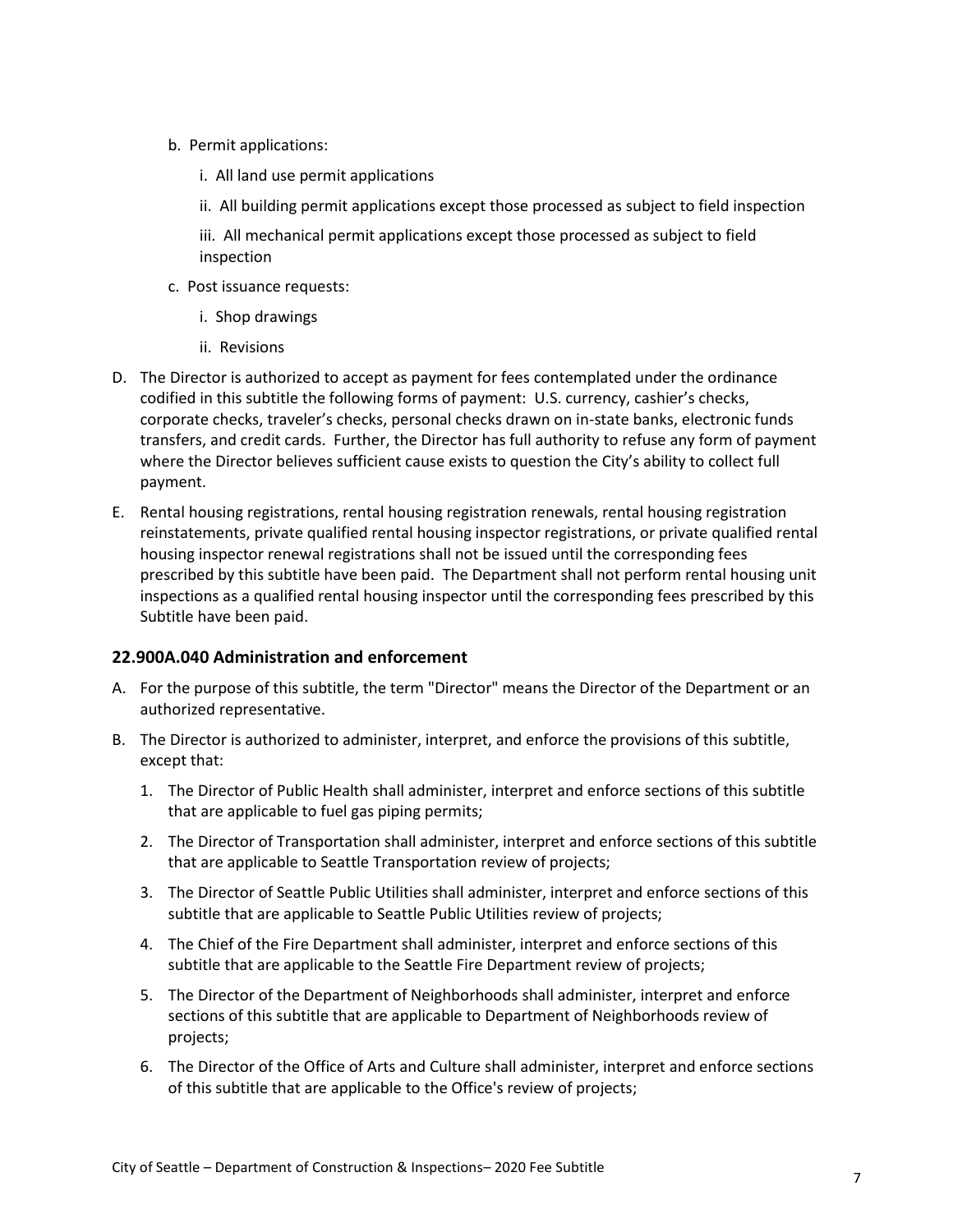- 7. The Superintendent of the Department of Parks and Recreation shall administer, interpret and enforce sections of this subtitle that are applicable to the Department of Parks and Recreation review of projects; and
- 8. The Director of the Office of Housing shall administer, interpret and enforce sections of this subtitle that are applicable to Office of Housing review of projects.
- C. The Director is authorized to collect fees listed in subsection 22.900A.040.B or other fee related legislation for the Seattle Department of Transportation, the Seattle Fire Department, Public Health – Seattle & King County, the Department of Neighborhoods, the Department of Parks and Recreation, the Office of Arts and Culture, the Office of Housing, or Seattle Public Utilities, and to transfer those funds to them.
- D. Where no definite method is prescribed in the subtitle for calculating the amount of fees, the Director may assess charges as required to cover costs.
- E. The Director has full authority to specify the terms and conditions upon which services and materials are made available, and the fees as determined by the Director shall be consistent with the reasonable estimated cost to the City for furnishing such services or materials.
- F. The total fee assessed for any permit, decision, review, inspection, or approval may be rounded to the nearest whole dollar (rounded down: \$.01 through \$.50; rounded up: \$.51 through \$.99).

### <span id="page-7-0"></span>**22.900A.050 Transition**

A. Land Use and Environmentally Critical Areas Fees

Minimum land use review fees for applications requiring a land use or environmentally critical areas review shall be charged according to the permit fee legislation in effect when the application was received by the Department. Hourly fees shall be charged according to the legislation in effect when the review is performed.

- B. Other Fees
	- 1. Hourly fees shall be charged according to the hourly rate listed in this Subtitle IX in effect at the time the review is performed;
	- 2. Value-based fees shall be charged according to this Subtitle IX in effect at the time the valid and fully complete application was received by the Department;
	- 3. Any other fees not covered above (including fees based on device counts, fees based on the SDCI Base Fee, and fees listed as flat fees) shall be charged according to the rates listed in this Subtitle IX in effect at the time the fee is determined to be applicable, and assessed on the service provided.

### <span id="page-7-1"></span>**22.900A.060 Delinquent fees**

A. Delinquent Fees

Whenever any fees have not been paid within 30 days after the billing date, the person or persons responsible for payment of the fee may be billed, payable immediately, for the remainder of the fees due. Interest shall accrue on the unpaid balance at 12 percent per annum, with a minimum \$1 charge. The Director is authorized to collect any fees that remain unpaid at 90 days after the billing date.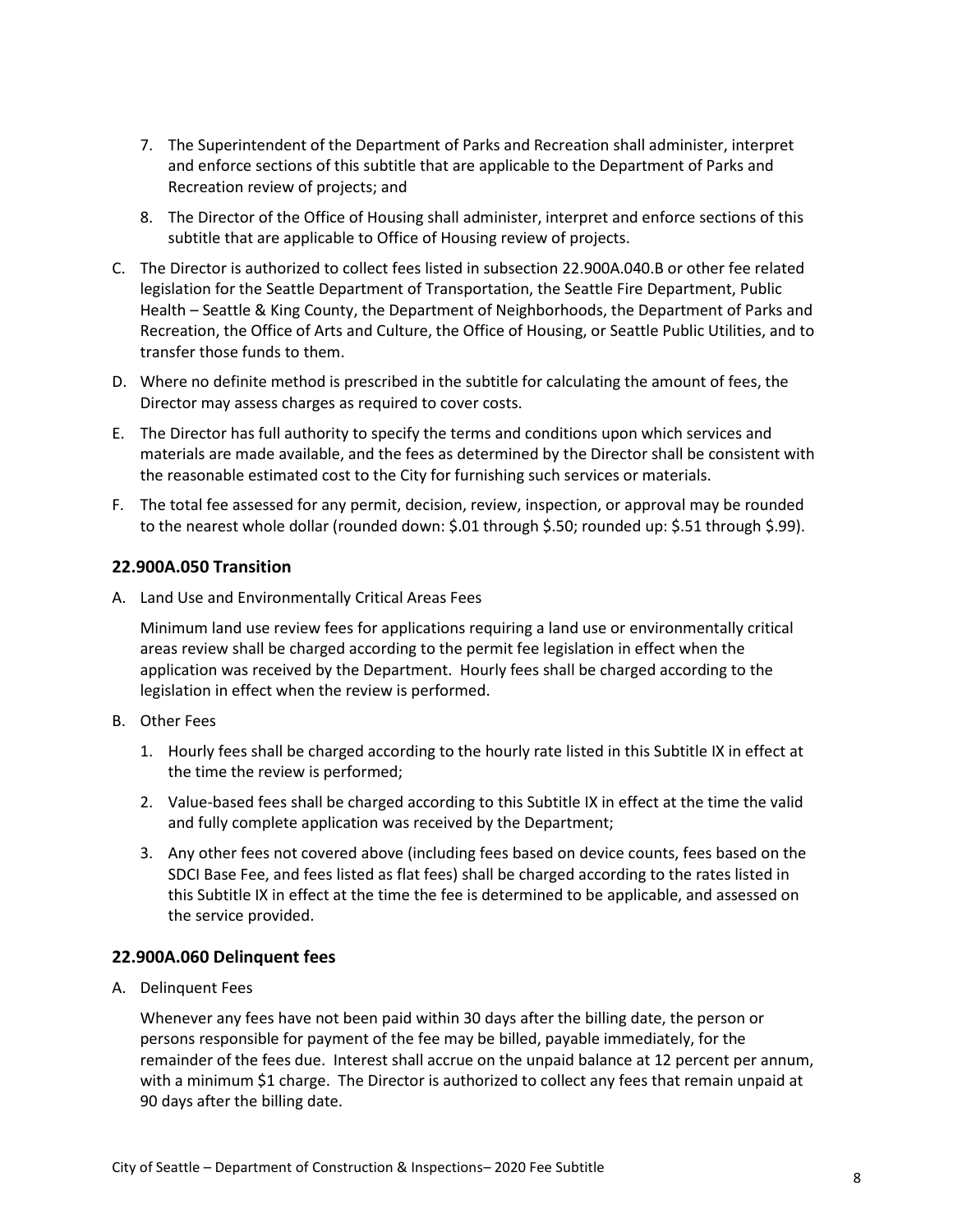B. Not Sufficient Funds Fees

Whenever checks accepted prove not to be covered by sufficient funds, the person or persons responsible for payment of the fee shall be billed, payable immediately, for the remainder of the fees due and a \$21 charge. This shall be in addition to the delinquent fees assessed in subsection 22.900A.060.A.

- C. Remedies
	- 1. The Director may issue a stop-work order as provided in Section 22.900A.070 if the person or persons responsible for payment of a fee have not done so within 30 days after the billing.
	- 2. Following notice to the applicant, the Director may suspend processing and/or withhold issuance of a permit, decision, certificate or approval on any application if fees have not been fully paid until such time as the fees are paid.
	- 3. Following notice to the applicant, the Director may cancel a permit application if fees have not been fully paid.
	- 4. Following notice to the applicant, the Director may refer collection of any amounts due under this Subtitle to a collection agency. The cost to the Department for the collection services will be assessed as costs, at the rate agreed to between the Department and the collection agency, and added to the penalty.
	- 5. Following notice to the applicant, the Director may take other actions to collect amounts due, including by not limited to placing delinquent accounts on a cash-only basis.
- D. Only subsection 22.900A.060.B of this Section 22.900A.060 shall apply to the Rental Registration and Inspection Ordinance program in Chapter 22.900H.

# <span id="page-8-0"></span>**22.900A.070 Work done without permit—Director's authority**

- A. It is unlawful to proceed with any work or with any portion of any construction, installation, alteration or repair when the fee required in this subtitle has not been paid.
- B. Should it be found that any work is proceeding for which the required permit or approval fee has not been paid, the Director may immediately order the suspension of such construction, installation, alteration or repair by posting a stop-work order on the structure or premises and/or by notifying the owner, lessee or person in charge. It is unlawful for any person to remove, mutilate, conceal or destroy posted lawful notice or to proceed with work after posting or notification until written authorization from the Director to proceed with the work has been received.

### <span id="page-8-1"></span>**22.900A.080 Civil penalty for violations**

- A. Any person failing to comply with the provisions of this Subtitle IX shall be subject to a civil penalty in the amount of \$27 per day for each failure to comply, from the date of failure to comply until compliance is achieved.
- B. The penalty imposed by this subtitle shall be collected by civil action brought in the name of the City and commenced in Municipal Court. The Director shall notify the City Attorney in writing of the name of any person subject to the penalty and the amount of the penalty and the City Attorney shall, with the assistance of the Director, take appropriate action to collect the penalty.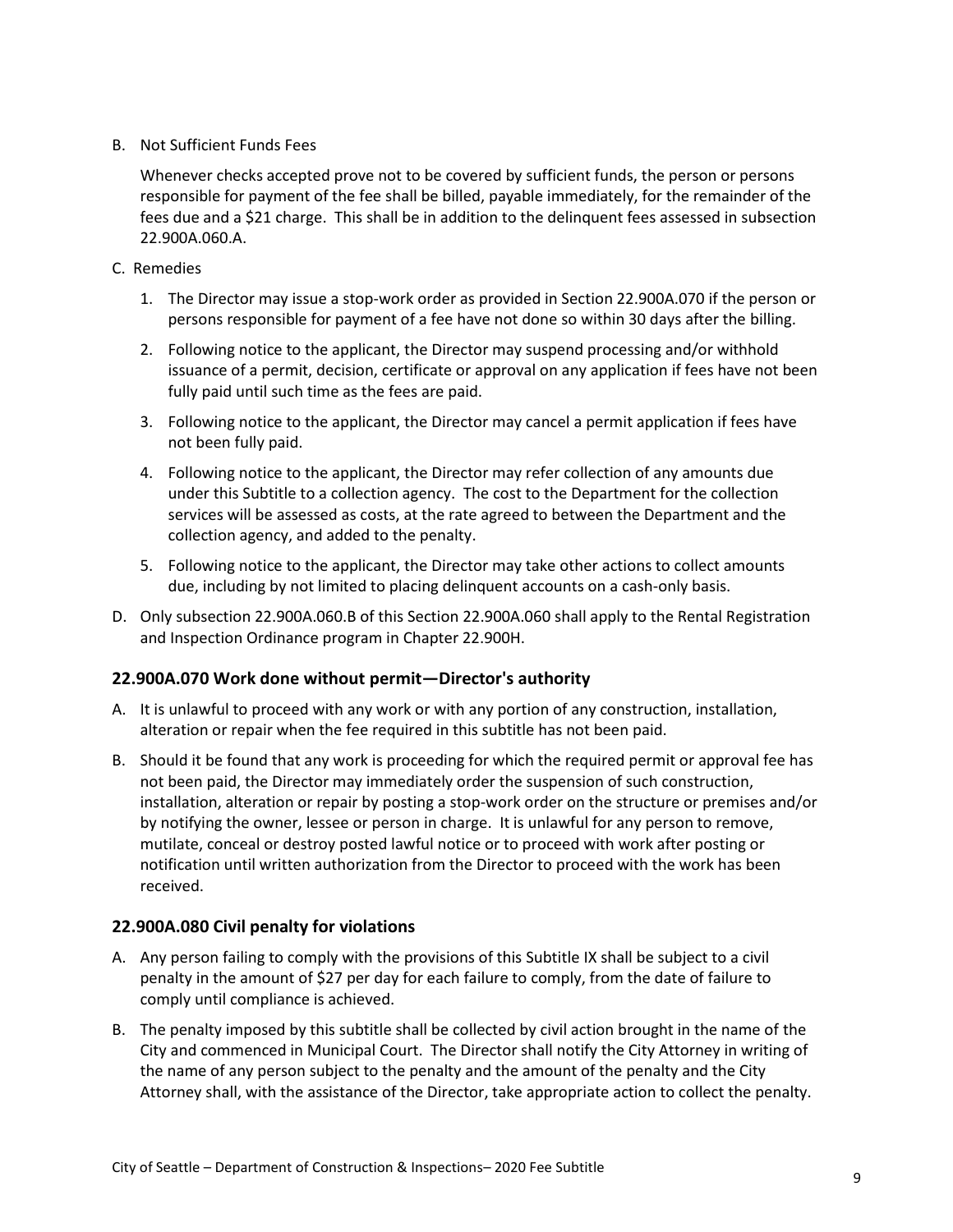C. This Section 22.900A.080 shall not apply to the Rental Registration and Inspection Ordinance program in Chapter 22.900H.

### <span id="page-9-0"></span>**22.900A.090 Severability**

If any section, subsection, sentence, clause or phrase of this subtitle is, for any reason, held to be unconstitutional or invalid, such decision shall not affect the validity of the remaining portions of this subtitle. The City Council hereby declares that it would have passed this subtitle and each section, subsection, clause, or phrase thereof, irrespective of the fact that any one or more sections, subsections, sentences, clauses, and phrases be declared unconstitutional or otherwise invalid.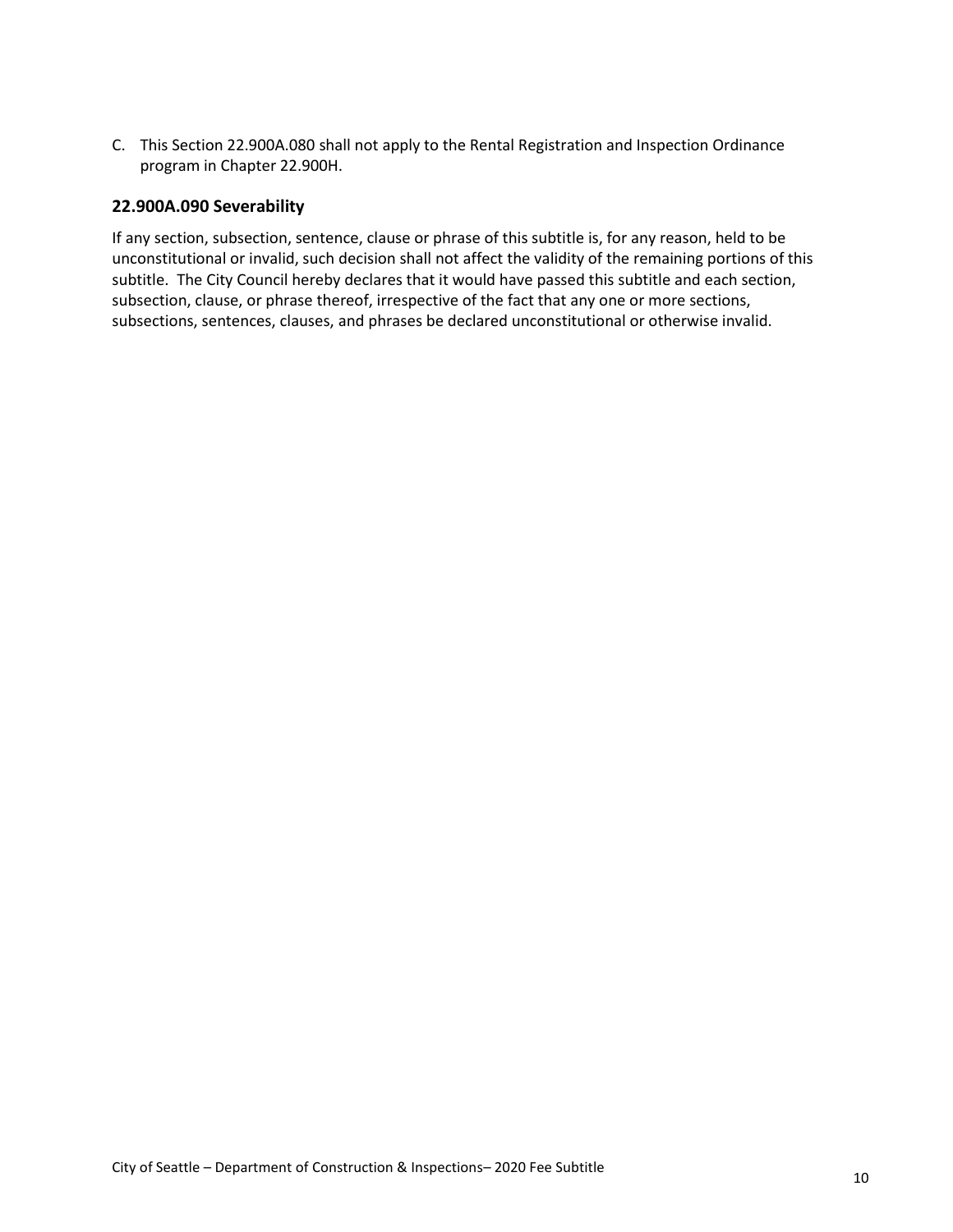# **CHAPTER 22.900B** ⎯ **GENERAL PROVISIONS**

### <span id="page-10-1"></span><span id="page-10-0"></span>**22.900B.010 Base fee and hourly rate**

- A. The SDCI base fee shall be charged as specified in this Subtitle IX and shall be \$231.
- B. Any services provided by the Department for which an hourly charge is assessed shall be charged at a rate specified in this Subtitle IX.

The hourly rate for land use review is \$394. The rate for all other hourly fees is \$231 an hour except where a different hourly rate is specified in this Subtitle IX. Where "SDCI hourly rate" is specified in this Subtitle IX, the rate is \$231 an hour.

C. If an hourly rate is specified, overtime shall be charged at that same rate. If no hourly rate is specified, overtime shall be charged at \$231 an hour. All overtime shall require approval by the Director. The minimum fee for each overtime request shall be one hour, with minimum increments of 1/4 hour, in addition to other permit fees established by this Subtitle IX.

### <span id="page-10-2"></span>**22.900B.020 Miscellaneous and special fees**

A. General

Miscellaneous and special fees shall be assessed to recover City costs for services and materials which are not otherwise specified in this subtitle or where the valuation or other methodology normally used does not reflect actual conditions which may include but are not limited to the following:

- 1. Notification, examination, consultation, testing, or inspection of proposals, sites (or locations), particular plans, construction, equipment, personnel or material which may be related to, but not directly covered by, a specific permit or approval process;
- 2. Furnishing or certification of affidavits, reports, data, or similar documentation;
- 3. Recording or filing documents with other agencies;
- 4. Delivery and mailing costs;
- 5. Rental of venues for public meetings.
- B. Failure to cancel missed appointments

A fee of 1/2 the SDCI base fee per appointment shall be charged for failure by applicant to notify the Department at least 24 hours prior to a scheduled application intake appointment or a preapplication conference appointment that the appointment will not be kept.

C. Expert witness testimony

The fee for expert witness testimony shall be the SDCI hourly rate.

D. Address change

The fee to correct the address on an application or, if applicable, on an issued permit is \$62.75. If an address change is requested that is unrelated to an application for a permit or for an issued permit, a fee of one multiplied by the base fee shall be assessed.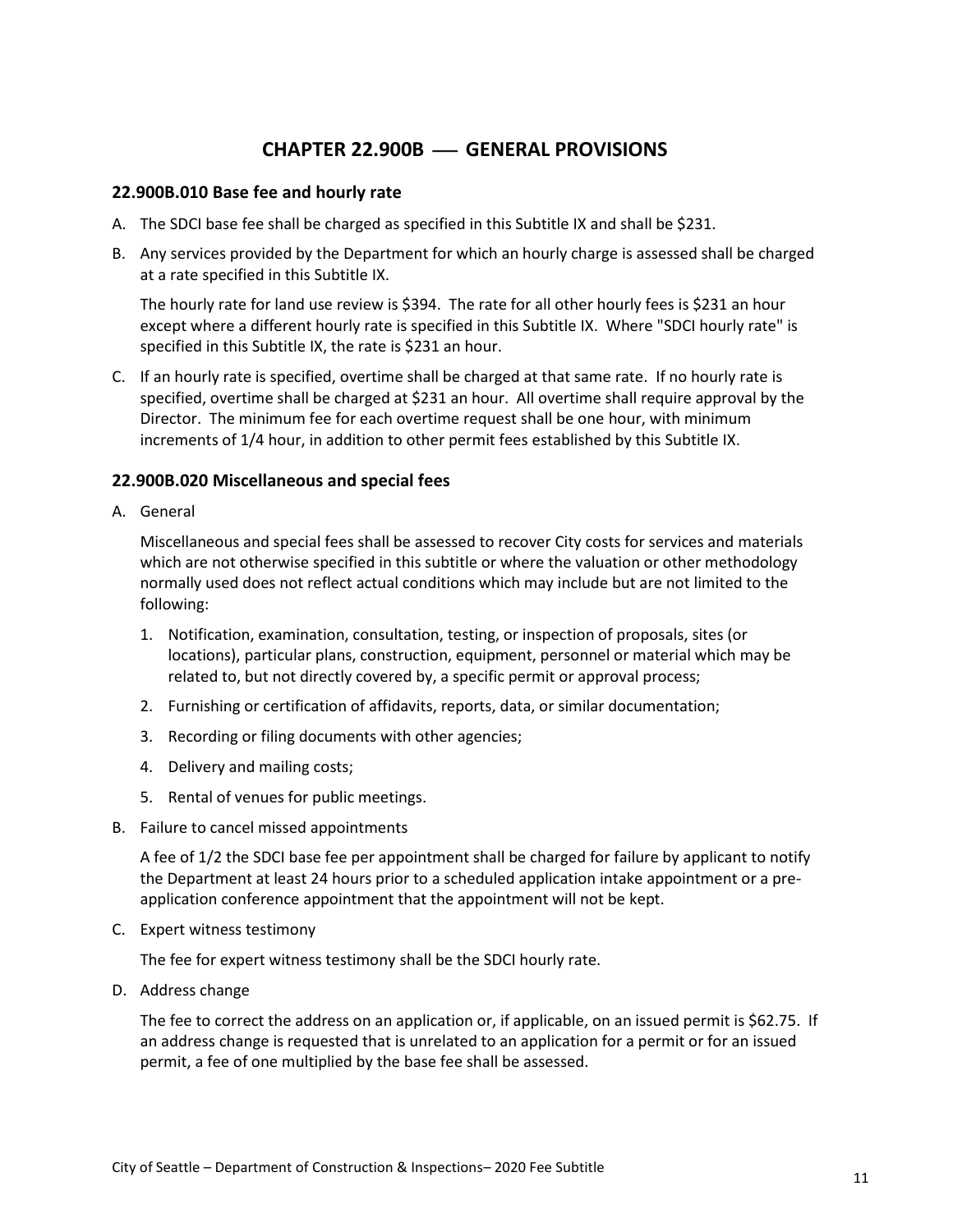E. Copies of electronic and microfilm records

Charges for plans reproduced from electronic records or from the microfilm library are shown in Table B-1 for 22.900B.020.

<span id="page-11-0"></span>

| Table B-1 for 22.900B.020 - Fees for Reproductions from Electronic or Microfilm Records |                         |  |  |
|-----------------------------------------------------------------------------------------|-------------------------|--|--|
| <b>Page Size</b>                                                                        | <b>Price</b>            |  |  |
| Electronic Records                                                                      |                         |  |  |
| 81/2" X 11"                                                                             | \$0.70 per printed page |  |  |
| $11"$ X $17"$                                                                           | \$0.70 per printed page |  |  |
| Microfilm Records                                                                       |                         |  |  |
| 81/2" X 11"<br>\$1.55 per copied page                                                   |                         |  |  |
| $11"$ X $17"$<br>\$1.55 per copied page                                                 |                         |  |  |
| \$0.10 per scanned image<br>Both sizes                                                  |                         |  |  |

- F. Special investigation
	- 1. Where a special investigation is made for an action requiring Department approval, a fee in addition to the permit fee shall be assessed as provided in Table B-2 for 22.900B.020.

<span id="page-11-1"></span>

| Table B-2 for 22.900B.020 - Special Investigation Fees |                          |  |  |
|--------------------------------------------------------|--------------------------|--|--|
| Value of Work in \$ (For Permit)                       | <b>Investigation Fee</b> |  |  |
| $0 - 5,000$                                            | 1 x base fee             |  |  |
| $5,001 - 50,000$                                       | 3 x base fee             |  |  |
| $50,001 - 100,000$                                     | 5 x base fee             |  |  |
| $100,001 - 500,000$                                    | 10 x base fee            |  |  |
| $500,001 - 5,000,000$                                  | 50 x base fee            |  |  |
| 100% of permit fee<br>Over 5,000,000                   |                          |  |  |

- 2. When a permit fee is not determined by valuation, the special investigation fee will be two times the amount of the permit fee.
- 3. Alternatively, at the discretion of the Director, the special investigation fee may be assessed at the SDCI hourly rate. Special investigation fees may be waived, at the discretion of the Director, for necessary work done in emergency situations.
- 4. The payment of a special investigation fee shall not relieve any person from complying with the requirements of the applicable codes in the execution of the work nor from any violation penalties prescribed by law.
- 5. The special investigation fee for a use not established by a permit under the current or previous Land Use Code shall be assessed at the SDCI hourly rate.
- 6. Special investigation fees are not refundable.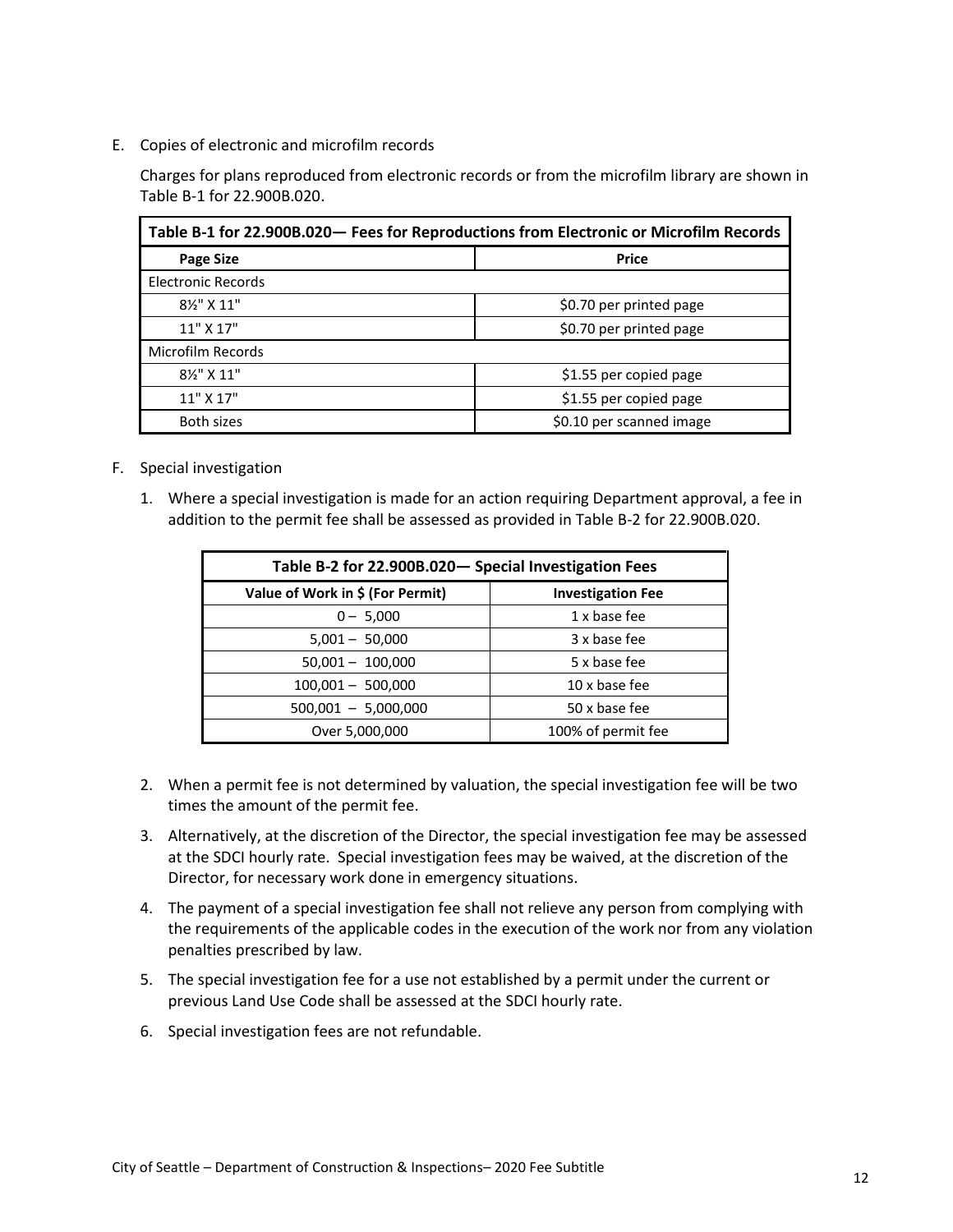### G. Reinspection

The fee for reinspection is 1/2 times the base fee per reinspection. No reinspection of the work shall be performed until the required fees have been paid; provided, that in the case of boilers and refrigeration systems, the permit holder may be billed for the reinspection fee. Reinspections of fuel-gas piping shall be charged according to Section 22.900G.030.

H. Floodplain review and approval where no SDCI permit or license is required

The fee for review of floodplain development on behalf of other agencies or departments shall be charged at the SDCI hourly rate. Floodplain review of documents and similar floodplain services where no development is proposed, including but not limited to Elevation Certificates, Letters of Map Change and similar documents associated with the National Flood Insurance Program, shall be charged a minimum fee of one-half the base rate due at intake. The charge for review time in excess of the 1/2 hour of review time included in the minimum fee shall be at the SDCI hourly rate.

# <span id="page-12-0"></span>**22.900B.030 Time of collection of fees**

- A. Fees shall be collected at the times specified elsewhere in this code. If not specified, the minimum fee shall be collected at the time of application. The Director may bill an applicant and require payment for accrued fees at any time in the permit review process.
- B. The fee collected at the time of application will be based on Department estimates of the total fees due at the time of permit issuance. The final fees will be recalculated during review, and any additional amount due shall be collected prior to the issuance of the permit, approval, denial, decision or recommendation, except as provided in Section 22.900A.030.A. Any fee in excess of the final calculated fee shall be refunded pursuant to Section 22.900B.050 and/or other sections of this code.
- C. At the time an application or permit is denied or canceled, the final fee shall be determined and collected. If a balance is due to the Department, the Director shall have the authority to waive fees when strict application of the fees is inconsistent with the purpose of collecting the fee.

# <span id="page-12-1"></span>**22.900B.040 Reserved**

# <span id="page-12-2"></span>**22.900B.050 Refunds**

Applicants may apply for refunds of fees collected pursuant to the Fee Schedule when an application or permit is withdrawn or canceled prior to the completion of the review and inspection process. To request a refund, the applicant shall submit a request to the Director on a refund request form. The Director shall establish by Director's Rule reasonable procedures and standards for refund requests, including but not limited to limitations on the time for submitting refund requests and the amount of the refund, considering among other factors, on the stage of permit review and type of permit.

# <span id="page-12-3"></span>**22.900B.060 Revisions and additions to applications**

A. According to standards promulgated by the Director, the Director may assess an additional fee for the plan examination of previous designs if a subsequent redesign of a project is submitted prior to permit issuance. The revision fee shall be assessed at the SDCI hourly rate not to exceed the fee that would have been charged for the original design, provided that if the application is a Land Use application that requires additional Land Use review, the Land Use hourly rate in effect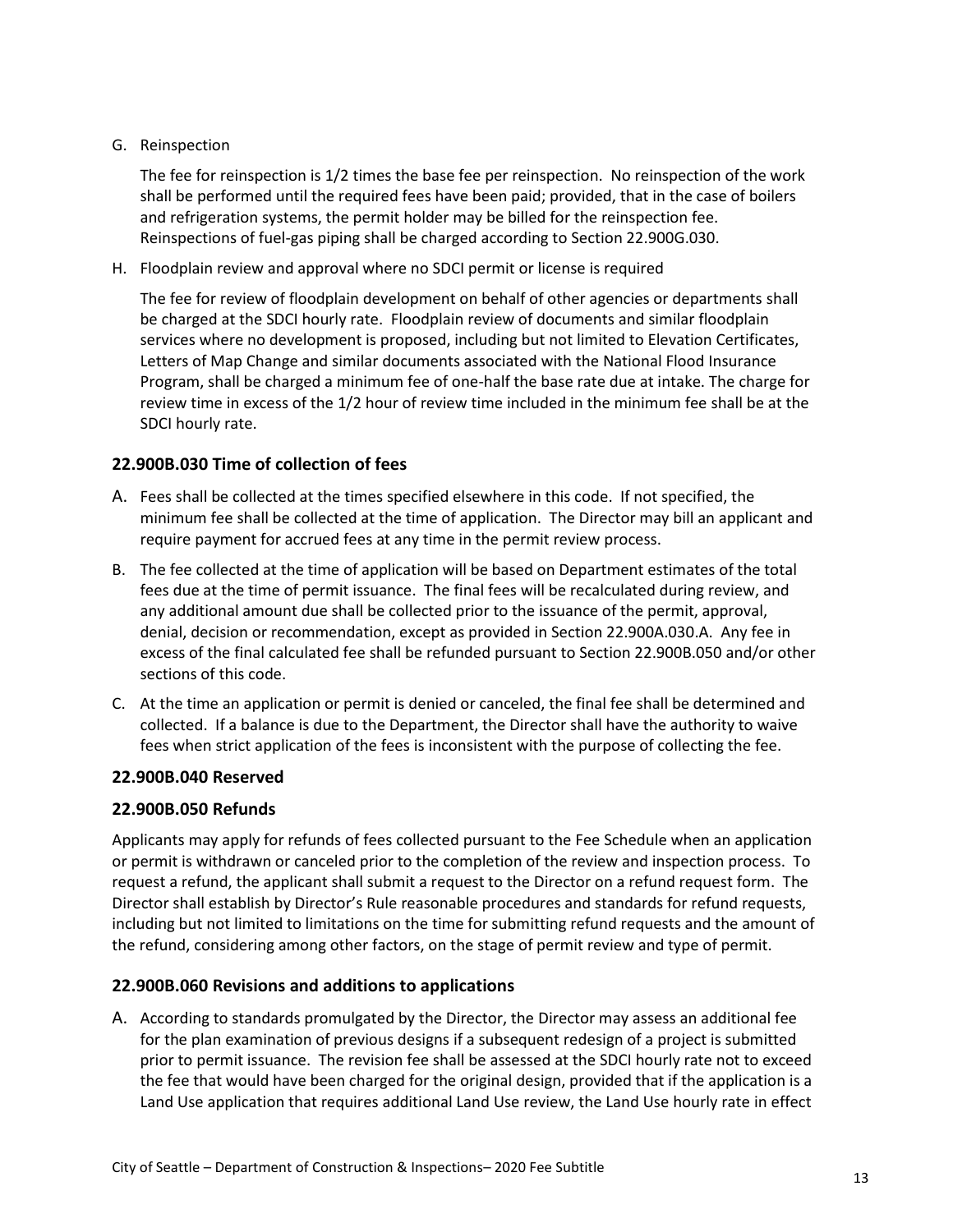at the time the revision is filed shall be charged for that portion of the work**.** The total fee is the fee for the final design plus the revision fee.

B. The Director may assess a fee in addition to fees already charged for the original permit if the applicant makes an amendment to an existing unexpired or reestablished permit. The applicable fees will be assessed for all work necessary to process the amendment, including review by the Seattle Department of Transportation, the Seattle Fire Department, Public Health – Seattle & King County, the Department of Neighborhoods, the Department of Parks and Recreation, the Office of Arts & Culture, the Office of Housing, or Seattle Public Utilities associated with the submitted amendment.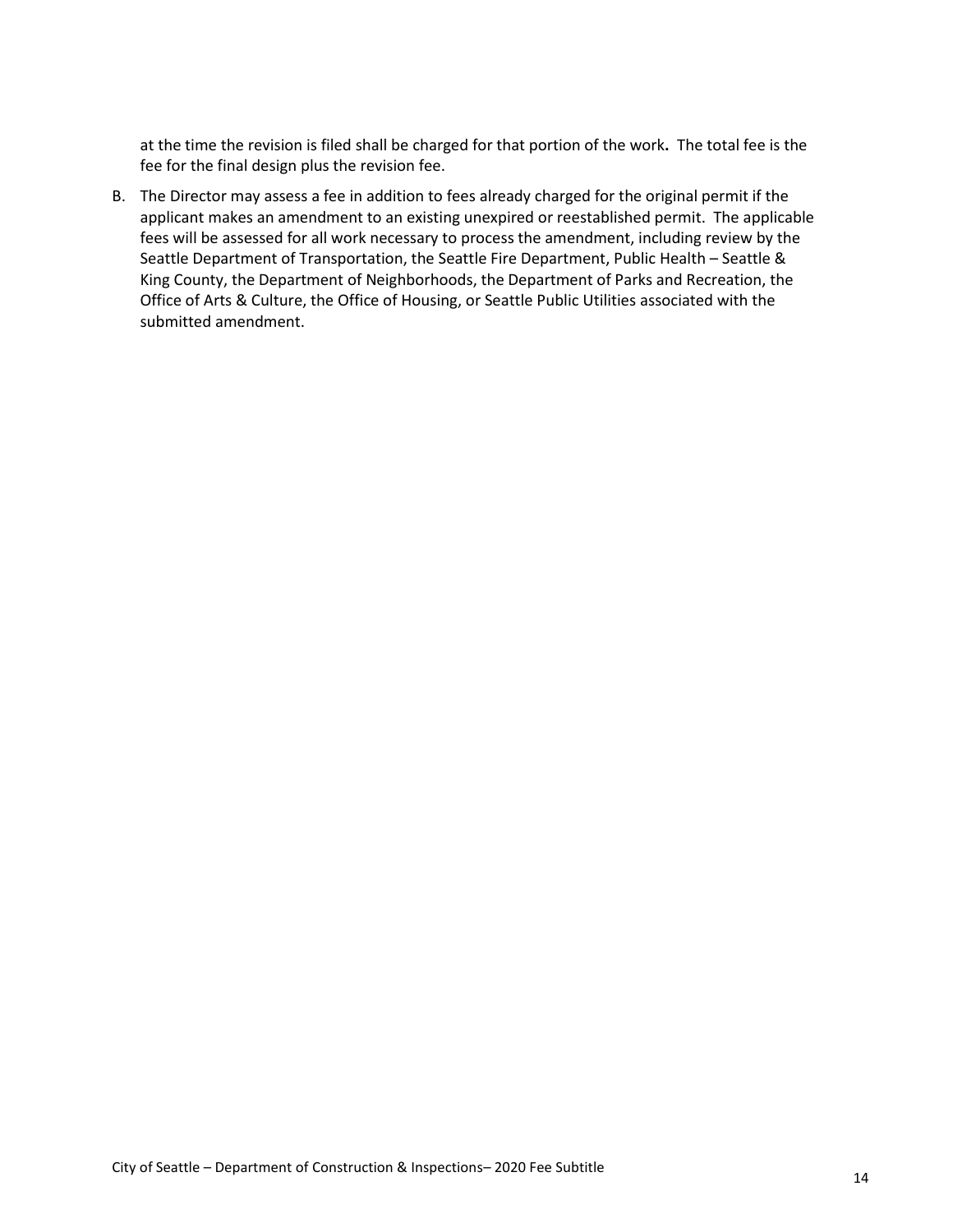# **CHAPTER 22.900C** ⎯ **FEES FOR LAND USE REVIEW**

### <span id="page-14-1"></span><span id="page-14-0"></span>**22.900C.010 Land use fees**

A. Land Use Review Fees

The land use review fee for Master Use Permits, Council and Hearing Examiner approvals, environmentally critical area reviews, shoreline reviews, and other miscellaneous reviews, research, and services shall be charged according to Table C-1 for 22.900C.010 unless otherwise specified. For any review, research or service that is not listed in Table C-1 for 22.900C.010, the minimum fees will be determined by the Director based on the estimated complexity of work, but in no case shall be less than 0.5 hours multiplied by the current Land Use hourly rate and in no case more than 10 hours times the current Land Use hourly rate. Additional hours worked that exceed the number covered by the minimum fee shall be charged at the current Land Use hourly rate and are required to be paid at the time of invoicing and/or prior to approval of permits. Land use review that is subject to the Land Use hourly rate may include, but is not limited to: review time for each technical reviewer; pre-application services; project review; permit issuance; and continued review during the building permit and construction approval phases of the project as well as inspections or site visits during construction or post construction to ensure compliance with requirements of approval. Land Use hourly rate also includes time spent preparing for and defending a Director's decision or recommendation if appealed to the Hearing Examiner.

B. Fee Components of Land Use Review Fees

Land use review fees include a minimum land use review fee and may include an hourly fee as specified in Table C-1 for 22.900C.010. The minimum land use review fee covers the number of review hours specified in Table C-1 for 22.900C.010. Only one minimum review fee shall be charged, except an additional minimum review fee shall be charged at the time of MUP applications for projects that have completed the early design process. Additional hours shall be charged at the rate specified in the table.

- C. Time of payment
	- 1. Pre-application Conference Fee

The fee for land use pre-application conference specified in Table C-1 for 22.900C.010 shall be paid prior to the conference.

2. Minimum Land Use Review Fee

The minimum land use review fee specified in Table C-1 for 22.900C.010 shall be paid at application submittal. For projects entailing hourly fees in addition to the minimum land use review fee, the Director will require periodic progress payments to be made during the application review process.

- 3. The following fees and amounts are due at the times specified below:
	- a. Monthly billing for hourly fees accrued above the minimum fee will be payable upon receipt of invoice.
	- b. All outstanding SDCI fees shall be paid prior to the publication of a decision or recommendation on the application and prior to issuance of the permit. The actual charges and fees paid shall be reconciled and all outstanding balances are due and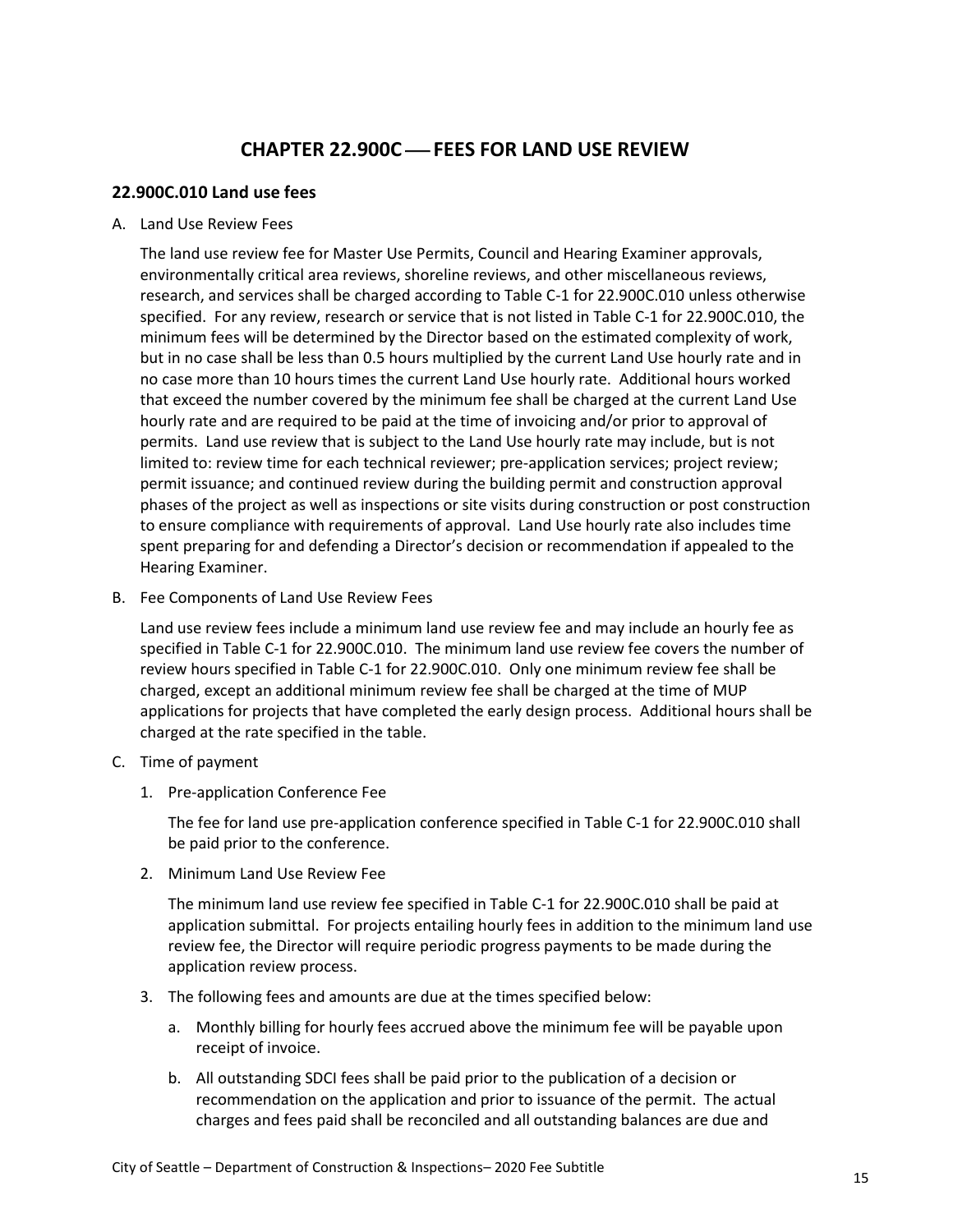payable on demand. In cases where no published decision or recommendation is required, fees owed shall be paid prior to issuance of the permit, or issuance of a letter.

- c. For Council and Hearing Examiner approvals, the fee due for work up to and through final Council or Hearing Examiner action shall be paid at the time the recommendation of the Director is available for public review and before it is forwarded for final action. In addition to periodic monthly billings for actual charges during the Council or Hearing Examiner proceedings, after final Council or Hearing Examiner action, the actual charges and all outstanding fee balances are due and payable upon demand, and prior to issuance of the permit.
- d. For early design guidance projects entailing hourly fees in addition to the minimum land use review fee, all outstanding fees shall be paid upon application for the master use permit. Any hours paid by the early design guidance minimum land use review fee but not spent at the time of application for the master use permit shall be credited toward land use review of the master use permit application.
- D. Additional Review

In addition to the fees set in Table C-1 for 22.900C.010, review time required on a project prior to, or in lieu of, an application will be charged hourly as determined by the Director.

E. Correction Fee

After written notice to the applicant, a Correction Fee of two times the SDCI base fee may be charged for each additional correction cycle required due to insufficient response from the applicant.

F. Fees for all environmentally critical areas reviews apply to environmentally critical areas inside or outside the Shoreline District.

(Table C-1 for 22.900C.010 – Land Use Fees begins on next page)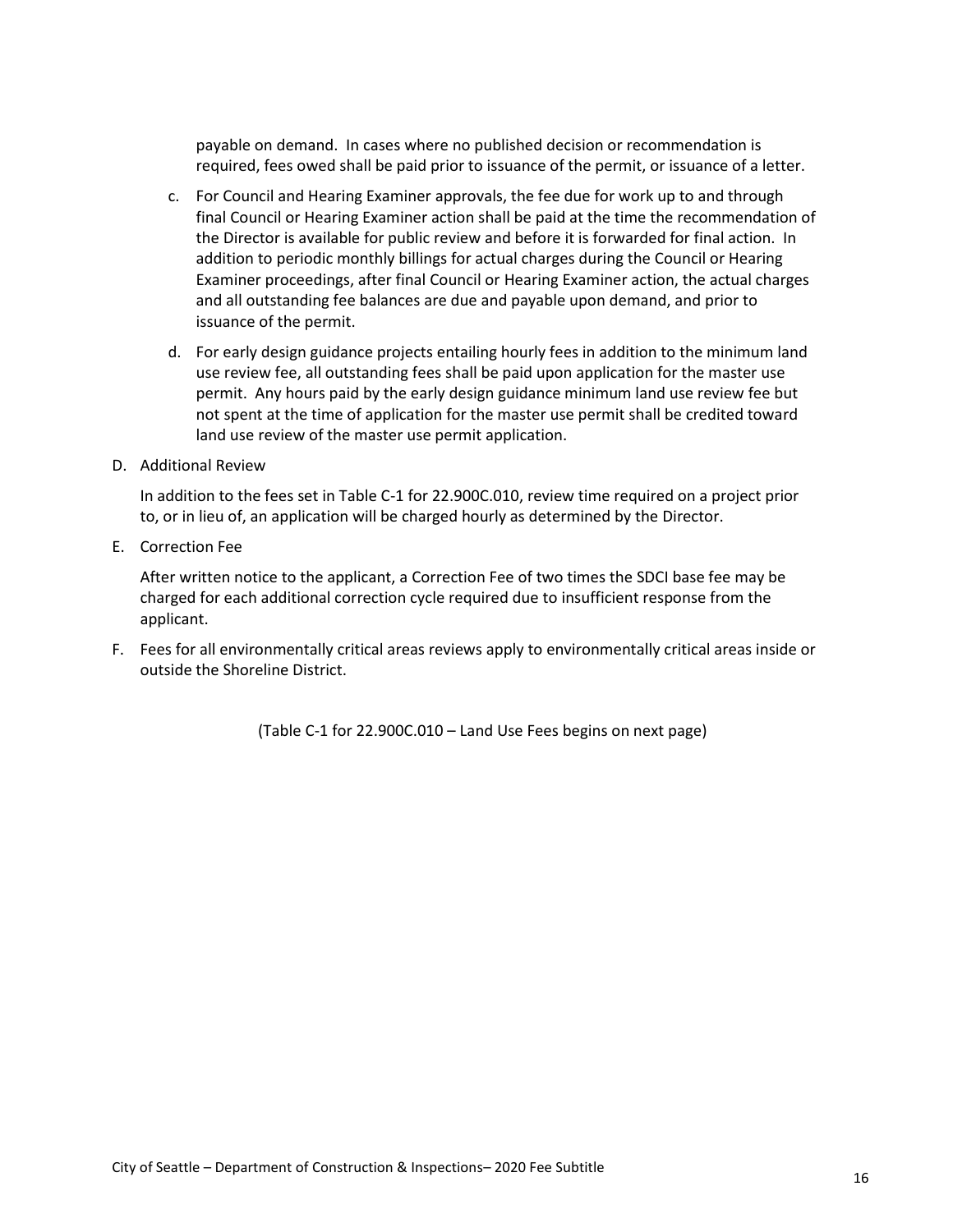<span id="page-16-1"></span><span id="page-16-0"></span>

| Table C-1 for 22.900C.010 - Land Use Fees                                                                                                             |                                                                                                                                                                                                                                                                                                                                                                                                                                                                                       |  |  |  |  |
|-------------------------------------------------------------------------------------------------------------------------------------------------------|---------------------------------------------------------------------------------------------------------------------------------------------------------------------------------------------------------------------------------------------------------------------------------------------------------------------------------------------------------------------------------------------------------------------------------------------------------------------------------------|--|--|--|--|
| A. Master Use Permit, Environmental Critical Areas, City Council, & Hearing Examiner Approvals                                                        |                                                                                                                                                                                                                                                                                                                                                                                                                                                                                       |  |  |  |  |
| Hours worked beyond those covered by minimum will be charged the Land Use hourly rate, unless otherwise<br>noted, and are payable at time of invoice. |                                                                                                                                                                                                                                                                                                                                                                                                                                                                                       |  |  |  |  |
|                                                                                                                                                       | <b>Type of Land Use Review</b><br><b>Minimum Fee</b>                                                                                                                                                                                                                                                                                                                                                                                                                                  |  |  |  |  |
|                                                                                                                                                       | General - first 10 hours of review<br>Land Use Hourly x 10                                                                                                                                                                                                                                                                                                                                                                                                                            |  |  |  |  |
|                                                                                                                                                       | Low-Income Housing - first 24 hours of review <sup>1</sup><br>Land Use Hourly x 10                                                                                                                                                                                                                                                                                                                                                                                                    |  |  |  |  |
| 1.                                                                                                                                                    | Administrative conditional uses (ACUs)<br>ACUs for community centers, child care centers, adult care centers, private schools, religious facilities, and<br>public and private libraries in single-family and multi-family zones shall be charged a minimum fee of<br>\$1,970 for the first 20 hours. Additional hours shall be charged at the Land Use hourly rate. This exception<br>applies if the application is for an ACU only, or an ACU combined with a variance application. |  |  |  |  |
| 2.                                                                                                                                                    | Design Review<br>The minimum fee for Administrative Design Review, Master Planned Community Design Review and<br>Streamlined Design Review is \$3,940. The minimum fee for full Design Review is \$7,880, which covers the<br>first 20 hours of review. Refer to subsection 15 of this Table C-1 for 22.900C.010 for fees related to Design<br>Review for Tree Protection.                                                                                                            |  |  |  |  |
| 3.                                                                                                                                                    | Environmental reviews (SEPA), including projects with more than one addressed site.                                                                                                                                                                                                                                                                                                                                                                                                   |  |  |  |  |
| 4.                                                                                                                                                    | Environmentally critical areas (ECA)<br>a. Environmentally Critical Areas variance <sup>2</sup><br>b. ECA Exception<br>c. Environmentally Critical Areas Administrative Conditional Use                                                                                                                                                                                                                                                                                               |  |  |  |  |
| 5.                                                                                                                                                    | Shoreline permits<br>a. Substantial development permits                                                                                                                                                                                                                                                                                                                                                                                                                               |  |  |  |  |
|                                                                                                                                                       | b. Variances <sup>2</sup> and conditional uses                                                                                                                                                                                                                                                                                                                                                                                                                                        |  |  |  |  |
| 6.                                                                                                                                                    | Short subdivisions <sup>3</sup> ; refer to subsection 10 of Table D-2 for 22.900D.010 for additional fees that may apply<br>to this permit type.                                                                                                                                                                                                                                                                                                                                      |  |  |  |  |
| 7.                                                                                                                                                    | Special exceptions                                                                                                                                                                                                                                                                                                                                                                                                                                                                    |  |  |  |  |
| 8.                                                                                                                                                    | Variances <sup>2</sup><br>Variances for community centers, child care centers, adult care centers, private schools, religious facilities<br>and public and private libraries in single-family and multi-family zones shall be charged a minimum fee of<br>\$1,970 for the first 20 hours. Additional hours shall be charged at the Land Use hourly rate. This exception<br>applies if the application is for a variance only, or a variance combined only with an ACU application.    |  |  |  |  |
| 9.                                                                                                                                                    | Type II land use approvals such as, but not limited to, planned community/residential development, major<br>phased developments and other Type II approvals that are not categorized otherwise in this Table C-1 for<br>22.900C.010.                                                                                                                                                                                                                                                  |  |  |  |  |
| 10.                                                                                                                                                   | The minimum fee for Council conditional uses, Rezones, Public Projects and all other Type IV and Type V<br>land use approvals shall be \$7,880, which covers the first 20 hours of review.                                                                                                                                                                                                                                                                                            |  |  |  |  |
| 11.                                                                                                                                                   | Full subdivisions <sup>4</sup> ; refer to subsection 10 of Table D-2 for 22.900D.010 for additional fees that may apply to<br>this permit type.                                                                                                                                                                                                                                                                                                                                       |  |  |  |  |
| Continued on Next Page                                                                                                                                |                                                                                                                                                                                                                                                                                                                                                                                                                                                                                       |  |  |  |  |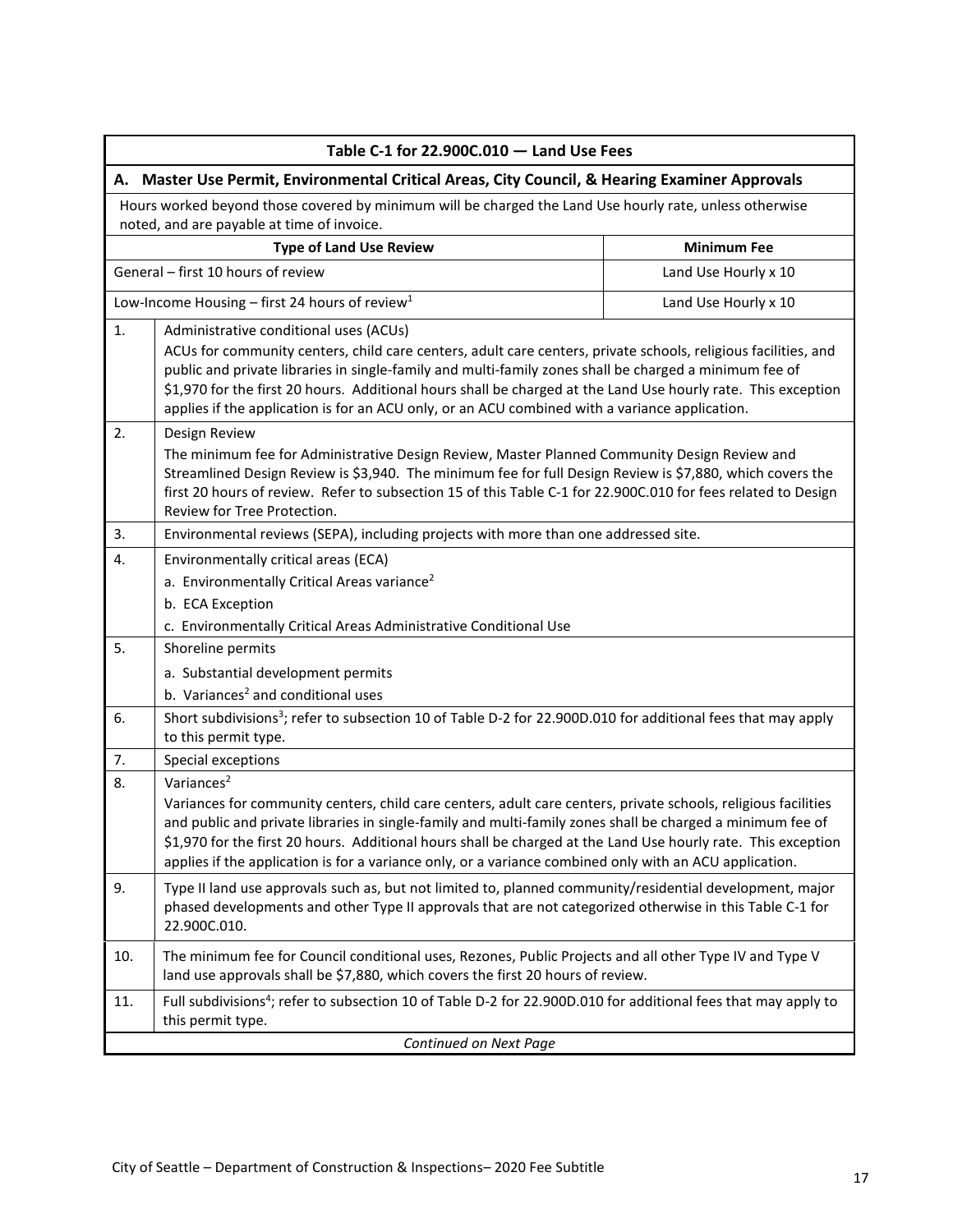<span id="page-17-0"></span>

| TABLE C-1 - Continued  |                                                                                                                                                                                                                                                                                                                              |                                                    |  |  |
|------------------------|------------------------------------------------------------------------------------------------------------------------------------------------------------------------------------------------------------------------------------------------------------------------------------------------------------------------------|----------------------------------------------------|--|--|
| 12.                    | Reserved                                                                                                                                                                                                                                                                                                                     |                                                    |  |  |
| 13.                    | Reserved                                                                                                                                                                                                                                                                                                                     |                                                    |  |  |
|                        | B. Miscellaneous Hourly Land Use Reviews, Research, and Other Services                                                                                                                                                                                                                                                       |                                                    |  |  |
|                        | Hours worked beyond those covered by minimum will be charged the Land Use hourly rate, unless otherwise                                                                                                                                                                                                                      |                                                    |  |  |
|                        | noted, and payable at time of invoice.                                                                                                                                                                                                                                                                                       |                                                    |  |  |
|                        | <b>Type of Land Use Review</b>                                                                                                                                                                                                                                                                                               | <b>Minimum Land Use Review Fee</b>                 |  |  |
| 14.                    | Concurrency                                                                                                                                                                                                                                                                                                                  | Reserved                                           |  |  |
| 15.                    | Design Review for Tree Protection <sup>5</sup>                                                                                                                                                                                                                                                                               |                                                    |  |  |
|                        | a. Design review required by Section 25.11.070 or Section 25.11.080<br>to protect exceptional tree if no other land use reviews are required                                                                                                                                                                                 | Land Use Hourly x 10                               |  |  |
|                        | b. Design review elected by applicant for tree protection                                                                                                                                                                                                                                                                    | Land Use Hourly x 10                               |  |  |
| 16.                    | Other Environmentally Critical Area (ECA) Review, inspection, and<br>site visit under Chapter 25.09 or Chapter 23.60A, including but not<br>limited to:<br>a. ECA review for Wetlands, Fish & Wildlife Habitat Conservation<br>Areas on land use or construction permits shall be charged on an<br>hourly basis              | Land Use Hourly x 1                                |  |  |
|                        | b. Review to determine Environmentally Critical Area exemption for<br>Wetlands and Riparian Corridor and Shoreline ECAs shall be<br>charged on an hourly basis<br>c. Other miscellaneous ECA reviews, inspections or site visits as<br>required by code or as a condition of approval shall be charged on<br>an hourly basis |                                                    |  |  |
| 17.                    | Early design guidance                                                                                                                                                                                                                                                                                                        | Land Use Hourly x 10                               |  |  |
| 18.                    | Establishing use for the record: Refer to subsection 9 of Table D-2 for<br>22.900D.010 for 22.900D.010 for additional fees that may apply to<br>this permit type                                                                                                                                                             | Land Use Hourly x 2                                |  |  |
| 19.                    | Extensions of Type IV Council Land Use Decisions                                                                                                                                                                                                                                                                             | Land Use Hourly x 2                                |  |  |
| 20.                    | Land Use Code Interpretations <sup>6</sup>                                                                                                                                                                                                                                                                                   | Land Use Hourly x 10                               |  |  |
| 21.                    | Letters for detailed zoning analysis or permit research                                                                                                                                                                                                                                                                      | Land Use Hourly x 4                                |  |  |
| 22.                    | Lot Boundary Adjustment, Temporary Use > 4 weeks; refer to<br>subsection 10 of Table D-2 for 22.900D.010 for additional fees that<br>may apply to this permit type                                                                                                                                                           | Land Use Hourly x 5                                |  |  |
| 23.                    | Major Institution - review of annual plan                                                                                                                                                                                                                                                                                    | Land Use Hourly x 6                                |  |  |
| 24.                    | Major phased development permit - minor amendment                                                                                                                                                                                                                                                                            | Land Use Hourly x 2                                |  |  |
| 25.                    | Neighborhood planning                                                                                                                                                                                                                                                                                                        | Reserved                                           |  |  |
| 26.                    | Noise survey review and variance                                                                                                                                                                                                                                                                                             | See Table F-2 for 22.900F.020<br><b>Noise Fees</b> |  |  |
| 27.                    | Open space remainder lots and surplus state property                                                                                                                                                                                                                                                                         | Land Use Hourly x 4                                |  |  |
| 28.                    | Pre-application conference <sup>7</sup>                                                                                                                                                                                                                                                                                      | Land Use Hourly x 2                                |  |  |
| 29.                    | Property Use and Development Agreement (PUDA) - minor<br>amendment                                                                                                                                                                                                                                                           | Land Use Hourly x 2                                |  |  |
| 30.                    | Public benefit feature review                                                                                                                                                                                                                                                                                                | Land Use Hourly x 2                                |  |  |
| 31.                    | Renewals                                                                                                                                                                                                                                                                                                                     | Land Use Hourly x 2                                |  |  |
| Continued on Next Page |                                                                                                                                                                                                                                                                                                                              |                                                    |  |  |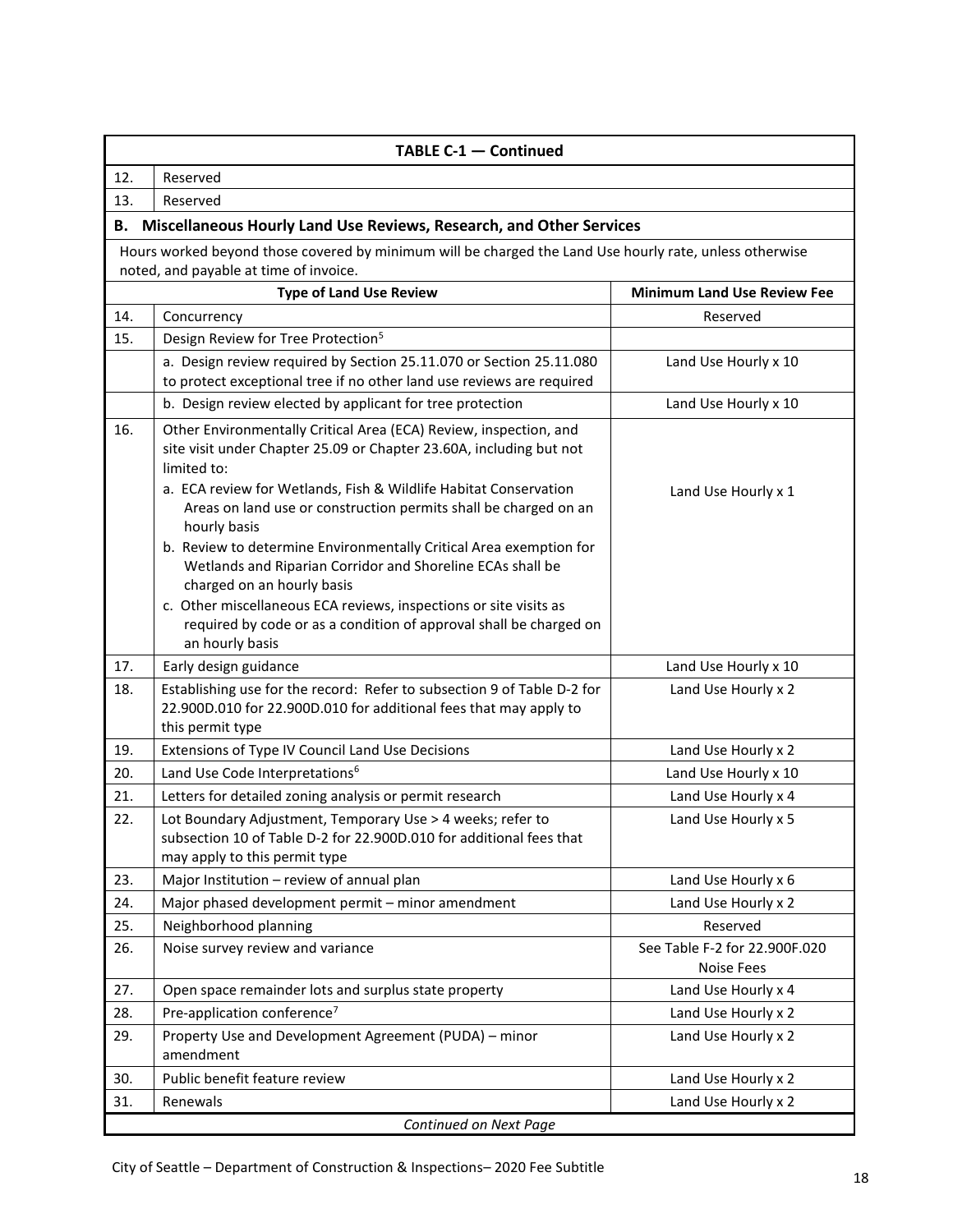<span id="page-18-0"></span>

| <b>TABLE C-1- Continued</b> |                                                                                                                                                                    |                                                             |  |
|-----------------------------|--------------------------------------------------------------------------------------------------------------------------------------------------------------------|-------------------------------------------------------------|--|
| 32.                         | Revisions other than shoreline revisions                                                                                                                           | Land Use Hourly x 1                                         |  |
| 33.                         | School use and school development advisory committee reviews                                                                                                       | Land Use Hourly x 10                                        |  |
| 34.                         | Shoreline exemptions                                                                                                                                               | Land Use Hourly x 1                                         |  |
| 35.                         | Shoreline permit revisions not due to required conditions                                                                                                          | Land Use Hourly x 2                                         |  |
| 36.                         | Special accommodation                                                                                                                                              | Land Use Hourly x 2                                         |  |
| 37.                         | Structural building overhangs and areaways as a separate component                                                                                                 | Land Use Hourly x 2                                         |  |
| 38.                         | Tree and Vegetation Restoration Review in ECA above minimum<br>threshold where SEPA is not required other than for the restoration<br>(subsection 25.09.070.E.1.b) | Land Use Hourly x 2                                         |  |
| 39.                         | Street Improvement Exceptions on a Land Use permit                                                                                                                 | Land Use Hourly x 2                                         |  |
| 40.                         | <b>Hazardous Tree Removal</b>                                                                                                                                      | Land Use Hourly x 1                                         |  |
| C.                          | <b>Non-Hourly Land Use Fees</b>                                                                                                                                    |                                                             |  |
|                             | <b>Type of Land Use Review</b>                                                                                                                                     | Fee                                                         |  |
| 41.                         | Curb cuts as a separate component                                                                                                                                  |                                                             |  |
|                             | a. Single-family residential                                                                                                                                       | \$94.65 each                                                |  |
|                             | b. Other than single-family residential                                                                                                                            | \$187.15 each                                               |  |
| 42.                         | File management                                                                                                                                                    |                                                             |  |
|                             | a. Placing projects on hold at applicant request                                                                                                                   | SDCI Base Fee x 1                                           |  |
|                             | b. Splitting or combining projects                                                                                                                                 |                                                             |  |
| 43.                         | Intake appointments for land use reviews; fee is charged for each<br>occurrence                                                                                    | SDCI Base Fee x 1                                           |  |
| 44.                         | Notice. All notice is charged based upon type for each occurrence. <sup>8</sup>                                                                                    |                                                             |  |
|                             | a. Land use information bulletin (GMR notice)                                                                                                                      | SDCI Base Fee x 1                                           |  |
|                             | b. Posting large sign or placards                                                                                                                                  | \$143.10                                                    |  |
|                             | c. Mailed notice                                                                                                                                                   | SDCI Base Fee per 500 pieces of mail<br>or portions thereof |  |
|                             | d. DJC decision publication                                                                                                                                        | \$224.50                                                    |  |
|                             | e. Neighborhood newspaper publication                                                                                                                              | Rate charged by newspaper                                   |  |
|                             | f. Public meeting room rental                                                                                                                                      | \$144.20                                                    |  |
| 45.                         | Rebuild Letters                                                                                                                                                    |                                                             |  |
|                             | a. With Research                                                                                                                                                   | SDCI Base Fee x 1                                           |  |
|                             | b. Without Research                                                                                                                                                | \$48.40                                                     |  |
| 46.                         | Records research by the Public Resource Center                                                                                                                     | SDCI Base Fee x 1                                           |  |
| 47.                         | Recording Fees, for LBA, or Short Subdivision                                                                                                                      | Rate charged by King County <sup>9</sup>                    |  |
| 48.                         | <b>Shoreline Extensions</b>                                                                                                                                        | SDCI Base Fee x 1                                           |  |
| 49.                         | Zoning Coaching                                                                                                                                                    | SDCI Base Fee x 1                                           |  |
| Continued on Next Page      |                                                                                                                                                                    |                                                             |  |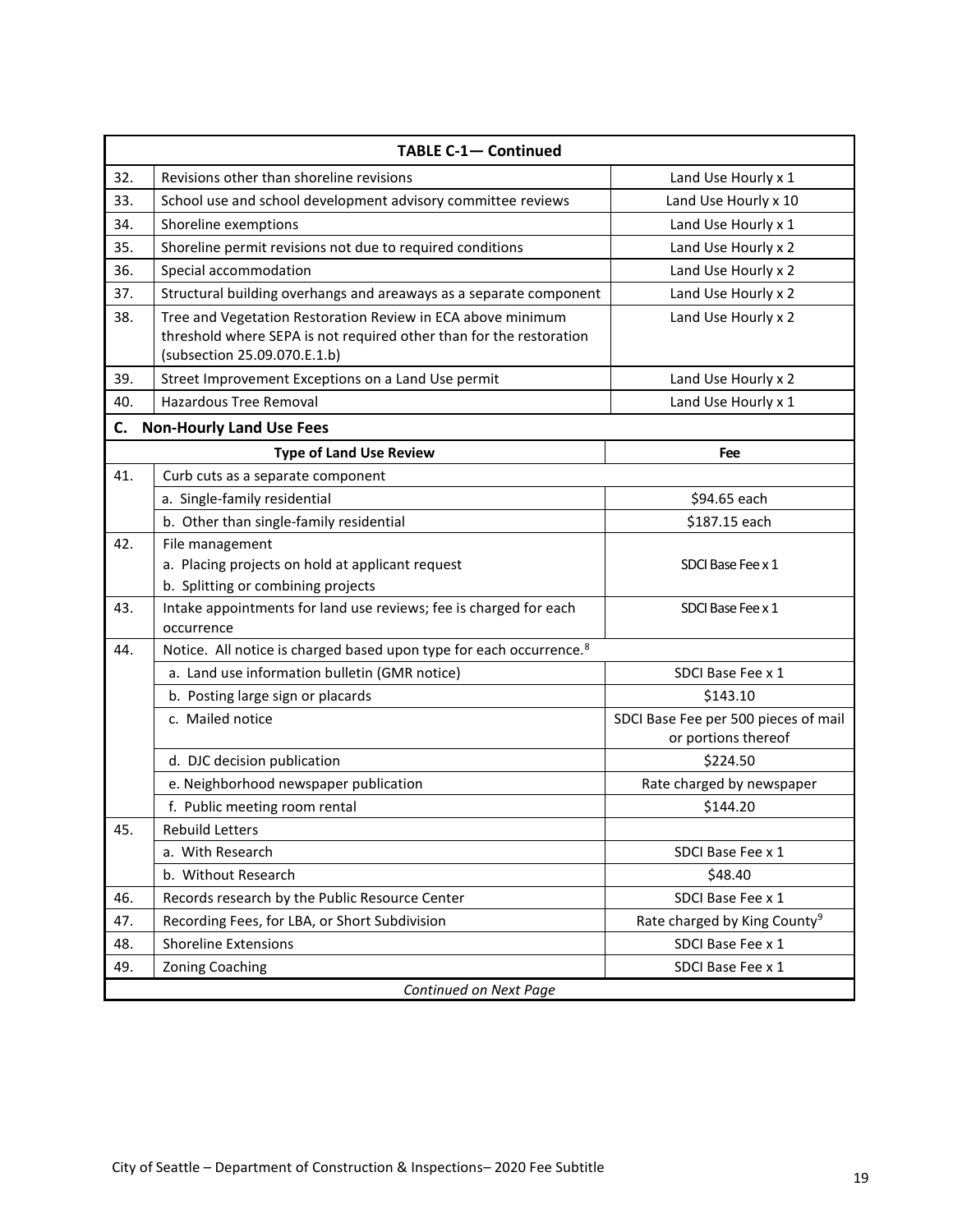#### **TABLE C-1— Continued**

#### **Footnotes to Table C-1 for 22.900C.010:**

- 1. For purposes of these land use fees, low-income housing is housing that both (1) satisfies the definition of "low-income housing" in Section 23.84.024; and (2) where at least 50 percent of the total gross floor area of each structure on the site is committed to low-income housing use for at least 20 years.
- 2. The single variance fee shall be applicable whether the project requires one or multiple variances.
- 3. Includes short subdivisions in environmentally critical areas.
- 4. Includes unit-lot subdivisions and full subdivisions in environmentally critical areas.
- 5. This fee applies if design review is initiated only for tree protection and the application has no other review under Items 1 - 14.
- 6. The fees for interpretations of Chapters 25.12, 25.16, 25.20, 25.21, 25.22, 25.24, and 25.30 shall be collected by the Director of the Department of Neighborhoods.
- 7. The pre-application conference fee covers a one-hour conference and one hour of research and/or follow-up review time that normally occurs, for a total of two hours. Additional pre-application review time will be charged at the Land Use hourly rate. See also subsection 22.900C.010.E.
- 8. Additional notice may be given in circumstances including but not limited to the following: reinstallation of environmental review signs; reposting of the land use review or environmental signs; new component reviews added subsequent to the original notice; revised decisions; and changes to the scope of the project.
- 9. Recording fees will be charged the current rate as established and charged by King County at the time of document recording.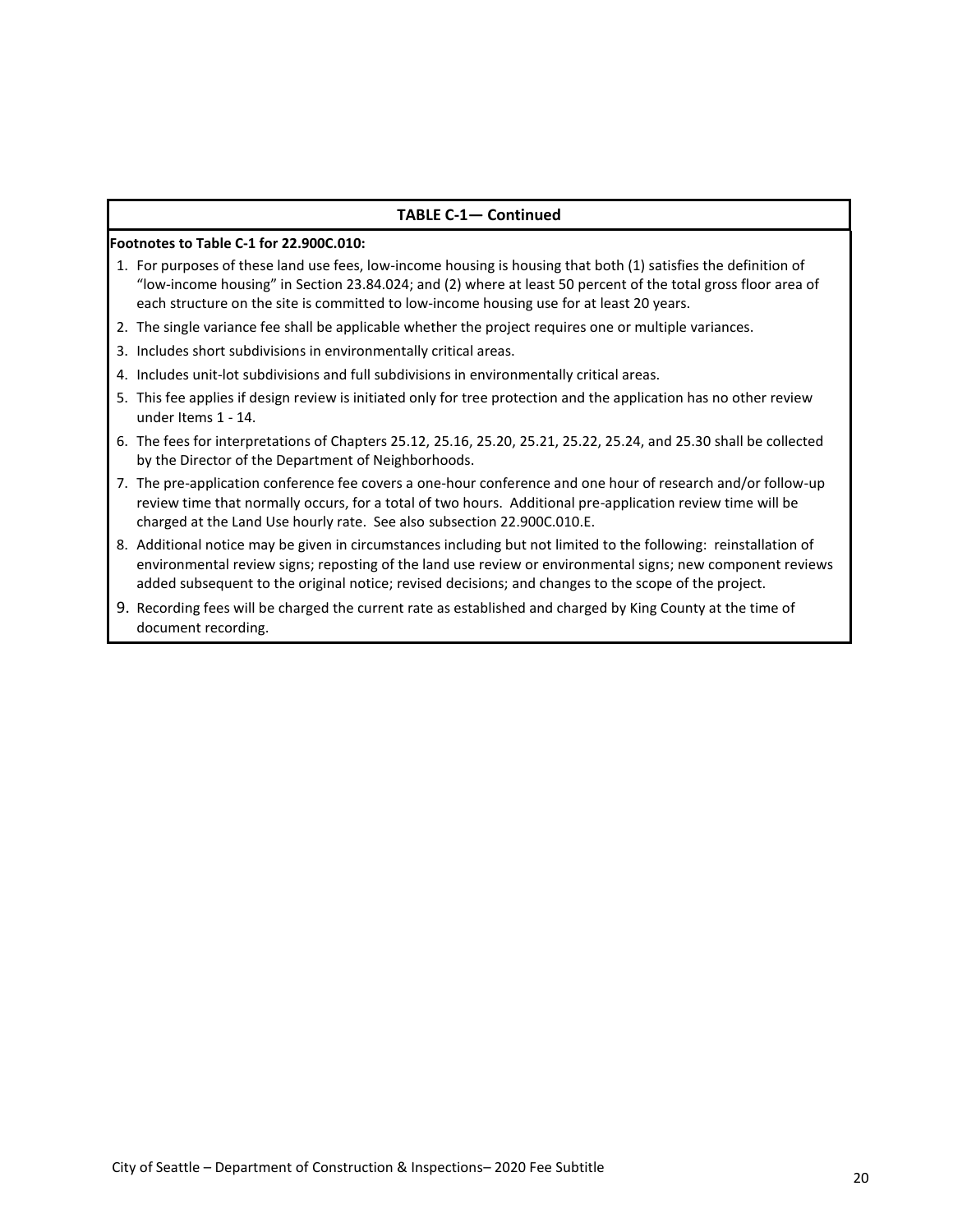# **CHAPTER 22.900D – FEES FOR NEW AND ALTERED BUILDINGS AND EQUIPMENT**

### <span id="page-20-1"></span><span id="page-20-0"></span>**22.900D.010 Development permit fees**

A. General

The development fee shall cover the application, review and inspection process associated with new construction, additions, alterations, and repairs to existing buildings and establishment of use. The development fee shall consist of a permit fee and, where plans are reviewed, a separate plan review fee. The permit fee and plan review fee shall be determined based on valuation, except as provided below.

- B. Time of Payment of Fees
	- 1. Amount Due Prior to Application. Fees for building pre-application conference and any additional fees accrued after the conference shall be due prior to permit application. See subsection 22.900D.010.I for building pre-application conference fees.
	- 2. Amounts Due at Time of Application

The following amounts are due at the time of application:

- a. Applications for subject-to-field-inspection (STFI) permits shall pay a fee equal to the permit fee specified in Table D-2 for 22.900D.010.
- b. Applications for building and/or mechanical permits with plan review shall pay the plan review fee plus 1/2 the permit fee as specified in Table D-2 for 22.900D.010.
- c. For development permits approved to be issued in phases, the plan review fee plus 1/2 the permit fee due at the time of application of the first phased submittal shall be calculated based upon the value calculated in accordance with Section 22.900D.010.C for the entire scope of the development permit. The remaining portion of the permit fee will not be collected until issuance of the final phase of the development permit that completes the scope of the proposed building project.
- d. For other applications, the minimum fee specified in Table D-2 for 22.900D.010 shall be collected at the time of application.
- 3. Fees collected at the time of application will be based on Department estimates of the total fees due at the time of permit issuance. The final Department fees will be recalculated during review, and any additional amount due shall be collected prior to the issuance of the permit, approval, denial, decision or recommendation, provided that hourly fees may be collected earlier, as described in Section 22.900B.010.D. Any fee in excess of the final calculated fee shall be refunded pursuant to Section 22.900B.050 and subsection 22.900D.010.K.
- 4. If, when determining the project value and fees during initial review, the previously collected application fee is determined to be less than 90 percent of the revised application fee, review work after the initial review will not proceed until the balance is paid to the Department.
- C. Determination of value
	- 1. The Director shall determine the value of construction for which the permit is issued (the estimated current value of all labor and materials, whether actually paid or not, as well as all finish work, painting, roofing, electrical, plumbing, heating, air-conditioning, elevators, fireextinguishing systems, automatic sprinkler systems, other mechanical systems, retaining walls, rockeries and any other permanent work or permanent equipment, but not including furnishings). The building valuation data from the International Code Council and other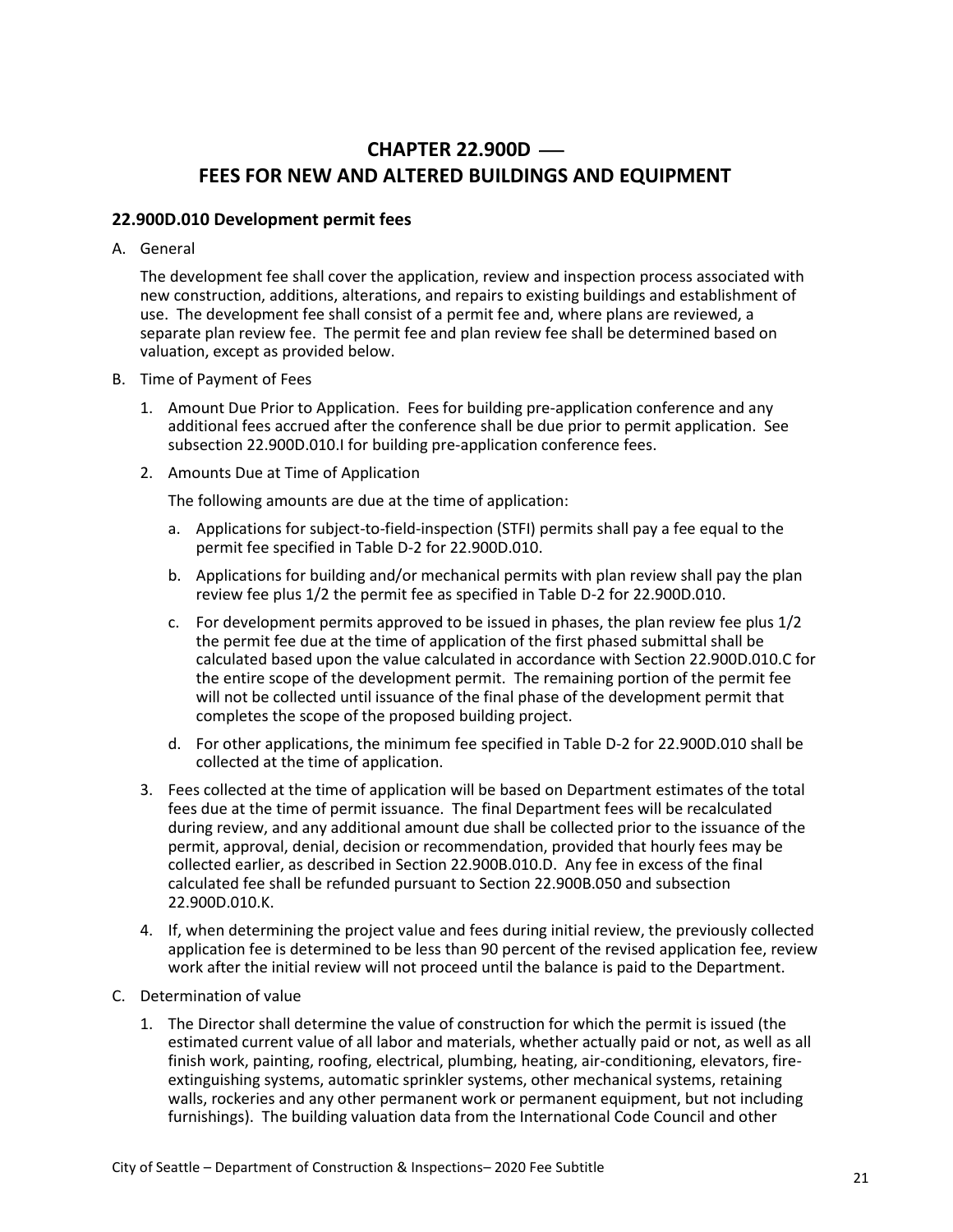valuation criteria approved by the Director will be used to determine the value of construction.

2. Dish or panel antennae

The fee for processing applications for installation of a dish or panel antenna shall be charged on the value of the foundation and supports constructed for the installation. The value of the dish or panel antenna shall not be included in the determination of value.

- 3. The development fee for parks and playgrounds shall be based on the project value, including the value of improvements for structures incidental to the park or playground such as retaining walls, rockeries and restrooms, but shall not include the value of playground equipment.
- 4. The valuation shall be based on the highest type of construction to which a proposed structure most nearly conforms, as determined by the Director.
- D. Phased permits
	- 1.a. If a new building project is proposed to be built in phases and the Director determines that separate development permits may be issued for approved portions of the project, the development fee for the entire permit shall be based on the value of work according to Table D-2 for 22.900D.010.
	- 1.b. If the shoring and/or excavating work is included with the complete foundation (below grade) phase of the building project, the fees for such work shall be included in the fees described above.
	- 1.c. If the proposed building project includes a separate shoring and/or excavation phase that is not combined with the complete foundation (below grade) phase, the shoring and/or excavation work will be reviewed and issued as a separate permit. The fees for the excavation portion of that permit shall be based on Section 22.900D.145, and the fees for the shoring portion of that permit shall be based on the value of that structural portion of the work according to Table D-2 for 22.900D.010. No credit will be given for any of these fees toward the phased building permit.
	- 2. In addition to the fee specified in subsection 22.900D.010.D.1 above, if an applicant requests division of an already-submitted permit application a fee shall be charged for each separate application as specified in Table D-2 for 22.900D.010, and the fee to process this request shall be charged at the SDCI hourly rate.
- E. Calculation of Development Fees

The development fee for a permit shall be calculated as described in this Section 22.900D.101.

- 1. Table D-1 for 22.900D.010 establishes the Development Fee Index for value-based development fees. Except as specified in Section 22.900D.010.F below, Table D-2 for 22.900D.010 establishes the permit fee and plan review fee, calculated as a percentage of the development fee index where determined by value.
- 2. For the calculation of the Development Fee Index, as specified in Table D-1 for 22.900D.010, if a building is more than three stories high using construction Types 1A and 1B, the total building valuation may be modified for structure height depending on the building occupancy as described in the current Director's Rule clarification on "Implementation of the Fee Subtitle, Building Valuation," which is incorporated by reference.
- 3. If two or more buildings are allowed under one permit, they shall be assessed fees as separate buildings under Table D-2 for 22.900D.010. The individual fees shall then be added to determine the total development fee for the permit.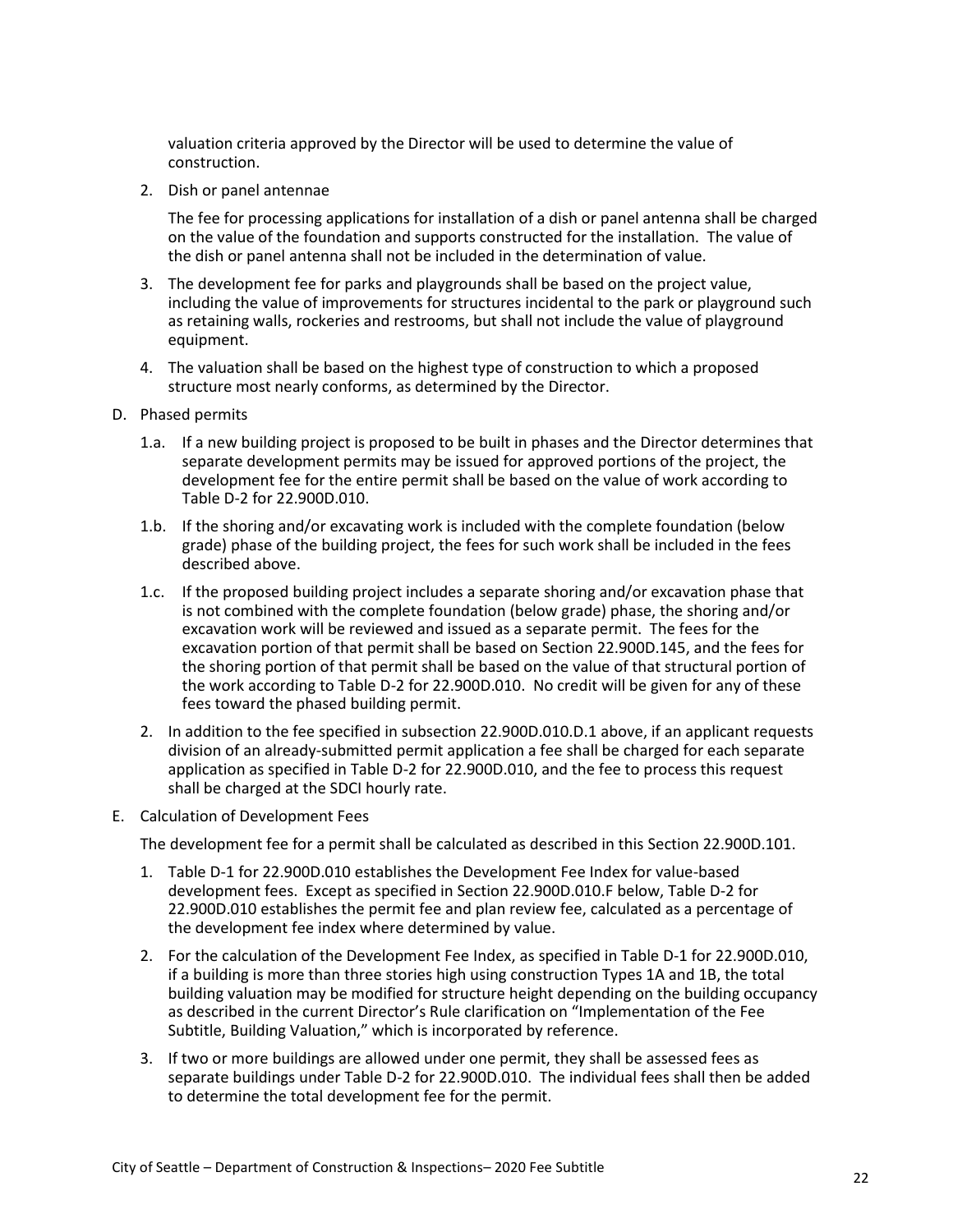<span id="page-22-0"></span>

| Table D-1 for 22.900D.010 - Calculation of the Development Fee Index |                                                                                                                       |  |  |
|----------------------------------------------------------------------|-----------------------------------------------------------------------------------------------------------------------|--|--|
| <b>Total Valuation</b>                                               | <b>Development Fee Index</b>                                                                                          |  |  |
| \$0 to \$1,000                                                       | \$231 for the first \$1,000 of value or fraction thereof                                                              |  |  |
| \$1,001 to \$25,000                                                  | \$231 for the first \$1,000 of value plus \$1.25 for each additional \$100 of<br>value or fraction thereof            |  |  |
| \$25,001 to \$50,000                                                 | \$531 for the first \$25,000 of value plus \$1.20 for each additional \$100 of<br>value or fraction thereof           |  |  |
| \$50,001 to \$75,000                                                 | \$831 for the first \$50,000 of value plus \$1.15 for each additional \$100 of<br>value or fraction thereof           |  |  |
| \$75,001 to \$100,000                                                | \$1,118.50 for the first \$75,000 of value plus \$1.10 for each additional \$100<br>of value or fraction thereof      |  |  |
| \$100,001 to \$175,000                                               | \$1,393.50 for the first \$100,000 of value plus \$5.50 for each additional<br>\$1,000 of value or fraction thereof   |  |  |
| \$175,001 to \$250,000                                               | \$1,806 for the first \$175,000 of value plus \$5.50 for each additional \$1,000<br>of value or fraction thereof      |  |  |
| \$250,001 to \$500,000                                               | \$2,218.50 for the first \$250,000 of value plus \$5.25 for each additional<br>\$1,000 of value or fraction thereof   |  |  |
| \$500,001 to \$750,000                                               | \$3,531 for the first \$500,000 of value plus \$5 for each additional \$1,000 of<br>value or fraction thereof         |  |  |
| \$750,001 to \$1,000,000                                             | \$4,781 for the first \$750,000 of value plus \$5 for each additional \$1,000 of<br>value or fraction thereof         |  |  |
| \$1,000,001 to \$1,500,000                                           | \$6,031 for first \$1,000,000 of value plus \$4.75 for each additional \$1,000 of<br>value or fraction thereof        |  |  |
| \$1,500,001 to \$2,000,000                                           | \$8,406 for the first \$1,500,000 of value plus \$4.75 for each additional<br>\$1,000 of value or fraction thereof    |  |  |
| \$2,000,001 to \$2,500,000                                           | \$10,781 for first \$2,000,000 of value plus \$4.25 for each additional \$1,000<br>of value or fraction thereof       |  |  |
| \$2,500,001 to \$3,000,000                                           | \$12,906 for the first \$2,500,000 of value plus \$4.25 for each additional<br>\$1,000 of value or fraction thereof   |  |  |
| \$3,000,001 to \$3,500,000                                           | \$15,031 for first \$3,000,000 of value plus \$4 for each additional \$1,000 of<br>value or fraction thereof          |  |  |
| \$3,500,001 to \$4,000,000                                           | \$17,031 for the first \$3,500,000 of value plus \$4 for each additional \$1,000<br>of value or fraction thereof      |  |  |
| \$4,000,001 to \$4,500,000                                           | \$19,031 for first \$4,000,000 of value plus \$3.50 for each additional \$1,000<br>of value or fraction thereof       |  |  |
| \$4,500,001 to \$5,000,000                                           | \$20,781 for the first \$4,500,000 of value plus \$3.50 for each additional<br>\$1,000 of value or fraction thereof   |  |  |
| \$5,000,001 to \$10,000,000                                          | \$22,531 for the first \$5,000,000 of value plus \$3 for each additional \$1,000<br>of value or fraction thereof      |  |  |
| \$10,000,001 to \$25,000,000                                         | \$37,531 for the first \$10,000,000 of value plus \$3 for each additional \$1,000<br>of value or fraction thereof     |  |  |
| \$25,000,001 to \$50,000,000                                         | \$82,531 for the first \$25,000,000 of value plus \$3 for each additional \$1,000<br>of value or fraction thereof     |  |  |
| \$50,000,001 to \$75,000,000                                         | \$157,531 for the first \$50,000,000 of value plus \$2.50 for each additional<br>\$1,000 of value or fraction thereof |  |  |
| Continued on Next Page                                               |                                                                                                                       |  |  |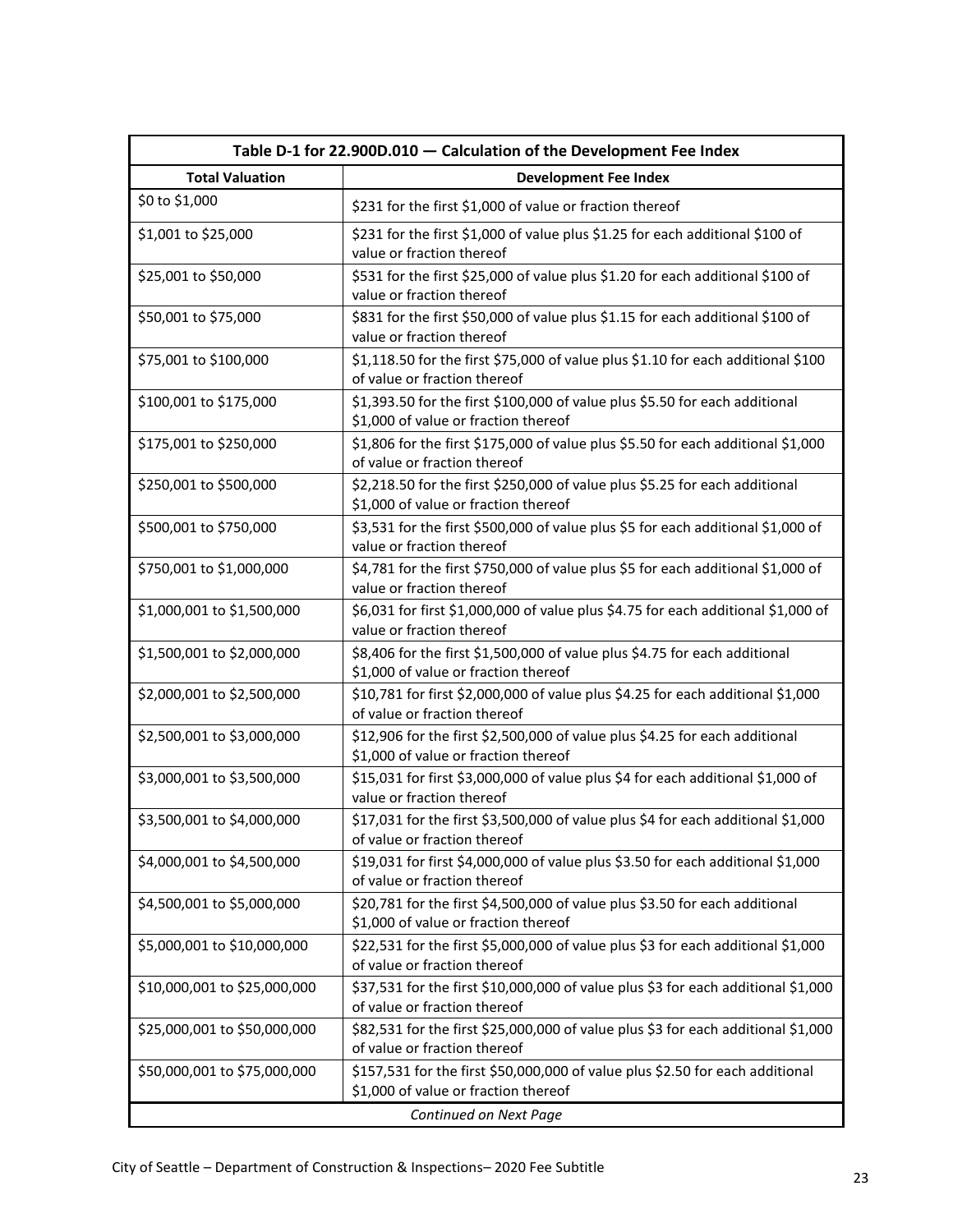| <b>TABLE D-1- Continued</b>    |                                                                                                                        |  |  |
|--------------------------------|------------------------------------------------------------------------------------------------------------------------|--|--|
| \$75,000,001 to \$100,000,000  | \$220,031 for the first \$75,000,000 of value plus \$2.50 for each additional<br>\$1,000 of value or fraction thereof  |  |  |
| \$100,000,001 to \$150,000,000 | \$282,531 for the first \$100,000,000 of value plus \$2 for each additional<br>\$1,000 of value or fraction thereof    |  |  |
| \$150,000,001 to \$200,000,000 | \$382,531 for the first \$150,000,000 of value plus \$2 for each additional<br>\$1,000 of value or fraction thereof    |  |  |
| \$200,000,001 and up           | \$482,531 for the first \$200,000,000 of value plus \$1.75 for each additional<br>\$1,000 of value or fraction thereof |  |  |

<span id="page-23-0"></span>

| Table D-2 for 22.900D.010 - Calculation of Development Fees Determined by Value                                                                                                                                     |                                                                                                                                   |                                                                 |  |
|---------------------------------------------------------------------------------------------------------------------------------------------------------------------------------------------------------------------|-----------------------------------------------------------------------------------------------------------------------------------|-----------------------------------------------------------------|--|
|                                                                                                                                                                                                                     | Percent of Development Fee Index (DFI) Calculated<br>from Project Value as Specified in Table D-1 <sup>1</sup> for<br>22.900D.010 |                                                                 |  |
| <b>Type of Development</b>                                                                                                                                                                                          | <b>Permit Fee</b>                                                                                                                 | <b>Plan Review Fee</b>                                          |  |
| 1. Building, with or without mechanical, with or<br>without use                                                                                                                                                     | 100% of DFI                                                                                                                       | 100% of DFI                                                     |  |
| 2. STFI (Subject to field inspection - building<br>and/or mechanical) <sup>2</sup>                                                                                                                                  | 100% of DFI                                                                                                                       | 40% of DFI                                                      |  |
| 3. Energy code compliance review using Total UA<br>Alternative and/or Simulated Performance<br>Alternative                                                                                                          | (included in subsection<br>1 of this Table D-2 for<br>22.900D.010)                                                                | SDCI hourly rate, 1 hour<br>minimum                             |  |
| 4. Mechanical permit:                                                                                                                                                                                               |                                                                                                                                   |                                                                 |  |
| a. Submitted as part of a building permit<br>application (if associated with other work)                                                                                                                            | (included in subsection 1)<br>of this Table D-2 for<br>22.900D.010)                                                               | Mechanical Review at the<br>SDCI hourly rate, 1 hour<br>minimum |  |
| b. If submitted separately from a building permit<br>application (if associated with other work) or<br>if applied for as a mechanical only permit;<br>also see Section 22.900D.090 for mechanical<br>equipment fees | 100% of DFI                                                                                                                       | SDCI hourly rate, 1 hour<br>minimum                             |  |
| Continued on Next Page                                                                                                                                                                                              |                                                                                                                                   |                                                                 |  |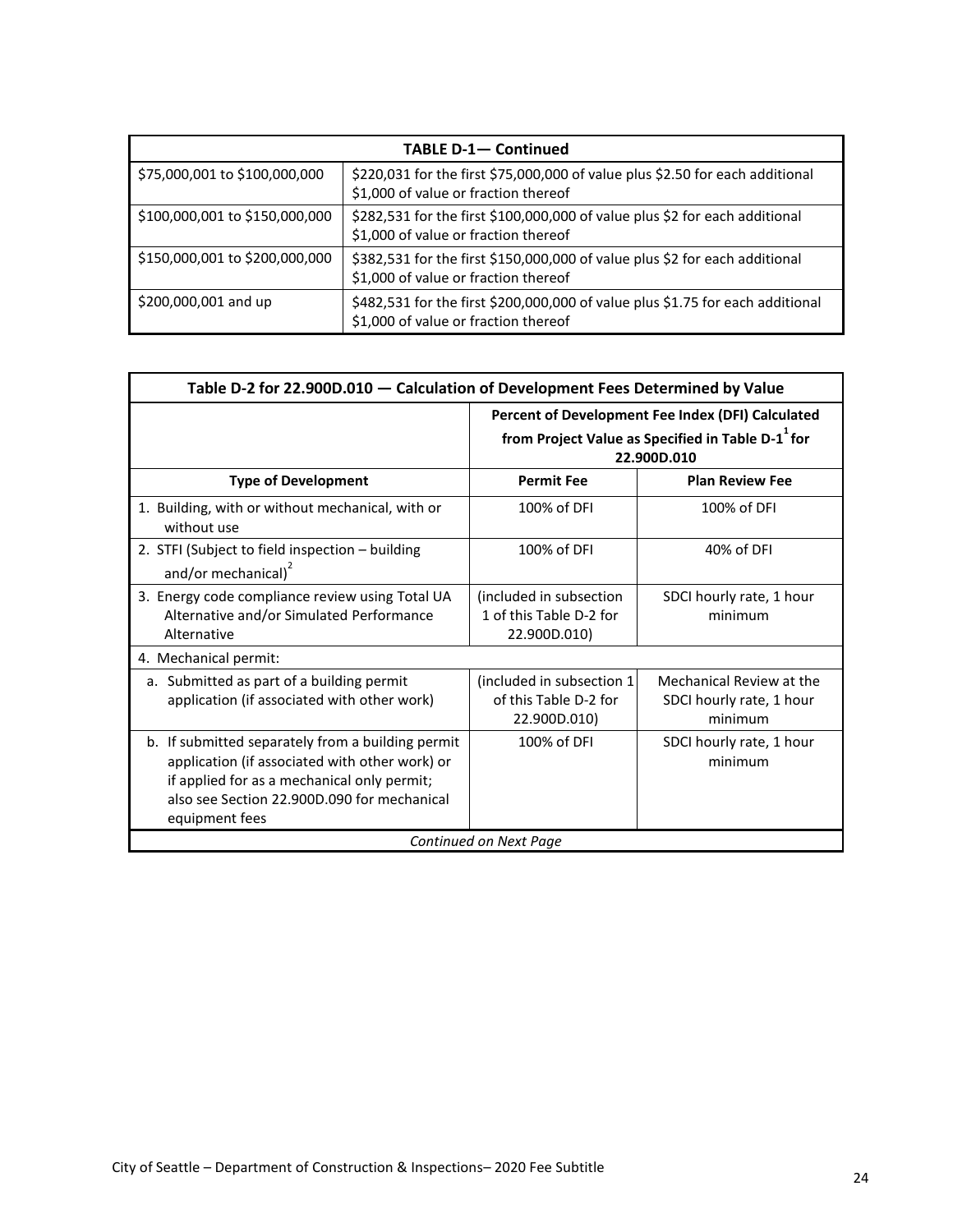| <b>TABLE D-2- Continued</b>                                                                                                                                                                                      |                                                                |                                                                                 |  |  |  |
|------------------------------------------------------------------------------------------------------------------------------------------------------------------------------------------------------------------|----------------------------------------------------------------|---------------------------------------------------------------------------------|--|--|--|
| 5. Blanket permit review fees:                                                                                                                                                                                   |                                                                |                                                                                 |  |  |  |
| a. Tenant alterations applied for within 18<br>months of the date of issuance of the first<br>certificate of occupancy within a building<br>where the area of work is more than 50,000<br>sq. ft.                | \$2.95 per 100 square<br>$feet^1$                              | \$3.35 per 100 square feet                                                      |  |  |  |
| b. Tenant alterations applied for after 18<br>months of the date of issuance of the first<br>certificate of occupancy                                                                                            | 100% of DFI                                                    | 100% of DFI                                                                     |  |  |  |
| 6. Initial tenant alterations applied for within 18<br>months of the date of issuance of the first<br>certificate of occupancy (nonblanket permit<br>initial tenant improvements to shell and core) <sup>3</sup> | 50% of DFI based on<br>new building value of<br>shell and core | 50% of DFI based on new<br>building value of shell and<br>core                  |  |  |  |
| 7. Standard plans:                                                                                                                                                                                               |                                                                |                                                                                 |  |  |  |
| a. Establishment of standard plan, including<br>temporary structures. (For swimming pools,<br>see subsection 16 of this Table D-2 for<br>22.900D.010.)                                                           | 100% of DFI                                                    | 200% of DFI, plus SDCI hourly<br>rate for review/approval of<br>"options"       |  |  |  |
| b. Establishment of already permitted plan as<br>standard plan                                                                                                                                                   | 100% of DFI                                                    | 100% of DFI, plus SDCI hourly<br>rate for review/approval of<br>"options"       |  |  |  |
| c. Subsequent reviews of standard plan, other<br>than temporary structures                                                                                                                                       | 100% of DFI                                                    | 60% of DFI, plus SDCI hourly<br>rate for review/approval of<br>"revisions"      |  |  |  |
| d. Subsequent reviews of standard plans for<br>temporary structures                                                                                                                                              | See subsection 18 of<br>this Table D-2 for<br>22.900D.010      | See subsection 18 of this<br>Table D-2 for 22.900D.010                          |  |  |  |
| 8. Factory-built housing and commercial structures:                                                                                                                                                              |                                                                |                                                                                 |  |  |  |
| a. Modular construction, 3 or fewer stories                                                                                                                                                                      | Base fee x 1                                                   | Base fee x 1 for each module                                                    |  |  |  |
| b. Modular construction, more than 3 stories                                                                                                                                                                     | Base fee x 1                                                   | Base fee x 1 for each module,<br>plus SDCI hourly rate for<br>structural review |  |  |  |
| Continued on Next Page                                                                                                                                                                                           |                                                                |                                                                                 |  |  |  |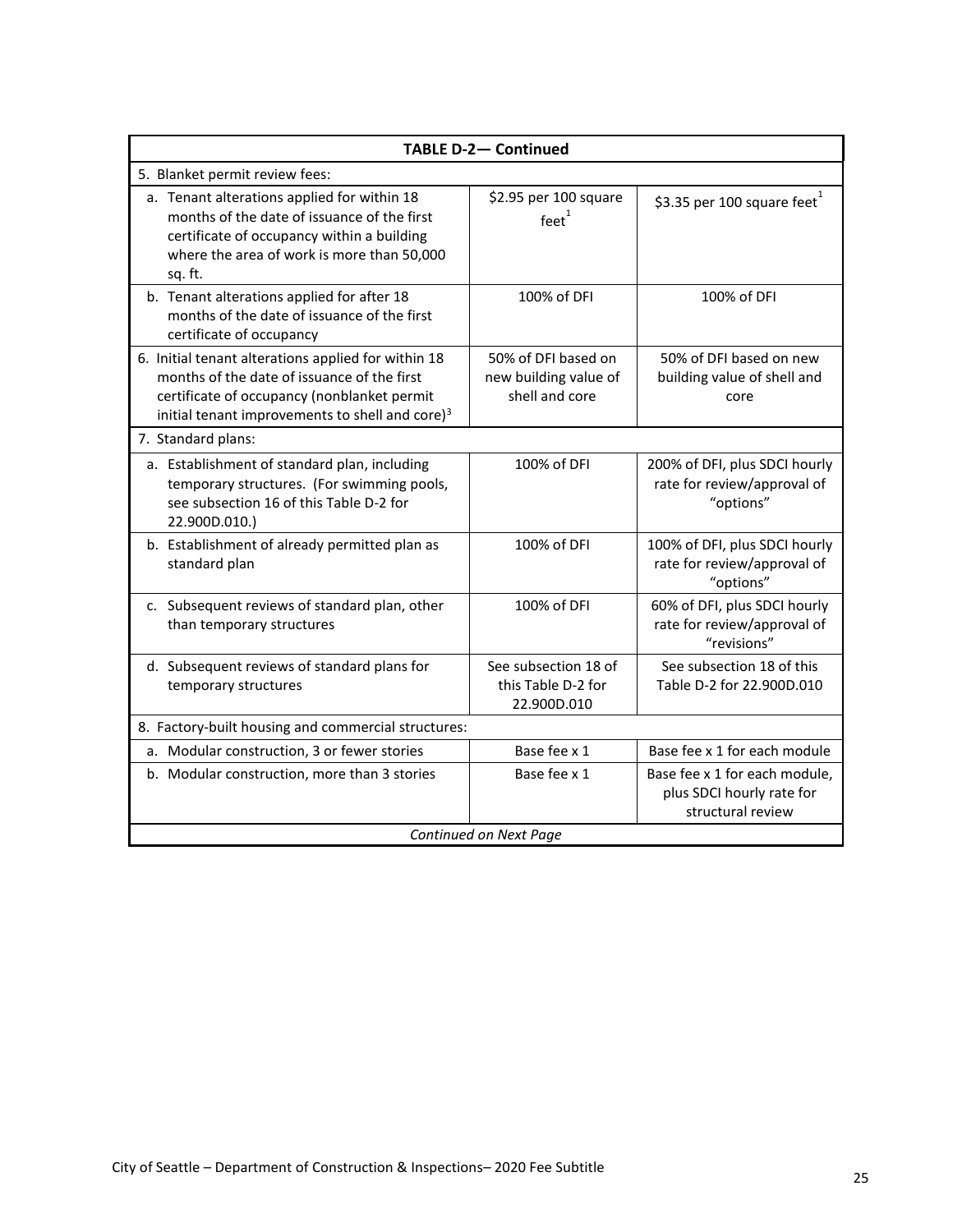| Table D-2 - Continued                                                                                                                                                                          |                   |                                             |  |  |  |
|------------------------------------------------------------------------------------------------------------------------------------------------------------------------------------------------|-------------------|---------------------------------------------|--|--|--|
| <b>SPECIAL DEVELOPMENT FEES</b>                                                                                                                                                                |                   |                                             |  |  |  |
| <b>Type of Development</b>                                                                                                                                                                     | <b>Permit Fee</b> | <b>Plan Review Fee</b>                      |  |  |  |
| 9. Establishing use for the record:                                                                                                                                                            |                   |                                             |  |  |  |
| a. Applications with no construction                                                                                                                                                           | Base fee x 1.5    | None                                        |  |  |  |
| b. Applications with construction: Refer subsection<br>17 of Table C-1 for 22.900C.010 for additional<br>Land Use Fees that apply to this permit type                                          | 100% of DFI       | 100% of DFI                                 |  |  |  |
| 10. Building review associated with platting actions<br>and/or LBAs                                                                                                                            | None              | SDCI hourly rate; 0.25 hour<br>minimum      |  |  |  |
| 11. Noise survey reviews                                                                                                                                                                       | None              | See Table F-2 for 22.900F.020<br>Noise Fees |  |  |  |
| 12. Parking facilities:                                                                                                                                                                        |                   |                                             |  |  |  |
| a. Outside a building                                                                                                                                                                          |                   | See Section 22.900D.060                     |  |  |  |
| b. Within or on a building                                                                                                                                                                     |                   | See subsection 22.900D.010.C                |  |  |  |
| 13. Renewal (or Reestablishment) of development<br>permits and/or separate mechanical permits<br>See subsection 22.990D.010.G and subsection<br>22.900D.010.K for exceptions and modifications | Base fee x 1.5    | SDCI hourly rate                            |  |  |  |
| to fee                                                                                                                                                                                         |                   |                                             |  |  |  |
| 14. Single-family earthquake retrofit:                                                                                                                                                         |                   |                                             |  |  |  |
| a. Permit for work in full compliance with Project<br><b>Impact Standards/Plans</b>                                                                                                            | Base fee x 1      | None                                        |  |  |  |
| b. Permit for work in partial compliance with<br>Project Impact Standards/Plans with additional<br>engineering design of those portions not in<br>compliance                                   | Base fee x 1      | SDCI hourly rate with 1 hour<br>minimum     |  |  |  |
| c. Voluntary seismic upgrades requiring full<br>engineering/design and not per Project Impact<br>Standards/Plans                                                                               | 100% of DFI       | 100% of DFI                                 |  |  |  |
| 15. Review of unreinforced masonry building<br>designation or retrofit standard:                                                                                                               |                   |                                             |  |  |  |
| a. Review to change unreinforced masonry bearing<br>wall building designation                                                                                                                  | None              | SDCI base fee x 1                           |  |  |  |
| b. Review to determine seismic retrofit standard of<br>previously retrofitted unreinforced masonry<br>building                                                                                 | None              | SDCI hourly rate; 1 hour minimum            |  |  |  |
| 16. Special inspection                                                                                                                                                                         | Base fee x 1      |                                             |  |  |  |
| Continued on Next Page                                                                                                                                                                         |                   |                                             |  |  |  |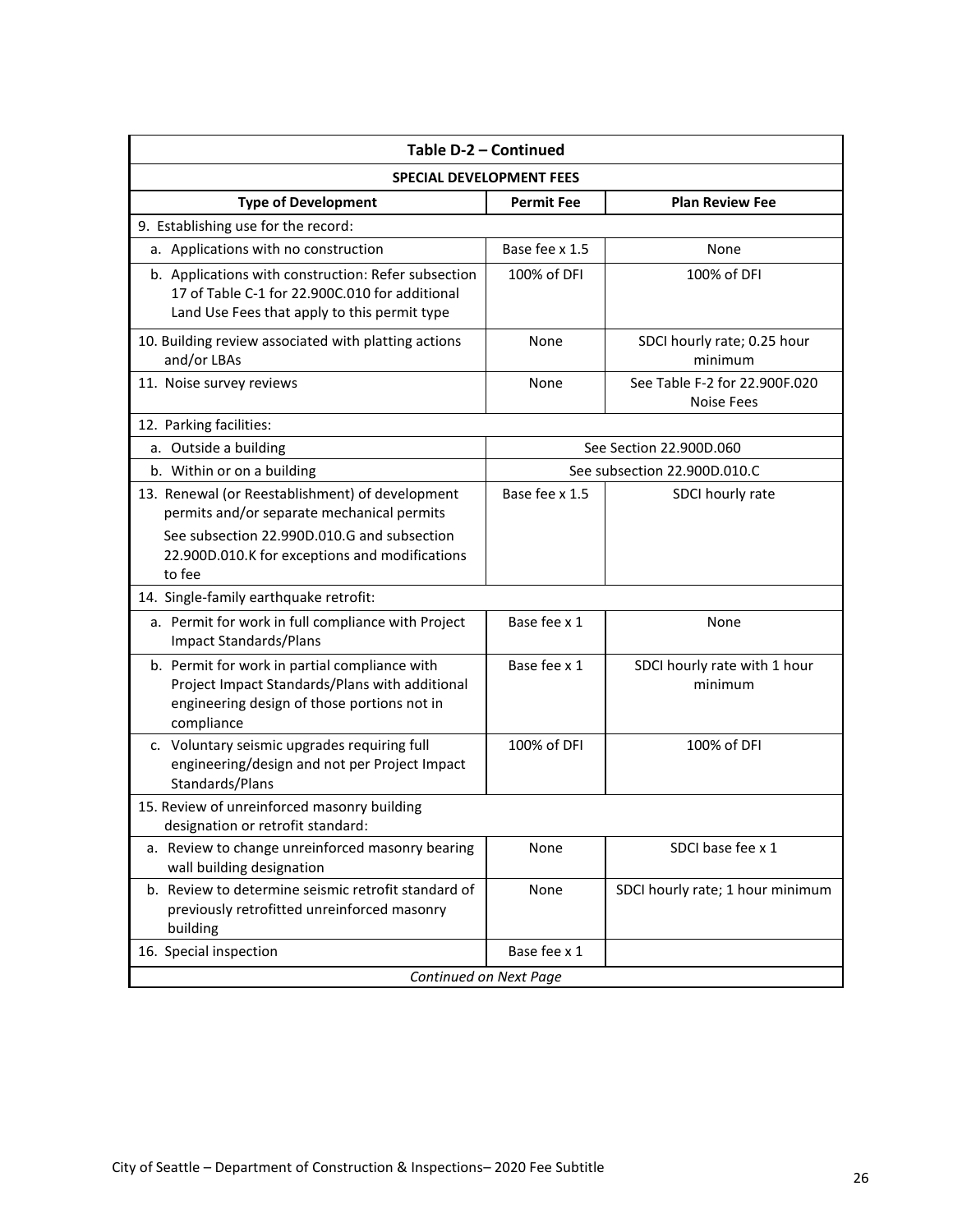| Table D-2 - Continued                                                                      |                                    |                                                                                 |  |  |  |
|--------------------------------------------------------------------------------------------|------------------------------------|---------------------------------------------------------------------------------|--|--|--|
| 17. Swimming pools <sup>4</sup> :                                                          |                                    |                                                                                 |  |  |  |
| a. Unenclosed pools accessory to Group R-3<br>Occupancy                                    | Base fee x 4                       |                                                                                 |  |  |  |
| b. Unenclosed pools accessory to occupancies<br>other than Group R-3                       | Base fee x 6                       |                                                                                 |  |  |  |
| c. Principal use unenclosed pools                                                          | Base fee x 6                       |                                                                                 |  |  |  |
| d. Future construction of an unenclosed swimming<br>pool                                   | Base fee x 1                       |                                                                                 |  |  |  |
| e. Initial approval of standard plan for swimming<br>pool accessory to Group R-3 Occupancy | Base fee x 5                       |                                                                                 |  |  |  |
| f. Subsequent review of application based on<br>approved swimming pool standard plan       | Base fee x 1.5                     |                                                                                 |  |  |  |
| 18. Temporary structures, such as commercial<br>coaches <sup>5</sup>                       | Base fee x 2 per<br>structure      |                                                                                 |  |  |  |
| 19. Temporary use permits:                                                                 |                                    |                                                                                 |  |  |  |
| a. For 4 weeks or less <sup>6</sup>                                                        | Base fee x 1.5                     |                                                                                 |  |  |  |
| b. For more than 4 weeks <sup>6</sup><br>Base fee x 2                                      |                                    |                                                                                 |  |  |  |
| 20. Phased Permits:                                                                        |                                    |                                                                                 |  |  |  |
| a. Value <\$5,000,000 in value                                                             | Base fee x 1                       |                                                                                 |  |  |  |
| b. Value > \$5,000,000 in value                                                            | Base fee x 2                       |                                                                                 |  |  |  |
| 21. ECA Small Project Waiver on a building permit                                          | None                               | SDCI hourly rate; 0.25 hour<br>minimum                                          |  |  |  |
| 22. Street Improvement Exceptions on a building<br>permit                                  | <b>SDCI Land Use</b><br>Hourly x 2 | Land Use Hourly rate for each<br>review hour spent beyond 2 hour<br>minimum fee |  |  |  |
| 23. Building Permit Shop Drawings                                                          | None                               | SDCI hourly rate; 1.75 hour<br>minimum                                          |  |  |  |
| 24. Sprinkler Shop Drawings                                                                | None                               | SDCI hourly rate; 0.75 hour<br>minimum                                          |  |  |  |
| 25. Sprinkler Only Permit Submittals (New and/or<br>Add/Alt)                               | Base fee x 0.75                    | See Chapter 22.900.G                                                            |  |  |  |
| 26. Code Alternate Request                                                                 | None                               | SDCI hourly rate, 2 hour minimum                                                |  |  |  |
| 27. Commercial Re-Roofing Permit                                                           | Base fee x .5                      |                                                                                 |  |  |  |
| Continued on Next Page                                                                     |                                    |                                                                                 |  |  |  |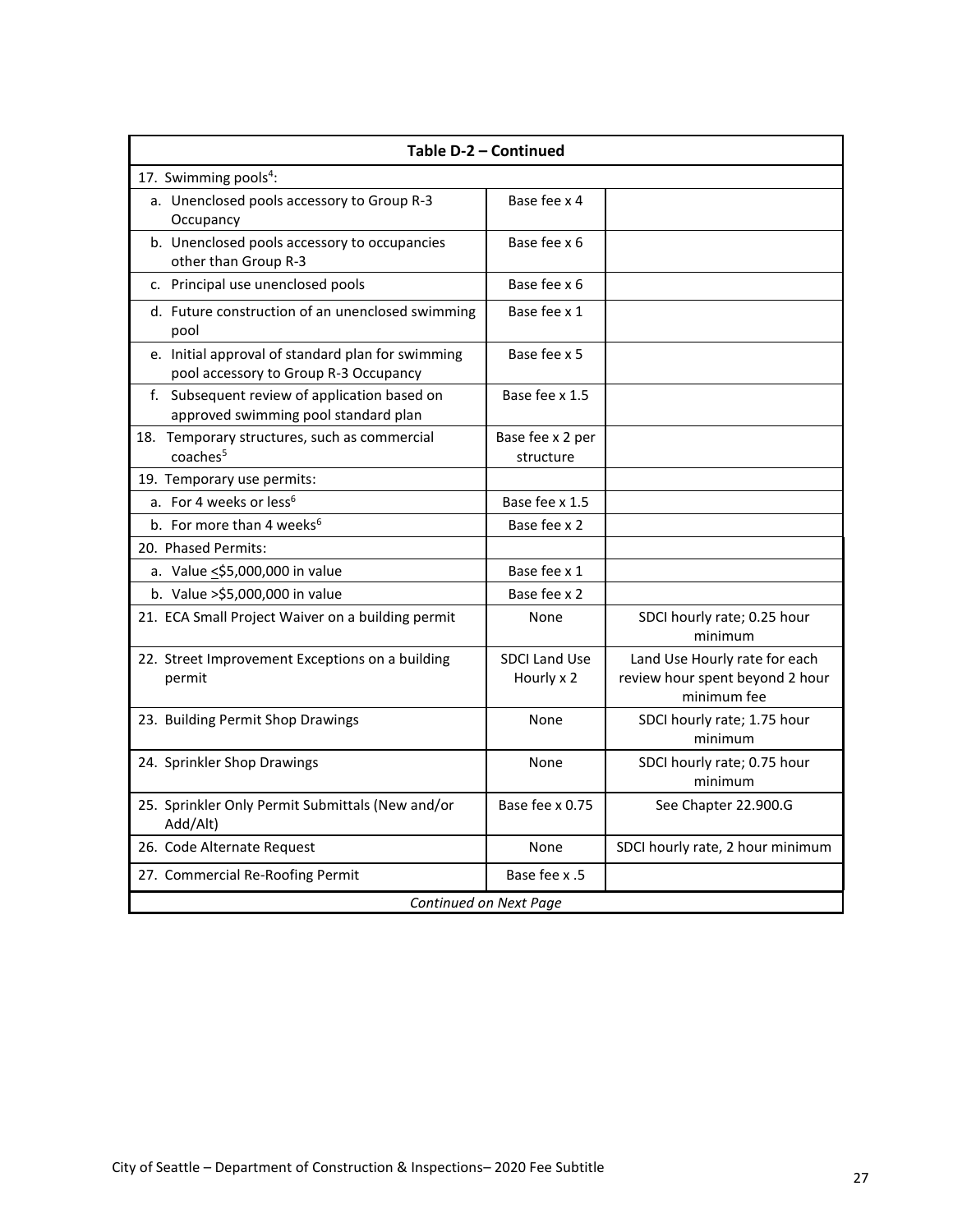### **Table D-2 – Continued**

#### **Footnotes to Table D-2 for 22.900D.010:**

- 1. The minimum permit fee or plan review fee for value-based fees is \$231.
- 2. The minimum plan review fee for subject-to-field-inspection (STFI) value-based plan review is \$92.45.
- 3. This fee is applicable only to those initial tenants that reflect the use and occupancy established in the shell and core permit. The value used shall be the new construction value used in calculating value for the shell and core permit.
- 4. If a swimming pool is located within an enclosed building and is included in the building plans for that building, a separate fee shall not be charged for the swimming pool. The swimming pool area will be considered as floor area of the principal occupancy of the building.
- 5. This fee shall not apply to any on-site, temporary construction office where a valid building permit is in force.
- 6. Master use permit fees for such temporary uses shall be charged according to Table C-1 for 22.900C.010.

### F. Blanket permits

- 1. The application fee for a blanket permit to cover nonstructural tenant alterations is one times the base fee. A deposit based on the estimated value of the proposed work within 18 months shall be collected at the time of application. As individual tenant spaces are reviewed, the fee for the work to be done shall be calculated according to Table D-2 for 22.900D.010 and deducted from the deposit.
- 2. If the estimated blanket fee deposit is used up in less time than the life of the permit and work remains to be done, an additional deposit shall be paid based on the estimated floor area remaining to be improved during the remaining life of the permit. If a portion of the deposit is unused at the end of the life of the permit and work remains to be done, credit for the balance of the deposit may be transferred from the expiring permit to a new blanket permit. To minimize additional accounting costs associated with blanket permits, if more than two deposits are made during the life of the blanket permit, the minimum amount of each subsequent deposit shall be \$2,000.
- G. Revisions to Issued Permits

Fees for revisions to issued permits shall be charged according to standards promulgated by the Director that approximate the additional cost of reviewing the revisions. A nonrefundable fee of one times the base fee shall be paid at the time the revisions are submitted.

H. Certificate of Occupancy

The issuance of a Certificate of Occupancy for existing buildings, either if no Certificate of Occupancy has previously been issued or if a change of occupancy is requested, requires a building permit. If there is no construction valuation (there is no work that would require a building permit), the minimum building permit fee shall be assessed. In addition to the minimum building permit fee, if records research, plan examination or inspection is required, charges shall be assessed at the SDCI hourly rate. If work is being done as authorized by a permit, the permanent Certificate of Occupancy fee is not assessed in addition to the building permit fee. The fee for a temporary Certificate of Occupancy shall be charged at the rate of 1/2 the base fee. The fee for the duplication of a Certificate of Occupancy is \$38.65 unless records research, plan examination or inspection is required, in which case charges shall be assessed at the SDCI hourly rate.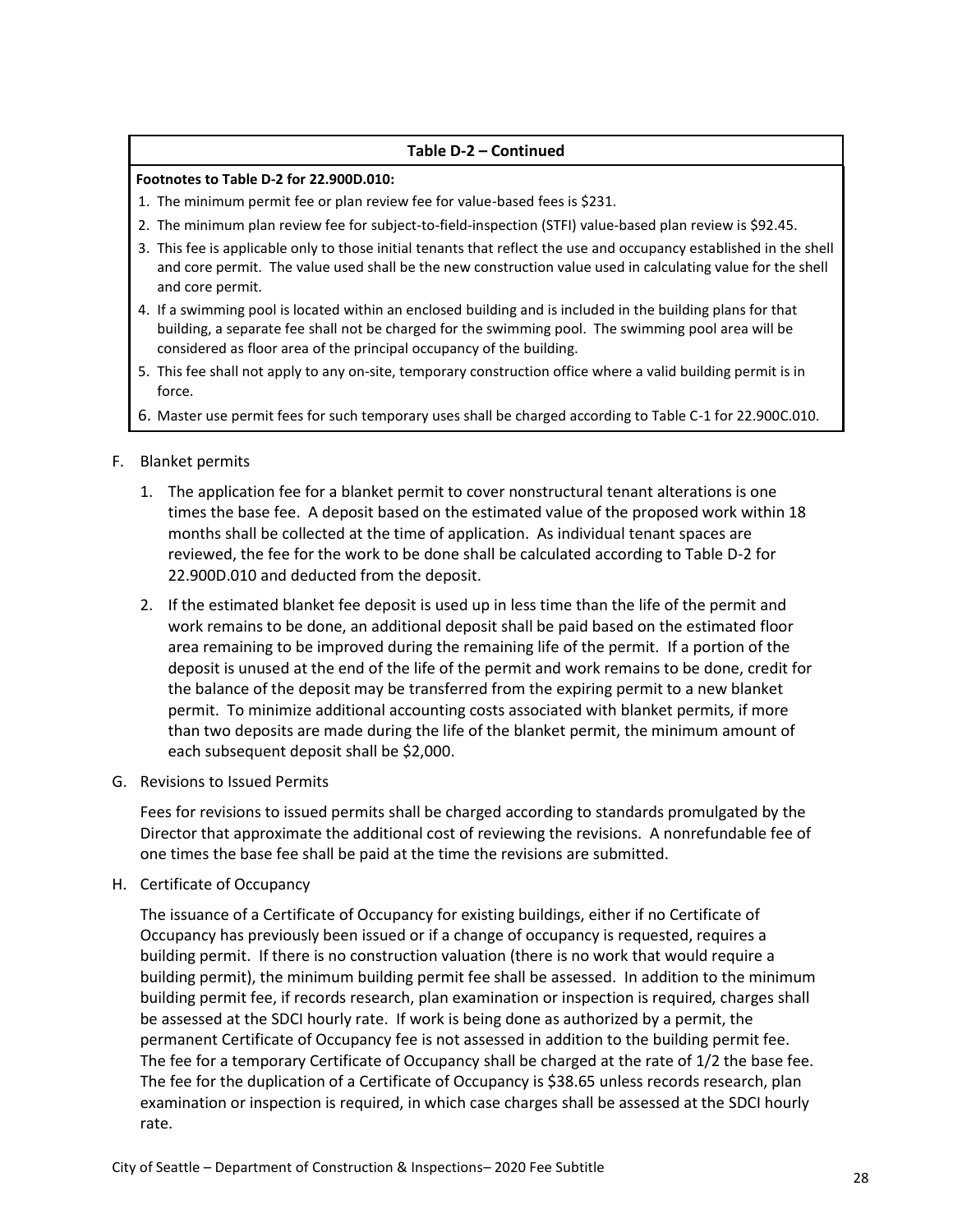- I. Building Pre-application Conferences
	- 1. Required Building Pre-application Conferences

If there is a requirement for a pre-application or pre-design conference, such as buildings subject to the Seattle Building Code special provisions for atriums (Section 404), or highrise buildings (Section 403), 35 percent of the estimated plan review fee for the structure shall be charged and paid as specified in subsection 22.900D.010.B, and applied toward the development permit fee provided the permit application is made within six months of the date of the pre-application conference. (See Table C-1 for 22.900C.010 for land use preapplication conference fees.)

2. Other Building Pre-application Conferences

If a pre-application conference is requested by the applicant but is not required by Code, a fee equal to 1.5 times the base fee shall be paid no later than the time of the conference. Such fee is required for each meeting held on a project. In addition to the minimum building pre-application conference fee, if additional staff, research, preliminary plan examination or inspection is required, charges shall be assessed at the SDCI hourly rate and shall be charged and paid as specified in subsection 22.900D.010.B.

J. Correction Fee

After written notice to the applicant, a Correction Fee of two times the SDCI base fee may be charged for each additional correction cycle required due to insufficient response from the applicant.

- K. Renew or Reestablish a Permit
	- 1. Fees to renew or reestablish a permit shall be charged according to Table D-2 for 22.900D.010. If the fee for a new permit would be less than 1.5 times the base fee, then the fee to renew or reestablish the permit shall be the same as for a new permit.
	- 2. If changes are made to the original approved plans, an additional fee shall be charged for plans examination review and inspections at the SDCI hourly rate.

#### <span id="page-28-0"></span>**22.900D.020 Repealed**

See Section 22.900D.145.

### <span id="page-28-1"></span>**22.900D.030 Concrete mix design approval**

The fee for the evaluation of a concrete design mix is 1/2 times the base fee, paid in advance of the evaluation decision being rendered.

### <span id="page-28-2"></span>**22.900D.040 Repealed**

See Section 22.900D.145.

### <span id="page-28-3"></span>**22.900D.050 Repealed**

See Section 22.900D.145.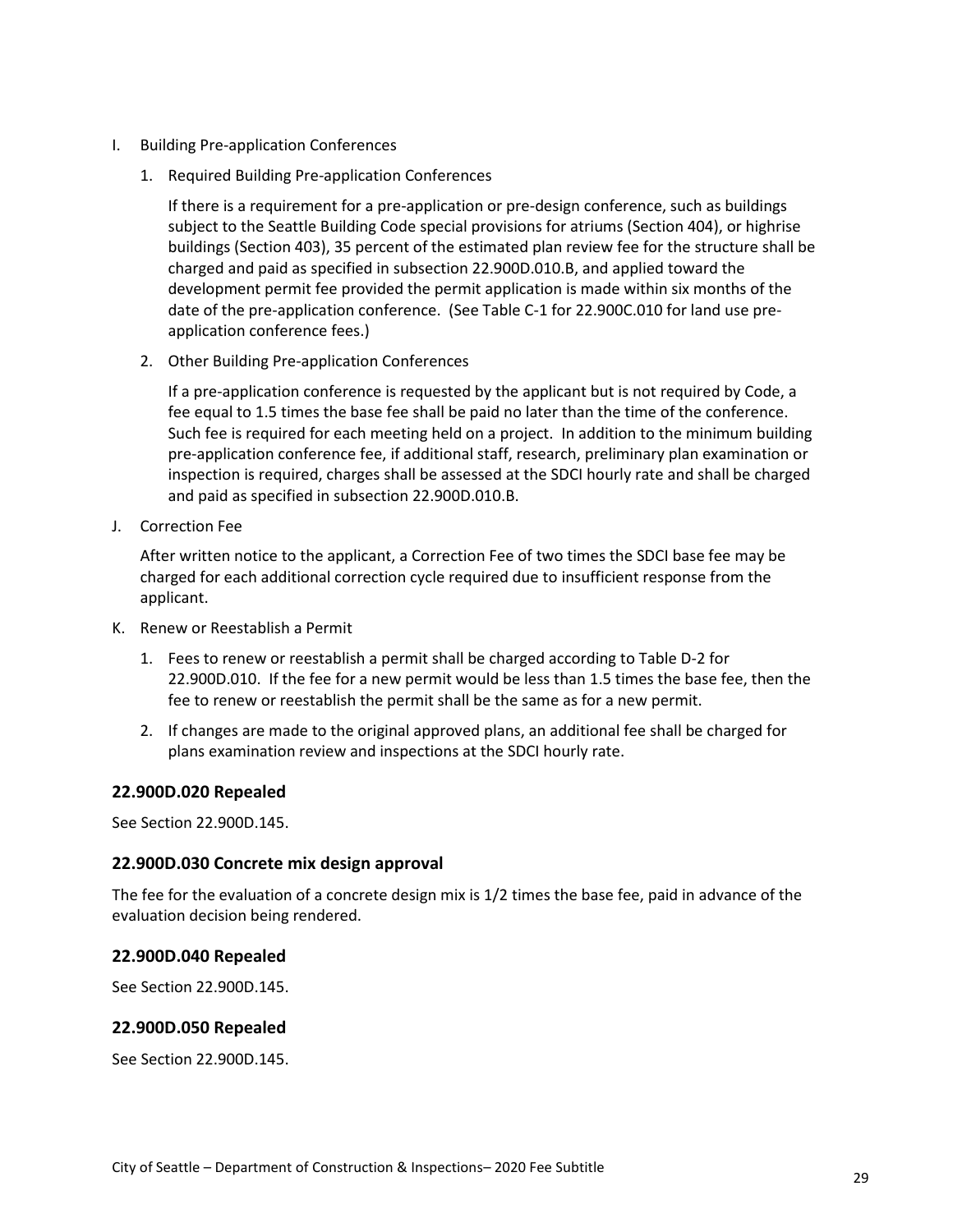# <span id="page-29-0"></span>**22.900D.060 Fees for parking facilities outside of buildings**

- A. A fee for parking facilities outside of buildings shall be charged for the review of plans to regrade and resurface existing parking facilities, to reconfigure existing parking facilities (rearrange parking spaces and aisles), to establish parking facilities on existing paved areas, and to establish and construct new parking facilities, whether the principal use of a lot or accessory to another use, as provided in Table D-7 for 22.900D.060. (Parking facilities within buildings shall be charged fees in accordance with Section 22.900D.010.)
- B. In determining the area of the parking facility, all aisles and landscape areas internal to the parking facility shall be included. Driveways to the parking facility and landscape areas on the periphery of the parking facility shall not be included.
- C. These fees shall not apply to any parking facility that is underground and within a structure or on the roof of a structure, or to any extension of a parking facility that is primarily under a building, provided that the uncovered extension is no more than four feet beyond the footprint of the building. The fees for these parking facilities shall be charged in accordance with Section 22.900D.010.

<span id="page-29-3"></span>

| Table D-7 for 22.900D.060 - Parking Facilities Fees                                                                                                                                                                             |                |                |  |  |
|---------------------------------------------------------------------------------------------------------------------------------------------------------------------------------------------------------------------------------|----------------|----------------|--|--|
| <b>Parking Lot Size (Square Feet of</b><br><b>Fee With Associated Building or</b><br><b>Fee Without Associated</b><br>Gross Parking Area <sup>1</sup> )<br>Use Permit <sup>2</sup><br><b>Building or Use Permit<sup>2</sup></b> |                |                |  |  |
| Over 4,000                                                                                                                                                                                                                      | Base fee x 3   | Base fee x 2.5 |  |  |
| 2,000-4,000                                                                                                                                                                                                                     | Base fee x 2.5 | Base fee x 1.5 |  |  |
| Less than 2,000                                                                                                                                                                                                                 | Base fee x 1   | No fee         |  |  |

### **Footnotes to Table D-7 for 22.900D.060:**

- 1. Where an existing parking facility is being reconfigured, gross parking area shall be the area being reconfigured.
- 2. Associated building or use permits are permits that have not expired (or are still going through the review process).
- D. The fee for renewal or reestablishment of a permit for a parking facility is 1.5 times the base fee where there are no changes in the plans. If changes are made to the original plans, an additional fee shall be charged for inspection and/or plan examination at the SDCI hourly rate.

# <span id="page-29-1"></span>**22.900D.070 Floodplain development approval or license fee**

The fee for floodplain review shall be charged at the SDCI hourly rate. The fee for floodplain review and processing where no SDCI permit or license is required, including review of a FEMA Elevation Certificate and similar documents, shall be charged pursuant to subsection 22.900B.020.H.

# <span id="page-29-2"></span>**22.900D.080 Demolitions and relocations**

A. Demolition

The fee for demolition permits is 1.5 times the base fee.

B. Relocation other than floating homes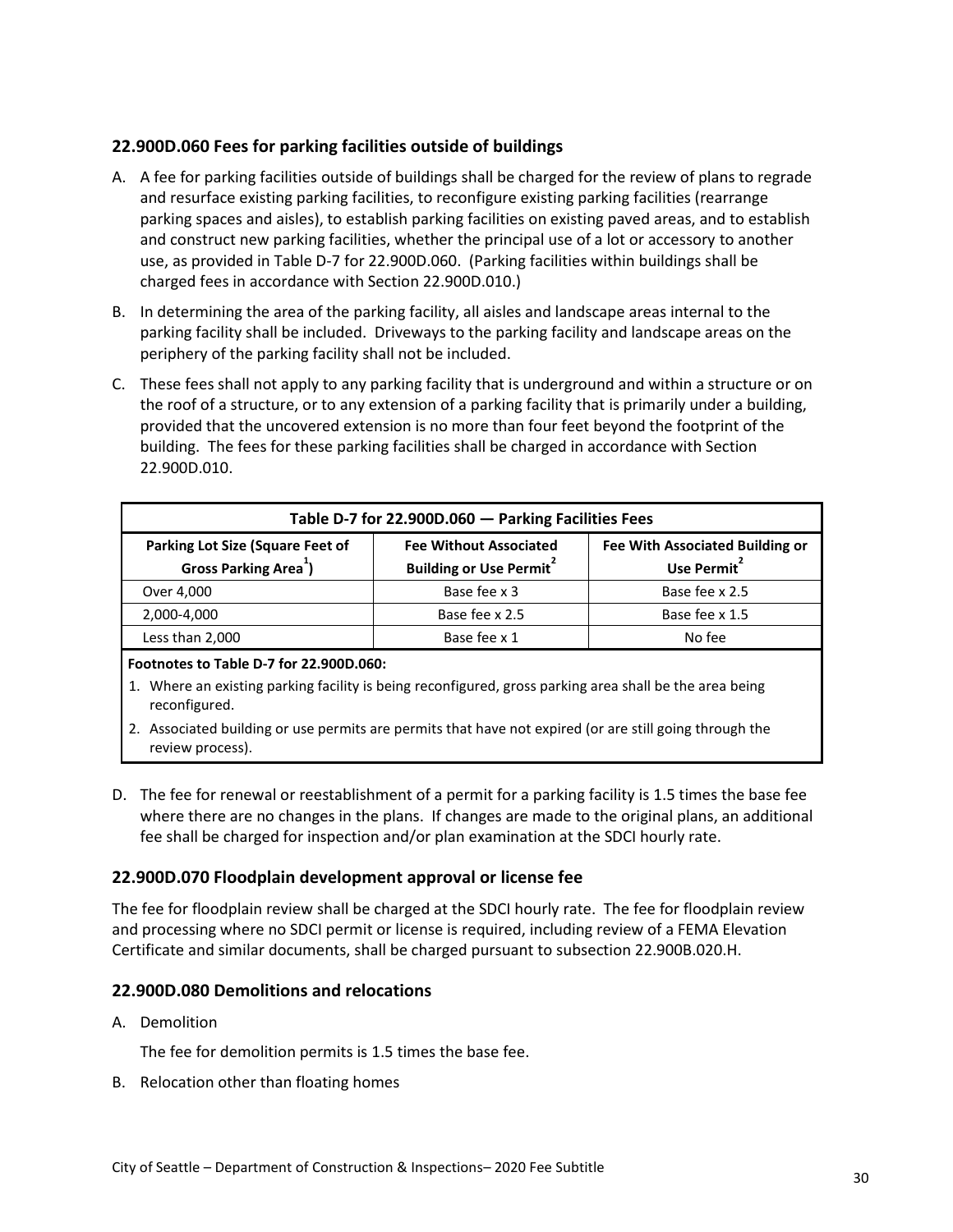- 1. The fee to relocate a building from within the City to a location outside of The City of Seattle is 1.5 times the base fee (demolition) fee for the site from which the building is moved.
- 2. The fee to relocate a building to any location within the City limits includes:
	- a. An amount calculated according to Table D-2 for 22.900D.010 as for new construction for the foundation and additions to the building;
	- b. A fee for alterations to the building calculated as for alterations to other buildings; and
	- c. A fee of 1.5 times the base fee (demolition fee) for the site from which the building is moved.
- 3. Relocation permits require a deposit or bond of \$10,000, refundable upon the completion and approval of the foundation and framing.
- C. Floating home relocation

The fee to relocate a floating home shall be charged at the rate of 1.5 times the base fee.

# <span id="page-30-0"></span>**22.900D.090 Permit fees for mechanical equipment and systems, other than boilers and pressure vessels and refrigeration systems**

- A. Mechanical permit fees for the installation, replacement or major alteration of heating equipment, incinerators and other miscellaneous heat-producing appliances shall be charged as set in Table D-8 for 22.900D.090. Fees shall be charged for each furnace if it is applied for without plans. No separate fee shall be charged for a furnace if it is included in plans for a mechanical air-moving system submitted for a mechanical permit.
- B. Mechanical permits are considered part of a building permit, with no additional fee, if mechanical plans are reviewed at the same time as structural and architectural plans for the same building project. The fees for a separate mechanical permit for installation, alteration or repair of mechanical air-moving systems, including ducts attached thereto, associated nonresidential heating and cooling equipment, and mechanical exhaust hoods, including ducts attached thereto, are charged per Table D-2 for 22.900D.090. See Table D-12 for 22.900D.110 for rates for burners installed in boilers.
- C. The fee to renew or reestablish a furnace permit is 1/2 the base fee.
- D. A change fee of ¼ of the base fee will be charged if work is added to an issued permit or if other information is changed.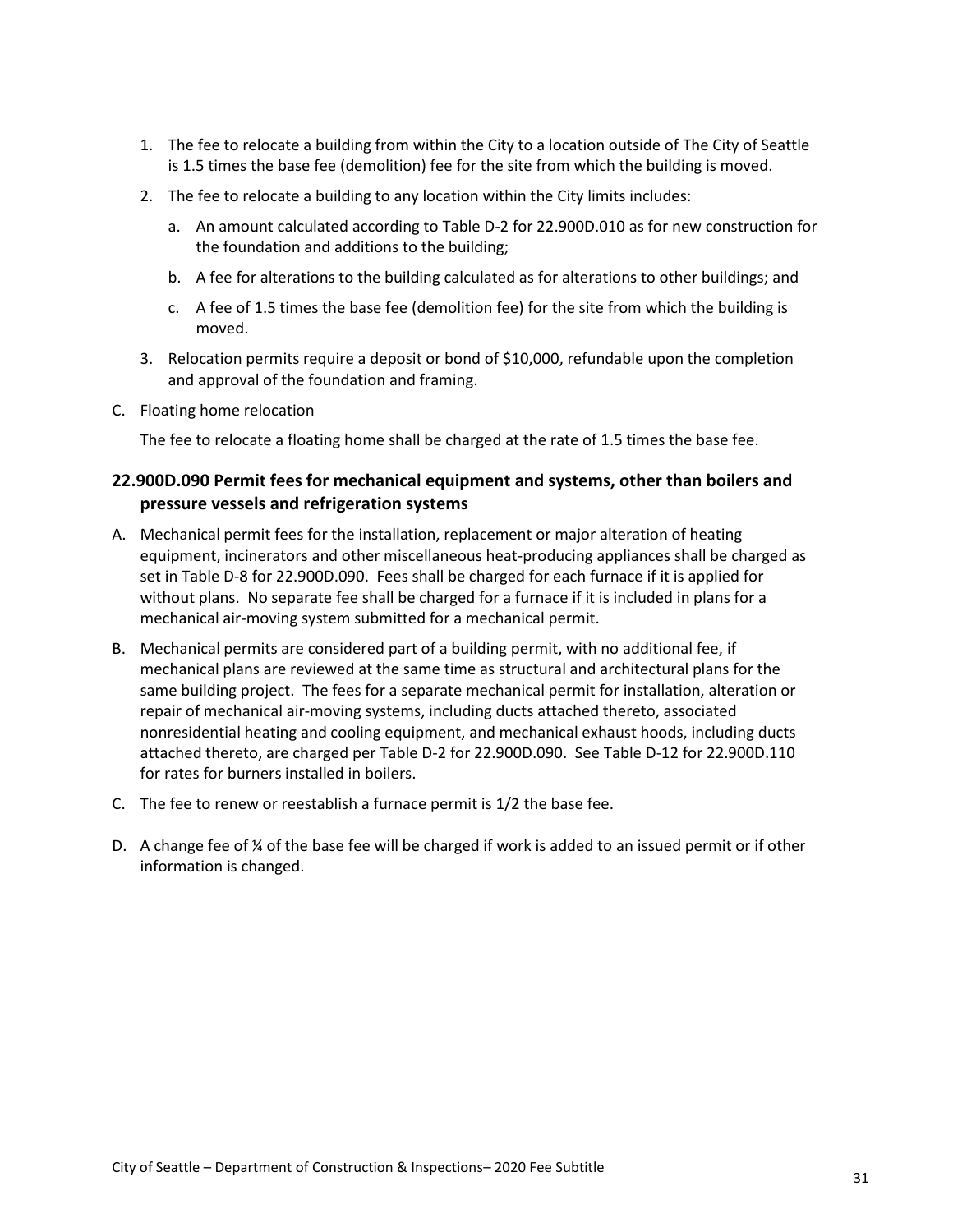<span id="page-31-1"></span>

| Table D-8 for 22.900D.090 - Permit Fees for Mechanical Equipment                                                                                                                                                                                              |                               |  |  |  |
|---------------------------------------------------------------------------------------------------------------------------------------------------------------------------------------------------------------------------------------------------------------|-------------------------------|--|--|--|
| <b>Type of Installation</b>                                                                                                                                                                                                                                   | Fee                           |  |  |  |
| Forced air, gravity-type, or floor furnace, gas or oil suspended heater,<br>heat pump, recessed wall heater or floor-mounted space heater, wall<br>furnace, circulating heater or woodstove/fireplace insert, including<br>ducts and burners attached thereto | \$148.20 per unit             |  |  |  |
| New gas or oil burners and newly installed used gas or oil burners                                                                                                                                                                                            | \$148.20 per unit             |  |  |  |
| Appliance vents Class A, B, BW or L if installed separately                                                                                                                                                                                                   | \$117.50 per unit             |  |  |  |
| Mechanical air-moving systems                                                                                                                                                                                                                                 | See Table D-2 for 22.900D.010 |  |  |  |
| Appliances or equipment or other work not classed in other categories,<br>Hourly at the SDCI hourly rate.<br>or for which no other fee is listed<br>Minimum of 1/2 hour                                                                                       |                               |  |  |  |
| Footnote to Table D-8 for 22,900D.090:<br>1. See Table D-12 for 22.900D.110 for rates for burners installed by boilers.                                                                                                                                       |                               |  |  |  |

### <span id="page-31-0"></span>**22.900D.100 Refrigeration equipment and systems**

- A. Fees for the installation, addition, repair, replacement and alteration of refrigeration equipment and systems shall be charged as set in Table D-10 for 22.900D.100.
- B. Temporary installations of ten days' duration or less, made for the purposes of exhibition, display, or demonstration shall be charged a fee of \$65.60 for each installation.

<span id="page-31-2"></span>

| Table D-10 for 22.900D.100 - Refrigeration Permit Fees <sup>1</sup> |                                                                                       |  |
|---------------------------------------------------------------------|---------------------------------------------------------------------------------------|--|
| Type or Size of System/Equipment                                    | Fee                                                                                   |  |
| Basic fee <sup>2</sup>                                              | \$69.85                                                                               |  |
| Additional installation fee per compressor                          |                                                                                       |  |
| $0 - 5$ tons                                                        | \$69.85                                                                               |  |
| $6-25$ tons                                                         | \$141.85                                                                              |  |
| 26-100 tons                                                         | \$265.65                                                                              |  |
| 101-500 tons                                                        | \$374.65                                                                              |  |
| Over 500 tons                                                       | \$455.10                                                                              |  |
| Repair and alteration (value of work)                               | Fee                                                                                   |  |
| $$0 - $1,000$                                                       | \$69.85                                                                               |  |
| $$1,001 - $5,000$                                                   | \$101.60                                                                              |  |
| $$5,001 - $10,000$                                                  | \$175.70                                                                              |  |
| Over \$10,000                                                       | \$173.55 plus \$69.85/each \$5,000 or fraction thereof of<br>valuation above \$10,000 |  |

### **Footnotes to Table D-10 for 22.900D.100:**

- 1. Where the application for permit shows horsepower rather than cooling tonnage, the fees of this table shall apply at a rate of one horsepower equals one ton of cooling capacity.
- 2. The basic fee applies to new installations, repairs, and alterations.

C. The fee to renew or reestablish a refrigeration permit is 1/2 the base fee.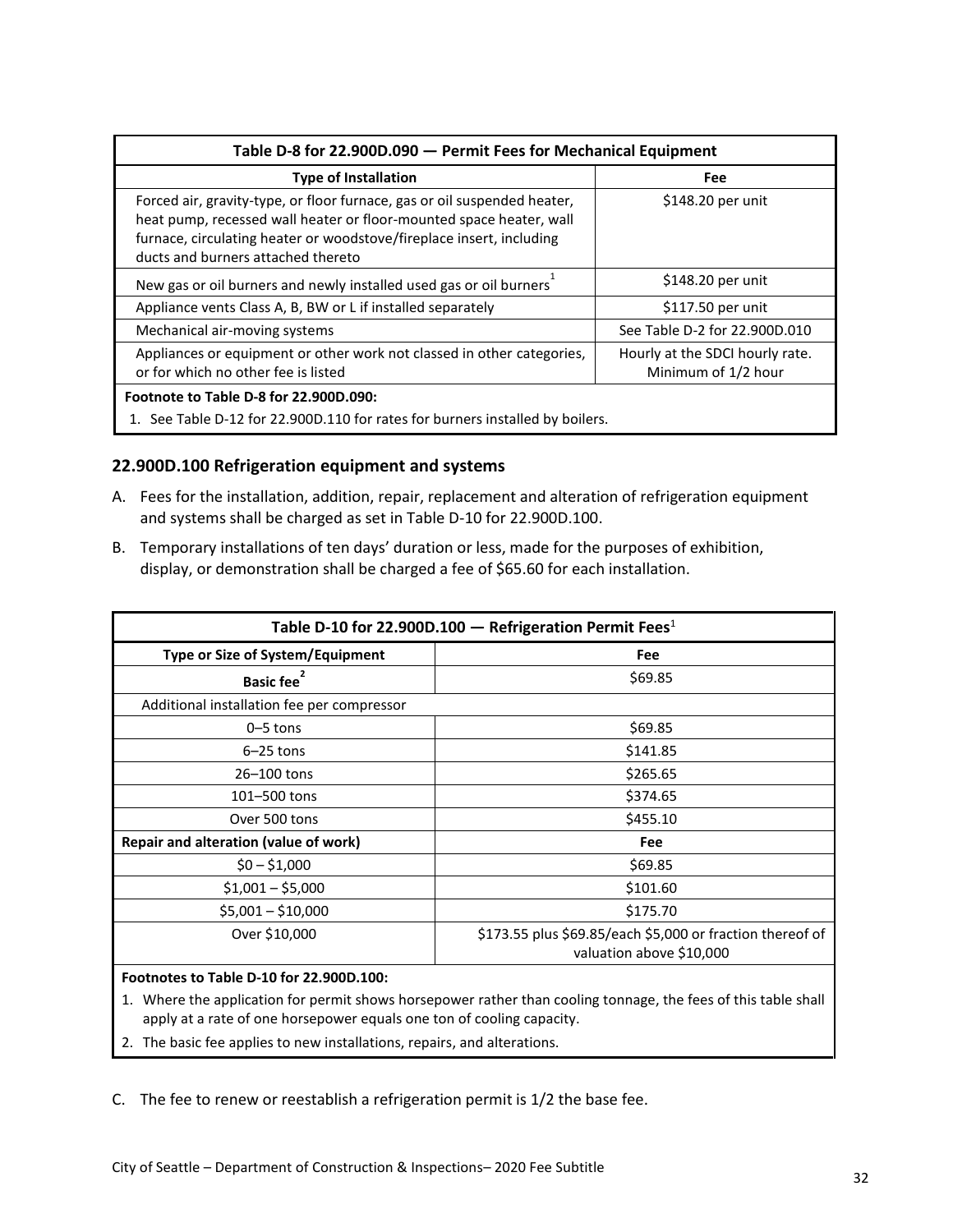D. A change fee of ¼ of the base fee will be charged if work is added to an issued permit or if other information is changed.

### <span id="page-32-0"></span>**22.900D.110 New installations and alterations of boilers and pressure vessels**

- A. Fees for the installation of boilers and pressure vessels shall be charged as set in Table D-12 for 22.900D.110. The fee for alteration or repair of boilers and pressure vessels when an inspection is required is a minimum fee of 1/2 times the base fee and a fee for inspection time beyond the first 1/2 hour at the SDCI hourly rate.
- B. The fee to renew or reestablish a boiler permit is 1/2 the base fee.
- C. A change fee of  $\frac{1}{4}$  of the base fee will be charged if work is added to an issued permit or if other information is changed.

<span id="page-32-1"></span>

| Table D-12 for 22.900D.110 - Installation Fees for Boilers and Pressure Vessels |                                                                                                                    |                      |                         |  |  |
|---------------------------------------------------------------------------------|--------------------------------------------------------------------------------------------------------------------|----------------------|-------------------------|--|--|
| <b>Type of Installation</b>                                                     |                                                                                                                    |                      | <b>Installation Fee</b> |  |  |
| <b>Boilers</b>                                                                  | <b>Heated By Combustion Products</b><br><b>Electric Power</b><br>Input (In KW)<br>Heating-Surface (In Square Feet) |                      |                         |  |  |
|                                                                                 | $0 - 250$                                                                                                          | $0 - 200$            | \$254.25                |  |  |
|                                                                                 | $>250 - 500$                                                                                                       | $201 - 400$          | \$377.55                |  |  |
|                                                                                 | $>500 - 750$                                                                                                       | 401-600              | \$506.30                |  |  |
|                                                                                 | $>750 - 1,000$                                                                                                     | 601-800              | \$730.85                |  |  |
|                                                                                 | >1,000                                                                                                             | <b>Over 800</b>      | \$924.55                |  |  |
| Length times diameter in square feet<br>Pressure vessels                        |                                                                                                                    |                      |                         |  |  |
|                                                                                 | $0 - 15$                                                                                                           | \$170.60             |                         |  |  |
| $>15-30$<br>$>30 - 50$                                                          |                                                                                                                    | \$223.45             |                         |  |  |
|                                                                                 |                                                                                                                    | \$323.60             |                         |  |  |
|                                                                                 | $>50 - 100$                                                                                                        | \$417.15             |                         |  |  |
|                                                                                 | >100                                                                                                               |                      |                         |  |  |
| $\overline{2}$<br>Burner                                                        | 0-12,500,000 Btu/hr                                                                                                |                      | \$254.25 (each fuel)    |  |  |
|                                                                                 | Over 12,500,000 Btu/hr                                                                                             | \$394.05 (each fuel) |                         |  |  |
| Automatic                                                                       | 0-12,500,000 Btu/hr                                                                                                |                      | \$254.25 (each fuel)    |  |  |
| certification                                                                   | Over 12,500,000 Btu/hr                                                                                             |                      | \$394.05 (each fuel)    |  |  |
| <b>Monitoring System</b>                                                        | Per Boiler<br>\$470                                                                                                |                      |                         |  |  |
| Enetpates to Table D 12 for 22,000D 110:                                        |                                                                                                                    |                      |                         |  |  |

#### **Footnotes to Table D-12 for 22.900D.110:**

1. Rating size is the product of the two greatest dimensions of the vessel: diameter X overall length for the cylindrical vessels; maximum width X maximum length for rectangular vessels.

2. When a burner is installed in conjunction with a boiler, a separate fee shall not be charged for the burner.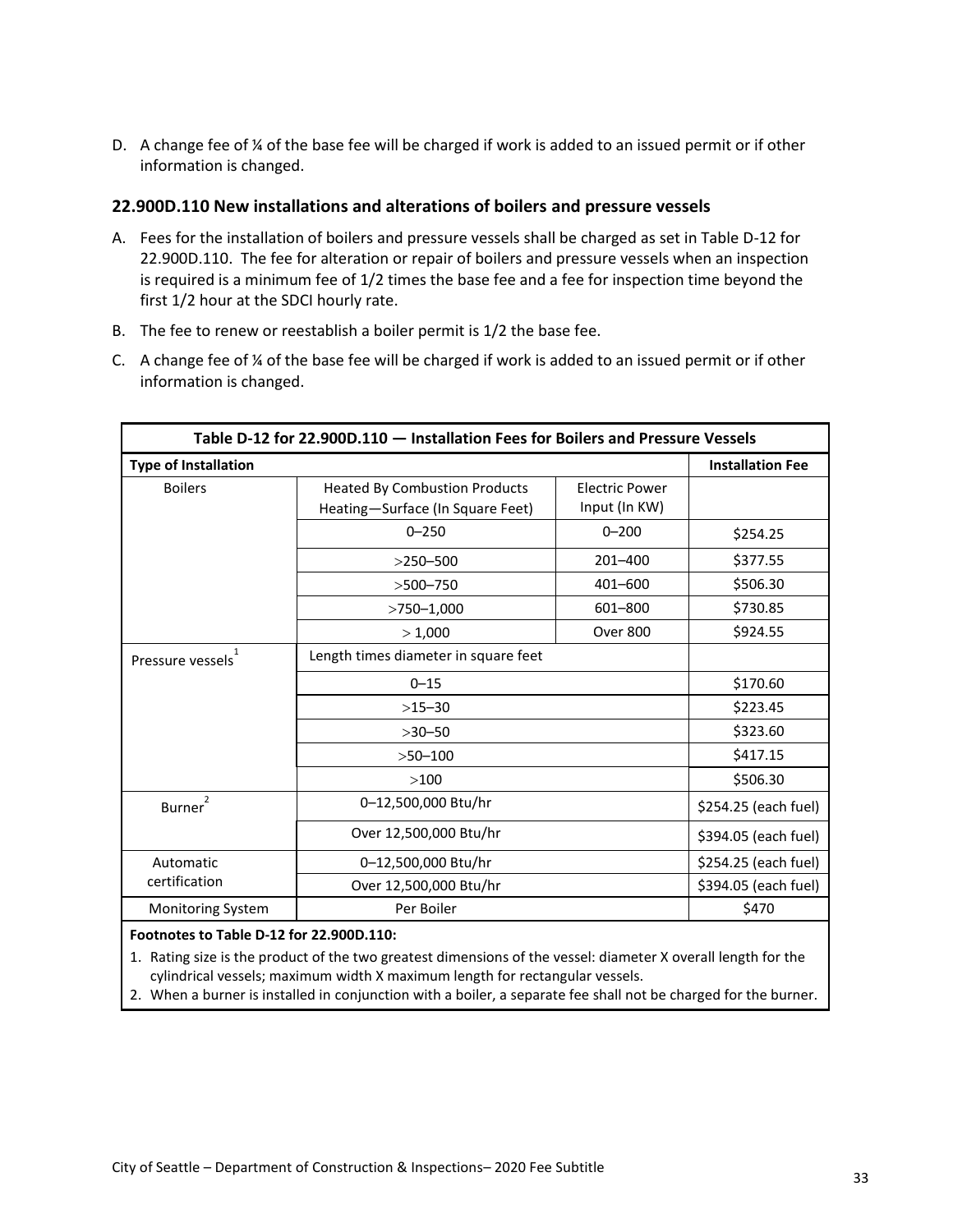### <span id="page-33-0"></span>**22.900D.120 Repealed**

### <span id="page-33-1"></span>**22.900D.130 Shop and field assembly inspections**

- A. The Director may, upon written request of any manufacturer or assembler licensed to do business in The City of Seattle who has an appropriate American Society of Mechanical Engineers (ASME) Boiler and Pressure Vessel Code Symbol and holds a valid Certificate of Authorization from the ASME, make shop and field assembly inspection of boilers, boiler piping and unfired pressure vessels and provide for certification of manufacturers' data reports of such inspections as may be required by the ASME Boiler and Pressure Vessel Code rules. This service shall be provided only when the equipment is to be installed within The City of Seattle, and only when the applicant is unable to obtain inspections from private inspection agencies or other governmental authorities.
- B. Fees for shop and field assembly inspection of boilers and pressure vessels shall be charged at the same rate as the installation fees for the equipment or at the SDCI hourly rate, with a minimum fee charged at the rate of one times the base fee for any one inspection.
- C. Fees for inspection requested for other than shop and field assembly inspection shall be charged at the SDCI hourly rate, with a minimum fee charged at the rate of one times the base fee for any one inspection.
- D. No fee shall be charged for the emergency inspection of a boiler or pressure vessel which has burst, burned or suffered other accidental damage, provided the boiler or pressure vessel is covered by a current valid certificate of inspection.

#### <span id="page-33-2"></span>**22.900D.140 New installations and alterations of elevators and other conveyances**

- A. Permit fees for new installations and relocations of passenger or freight elevators, automobile parking elevators, escalators, moving walks, material lifts, dumbwaiters, lifts, private residence elevators and other conveyances shall be charged as set forth in Table D-13 for 22.900D.140.
- B. For the purpose of Table D-13 for 22.900D.140, and in accordance with Seattle Building Code Section 3006.1, each separately-powered unit is considered a separate conveyance. Applications and permits shall be issued accordingly.
- C. Installation fees include charges for electrical equipment installed in connection with any conveyance and such equipment shall not be subject to a separate electrical permit and fee.
- D. The permit fee for alterations and repairs to existing elevators, escalators, lifts, moving walks, dumbwaiters, and other conveyances shall be charged on a valuation basis as set forth in Table D-13 for 22.900D.140, but in no case shall the fee for alteration or repair exceed the fee if the same were a new installation.
- E. The fee for a temporary, 60-day operating permit is one times the base fee.
- F. The fee to renew or reestablish an elevator permit is 1/2 the base fee.
- G. Each of the fees in Table D-13 for 22.900D.140 includes a nonrefundable portion in the amount of one times the base fee.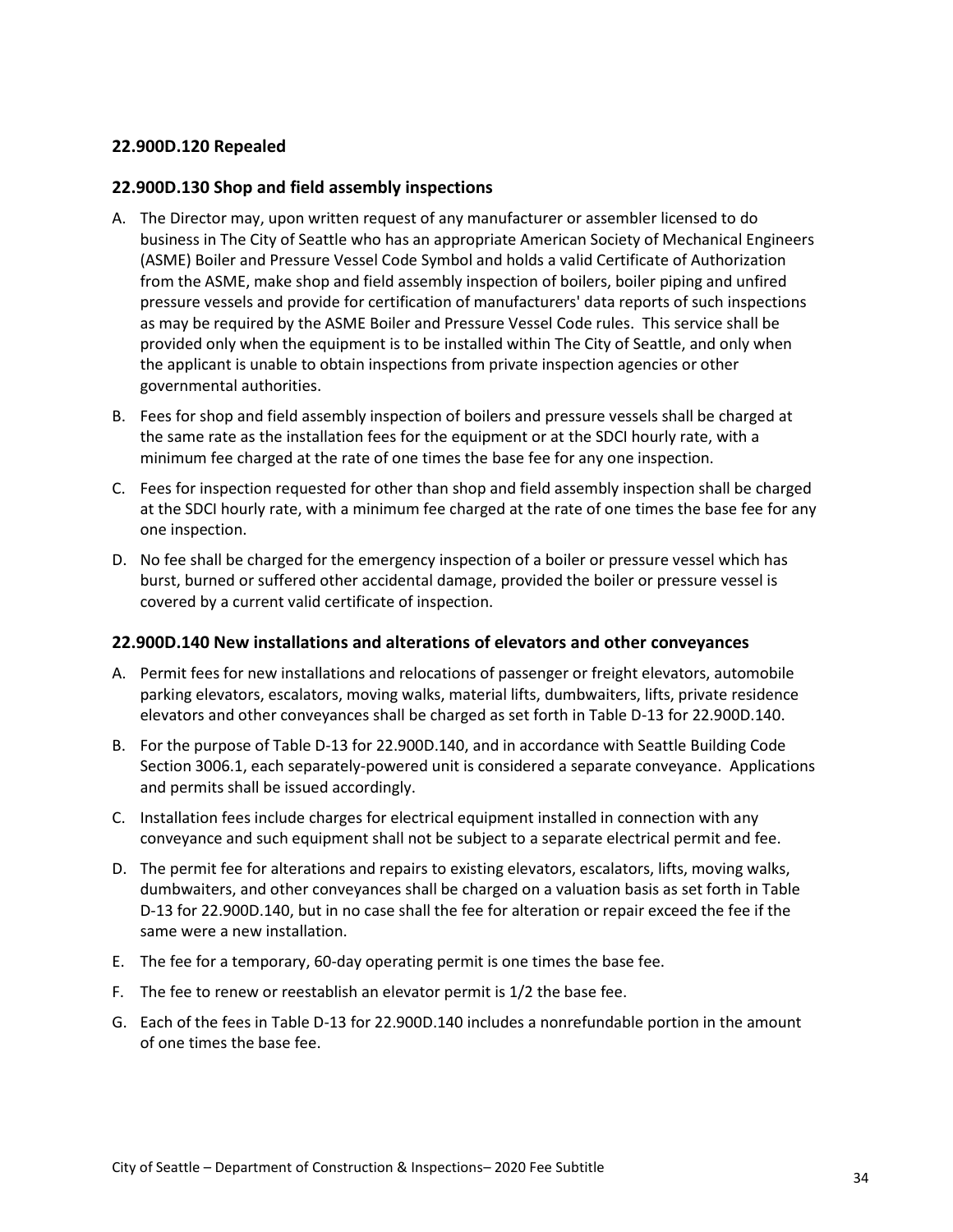<span id="page-34-1"></span>

| Table D-13 for 22.900D.140 - Permit Fees for Elevators and Other Conveyances |                                                                                                                   |  |  |  |
|------------------------------------------------------------------------------|-------------------------------------------------------------------------------------------------------------------|--|--|--|
| <b>New Installations and Relocations</b>                                     |                                                                                                                   |  |  |  |
| <b>Type of Conveyance</b>                                                    | Fee                                                                                                               |  |  |  |
| Hydraulic elevators                                                          | \$663.70 plus \$57.25 per hoistway opening                                                                        |  |  |  |
| Cabled geared and gearless elevators                                         | \$1,272.35 plus \$96.85 per hoistway opening                                                                      |  |  |  |
| Residential hydraulic and cabled elevators                                   | \$500.80                                                                                                          |  |  |  |
| Dumbwaiters, manual doors                                                    | \$241 plus \$28.65 per hoistway opening                                                                           |  |  |  |
| Dumbwaiters, power doors                                                     | \$241 plus \$68.25 per hoistway opening                                                                           |  |  |  |
| Escalators and moving walks                                                  | \$1,888.75 plus the following: (width in inches + run in<br>feet + vertical rise in feet) x \$5.80                |  |  |  |
| Accessibility lifts (vertical and inclined)                                  | \$386.35                                                                                                          |  |  |  |
| <b>Material lifts</b>                                                        | \$464.45                                                                                                          |  |  |  |
| <b>Alterations &amp; Repairs</b>                                             |                                                                                                                   |  |  |  |
| <b>Type of Conveyance</b>                                                    | Fee                                                                                                               |  |  |  |
| Accessibility lifts (vertical and inclined)                                  | \$192.60 plus \$28.65 for each \$1,000 of construction<br>value or fraction thereof                               |  |  |  |
| Other elevators, escalators, walks, dumbwaiters and<br>lifts                 | \$231.15 plus \$38.55 for each \$1,000 of construction<br>value or fraction thereof                               |  |  |  |
| <b>Elevator Cosmetic Alterations Only:</b>                                   |                                                                                                                   |  |  |  |
| Weight differential less than or equal to 5%                                 | \$231.15 plus \$38.55 for each \$1,000 of construction<br>value or fraction thereof, to a maximum fee of \$464.45 |  |  |  |
| Weight differential greater than 5%                                          | \$231.15 plus \$38.55 for each \$1,000 of construction<br>value or fraction thereof                               |  |  |  |
| Alteration or replacement of a door opening device                           | \$277.40 per opening device                                                                                       |  |  |  |

# <span id="page-34-0"></span>**22.900D.145 Site and geotechnical review fee**

- A. The fees for plan review and inspection of the following are as provided in this section and Table D-SR for 22.900D.145:
	- 1. Land-disturbing activity as defined in the Stormwater Code, Section 22.801.130; and
	- 2. Drainage, including temporary drainage and erosion and sedimentation control.
- B. The minimum fees for site and geotechnical review are specified in Table D-SR for 22.900D.145, and shall be paid at the time specified in the Table. Hourly fees due in addition to the minimum fee will be calculated during review and prior to final inspection, issuance of Certificate of Occupancy or permit expiration. Payment of hourly fees is due at the times specified in Table D-SR for 22.900D.145 or may be charged in accordance with Section 22.900B.010.
- C. The charge for review time, including site and geotechnical inspections, in excess of the time included in the minimum fee is the SDCI hourly rate. Accrued hours shall be billed and payable upon receipt of invoice.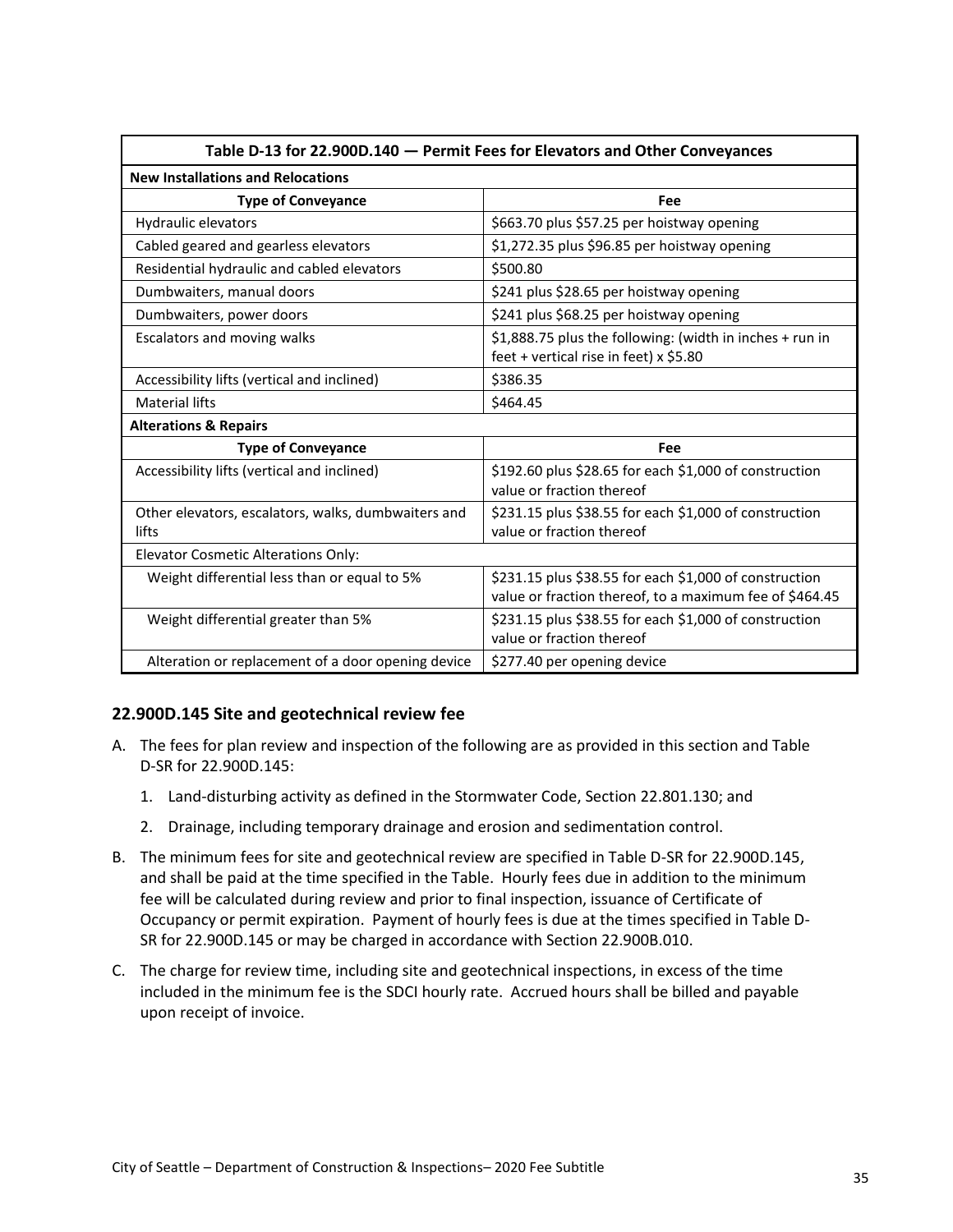- D. Fees for environmentally critical areas review
	- 1. Fees for environmentally critical areas review and for exemptions for environmentally critical areas apply to such areas inside or outside the Shoreline District.
	- 2. The fee to review possible exemptions for environmentally critical areas applies regardless of the review's outcome.
- E. The fee for third-party review as specified in the environmentally critical areas regulations, as defined in subsection 25.09.080.C, and for shoring review is the contract cost to the Department for the review plus hourly fees at the SDCI hourly rate for contract preparation, administration, participation in the peer review, and review of the third party geotechnical report and professional opinion. Seventy-five percent of the estimated contract amount shall be paid prior to the contract award.
- F. Site review fees are nonrefundable.

(Table D-SR for 22.900D.145 – Site and Geotechnical Review Fees begins on next page)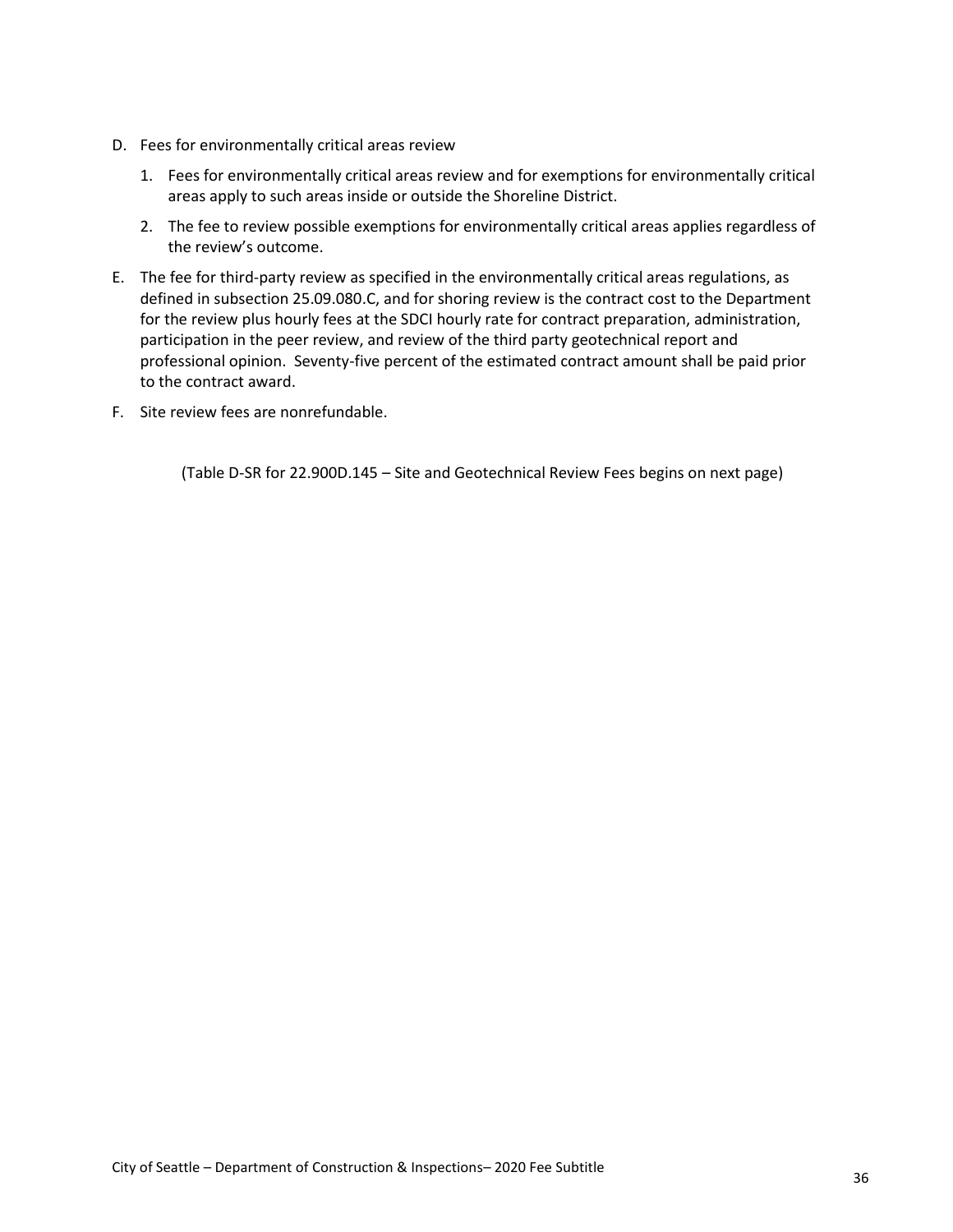<span id="page-36-0"></span>

| Table D-SR for 22.900D.145 - Site and Geotechnical Review Fees                                                |                                                      |                                                             |                                                         |                                                                                                                                                   |  |
|---------------------------------------------------------------------------------------------------------------|------------------------------------------------------|-------------------------------------------------------------|---------------------------------------------------------|---------------------------------------------------------------------------------------------------------------------------------------------------|--|
| <b>Type of Site Review</b>                                                                                    | <b>Minimum Fee</b>                                   | <b>Time at Which</b><br><b>Minimum Fee Is</b><br><b>Due</b> | <b>Review Time</b><br>Included in<br><b>Minimum Fee</b> | <b>Time at Which</b><br><b>Hourly Fees Are Due</b>                                                                                                |  |
| 1. Pre-application site<br>inspection                                                                         | 3/4 hour at the<br>SDCI hourly rate                  | At the time of<br>application intake                        | 3/4 hour                                                | At the time of<br>application intake                                                                                                              |  |
| 2. Drainage or grading<br>review separate from a<br>development permit or<br>as part of a MUP<br>application  | 1/2 hour for each<br>type at the SDCI<br>hourly rate | At the time of<br>application intake                        | 1/2 hour each                                           | At the time of permit<br>issuance                                                                                                                 |  |
| 3. Review to determine<br>Environmentally<br>Critical Area exemption                                          | 1/2 hour at the<br>SDCI hourly rate                  | At the time of<br>application intake                        | $1/2$ hour                                              | At the time of<br>decision                                                                                                                        |  |
| 4. ECA Review                                                                                                 | 1/2 hour at the<br>SDCI hourly rate                  | At the time of<br>application intake                        | $1/2$ hour                                              | At the time of permit<br>issuance for<br>additional hours<br>beyond minimum                                                                       |  |
| 5. Geotechnical Review<br>(Non ECA)                                                                           | 1/2 hour at the<br>SDCI hourly rate                  | At the time of<br>permit issuance                           | $1/2$ hour                                              | At the time of permit<br>issuance for<br>additional hours<br>beyond minimum                                                                       |  |
| 6. Drainage Review                                                                                            | 1 hour at the SDCI<br>hourly rate                    | At the time of<br>application intake                        | 1 hour                                                  | At the time of permit<br>issuance for<br>additional hours<br>beyond minimum                                                                       |  |
| 7. Post-Issuance<br><b>Geotechnical Review</b><br>for all permits with<br>geotechnical special<br>inspections | 1 hour at the SDCI<br>hourly rate                    | At the time of<br>permit issuance                           | 1 hour                                                  | At the time of final<br>inspection, issuance<br>of Certificate of<br>Occupancy, or permit<br>expiration for<br>additional hours<br>beyond minimum |  |
| 8. Grading Season<br><b>Extension Post-</b><br><b>Issuance Dry Season</b><br>Request                          | 1 hour at the SDCI<br>hourly rate                    | At the time of Post<br>Sub Request                          | 1 hour                                                  | At the time Post Sub<br>is granted, for<br>additional hours<br>beyond minimum                                                                     |  |
| Continued on Next Page                                                                                        |                                                      |                                                             |                                                         |                                                                                                                                                   |  |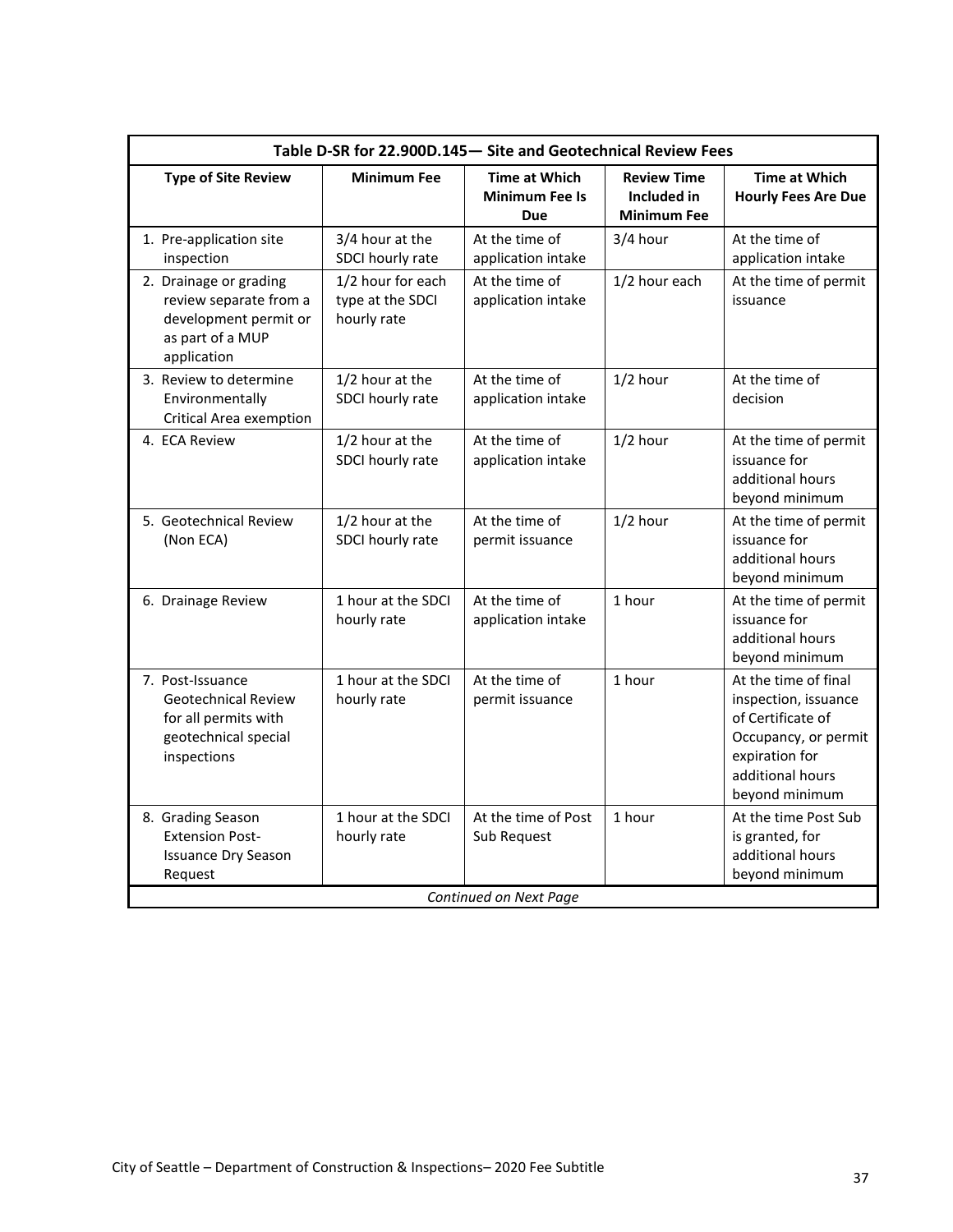|                        | <b>TABLE D-SR - Continued</b>                    |               |              |                                  |                  |
|------------------------|--------------------------------------------------|---------------|--------------|----------------------------------|------------------|
|                        | Post Issuance Site Inspections and Other Reviews |               |              |                                  |                  |
| <b>Type</b>            | <b>Description</b>                               | <b>Action</b> | Worktype     | <b>ECA Filter / Action Type</b>  | Rate             |
| 3001                   | SF/D                                             | <b>New</b>    | Field        | ECA 1, 2, 8                      | 1.5 x base rate  |
| 3001                   | SF/D                                             | <b>New</b>    | Field        | ECA 3, 4, 5, 6, 7, 9, 10, 11, 12 | 1.5 x base rate  |
| 3001                   | SF/D                                             | <b>New</b>    | Field        | Non ECA                          | 1.5 x base rate  |
| 3001                   | SF/D                                             | <b>New</b>    | Full         | ECA 1, 2, 8                      | 1.75 x base rate |
| 3001                   | SF/D                                             | <b>New</b>    | Full         | ECA 3, 4, 5, 6, 7, 9, 10, 11, 12 | 1.75 x base rate |
| 3001                   | SF/D                                             | <b>New</b>    | Full         | Non ECA                          | 1.75 x base rate |
| 3001                   | SF/D                                             | New           | Full+/Full C | ECA 1, 2, 8                      | 2.25 x base rate |
| 3001                   | SF/D                                             | <b>New</b>    | Full+/Full C | ECA 3, 4, 5, 6, 7, 9, 10, 11, 12 | 2 x base rate    |
| 3001                   | SF/D                                             | <b>New</b>    | Full+/Full C | Non ECA                          | 2 x base rate    |
| 3001                   | SF/D                                             | ADD/ALT       | Field        | ECA 1, 2, 8                      | 1.5 x base rate  |
| 3001                   | SF/D                                             | ADD/ALT       | Field        | ECA 3, 4, 5, 6, 7, 9, 10, 11, 12 | 1.5 x base rate  |
| 3001                   | SF/D                                             | ADD/ALT       | Field        | Non ECA                          | 1.5 x base rate  |
| 3001                   | SF/D                                             | ADD/ALT       | Full         | ECA 1, 2, 8                      | 1.75 x base rate |
| 3001                   | SF/D                                             | ADD/ALT       | Full         | ECA 3, 4, 5, 6, 7, 9, 10, 11, 12 | 1.75 x base rate |
| 3001                   | SF/D                                             | ADD/ALT       | Full         | Non ECA                          | 1.5 x base rate  |
| 3001                   | SF/D                                             | ADD/ALT       | Full+/Full C | ECA 1, 2, 8                      | 2 x base rate    |
| 3001                   | SF/D                                             | ADD/ALT       | Full+/Full C | ECA 3, 4, 5, 6, 7, 9, 10, 11, 12 | 1.75 x base rate |
| 3001                   | SF/D                                             | ADD/ALT       | Full+/Full C | Non ECA                          | 2 x base rate    |
| 3001                   | COMM, MF, IND, INST                              | <b>NEW</b>    | Field        | ECA 1, 2, 8                      | 1.5 x base rate  |
| 3001                   | COMM, MF, IND, INST                              | <b>NEW</b>    | Field        | ECA 3, 4, 5, 6, 7, 9, 10, 11, 12 | 1.5 x base rate  |
| 3001                   | COMM, MF, IND, INST                              | <b>NEW</b>    | Field        | Non ECA                          | 1.5 x base rate  |
| 3001                   | COMM, MF IND, INST                               | <b>NEW</b>    | Full         | ECA 1, 2, 8                      | 2.25 x base rate |
| 3001                   | COMM, MF, IND, INST                              | <b>NEW</b>    | Full         | ECA 3, 4, 5, 6, 7, 9, 10, 11, 12 | 1.75 x base rate |
| 3001                   | COMM. MF, IND, INST                              | <b>NEW</b>    | Full         | Non ECA                          | 1.75 x base rate |
| 3001                   | COMM, MF, IND, INST                              | <b>NEW</b>    | Full+/Full C | ECA 1, 2, 8                      | 2.75 x base rate |
| 3001                   | COMM, MF, IND, INST                              | <b>NEW</b>    | Full+/Full C | ECA 3, 4, 5, 6, 7, 9, 10, 11, 12 | 2.25 x base rate |
| 3001                   | COMM, MF, IND, INST                              | <b>NEW</b>    | Full+/Full C | Non ECA                          | 2 x base rate    |
| 3001                   | COMM, MF, IND, INST                              | ADD/ALT       | Field        | ECA 1, 2, 8                      | 1.5 x base rate  |
| 3001                   | COMM, MF, IND, INST                              | ADD/ALT       | Field        | ECA 3, 4, 5, 6, 7, 9, 10, 11, 12 | 1.5 x base rate  |
| 3001                   | COMM, MF, IND, INST                              | ADD/ALT       | Field        | Non ECA                          | 1.5 x base rate  |
| Continued on Next Page |                                                  |               |              |                                  |                  |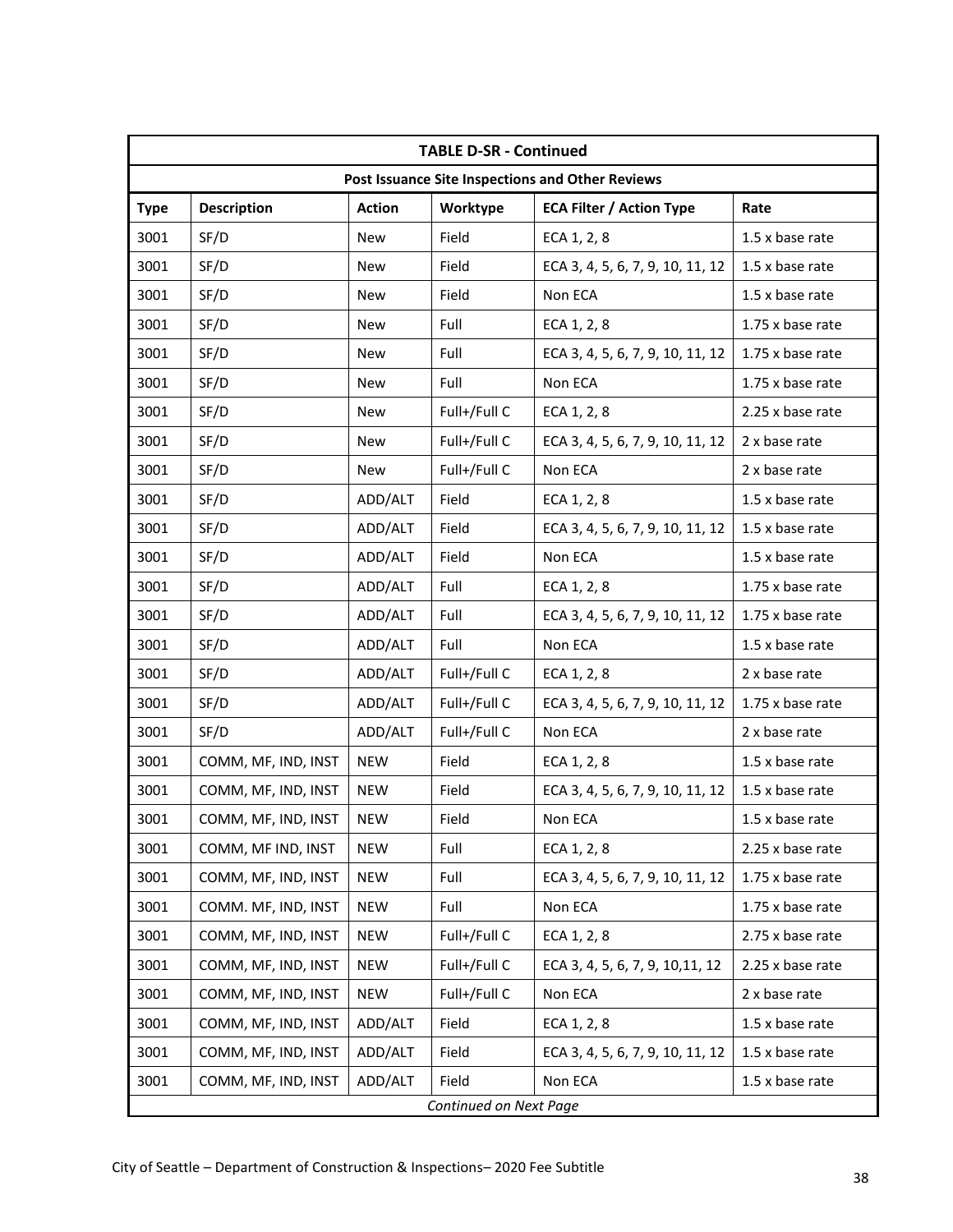|                                                                                                                                                                                                                                                                 | <b>TABLE D-SR - Continued</b> |                      |                     |                                                                                                                                                                                                 |                                       |                  |
|-----------------------------------------------------------------------------------------------------------------------------------------------------------------------------------------------------------------------------------------------------------------|-------------------------------|----------------------|---------------------|-------------------------------------------------------------------------------------------------------------------------------------------------------------------------------------------------|---------------------------------------|------------------|
| 3001                                                                                                                                                                                                                                                            | COMM, MF, IND, INST           | ADD/ALT              | Full                |                                                                                                                                                                                                 | ECA 1, 2, 8                           | 2 x base rate    |
| 3001                                                                                                                                                                                                                                                            | COMM, MF, IND, INST           | ADD/ALT              | Full                |                                                                                                                                                                                                 | ECA 3, 4, 5, 6, 7, 9, 10, 11, 12      | 1.75 x base rate |
| 3001                                                                                                                                                                                                                                                            | COMM, MF, IND, INST           | ADD/ALT              | Full                |                                                                                                                                                                                                 | Non ECA                               | 1.75 x base rate |
| 3001                                                                                                                                                                                                                                                            | COMM, MF, IND, INST           | ADD/ALT              | Full+/Full C        |                                                                                                                                                                                                 | ECA 1, 2, 8                           | 2 x base rate    |
| 3001                                                                                                                                                                                                                                                            | COMM, MF, IND, INST           | ADD/ALT              | Full+/Full C        |                                                                                                                                                                                                 | ECA 3, 4, 5, 6, 7, 9, 10, 11, 12      | 2 x base rate    |
| 3001                                                                                                                                                                                                                                                            | COMM, MF, IND, INST           | ADD/ALT              | Full+/Full C        |                                                                                                                                                                                                 | Non ECA                               | 1.75 x base rate |
| 3002                                                                                                                                                                                                                                                            | Demo                          |                      | All                 |                                                                                                                                                                                                 |                                       | 1.25 x base rate |
| 3001,<br>3005                                                                                                                                                                                                                                                   | ANY                           | TEMP,<br><b>NONE</b> | All                 |                                                                                                                                                                                                 |                                       | 1.25 x base rate |
| 3005                                                                                                                                                                                                                                                            | <b>Grading Only</b>           |                      | Field               |                                                                                                                                                                                                 |                                       | 1.5 x base rate  |
| 3005                                                                                                                                                                                                                                                            | <b>Grading Only</b>           |                      | Full                |                                                                                                                                                                                                 |                                       | $1.5x$ base rate |
| 3005                                                                                                                                                                                                                                                            | <b>Grading Only</b>           |                      | Full+/Full C        |                                                                                                                                                                                                 |                                       | 1.75 x base rate |
| Legend for Table D-SR for 22.900D.145: Post-Issuance Site Inspections and Other Reviews:                                                                                                                                                                        |                               |                      |                     |                                                                                                                                                                                                 |                                       |                  |
| Type:<br>3001 = building permit<br>3002 = demolition permit<br>3005 = site permit (e.g., grading, vegetation, curb cut)                                                                                                                                         |                               |                      | <b>Description:</b> | $SF/D =$ Single Family/Duplex MF = Multi-family<br>COMM = Commercial<br><b>INST</b> = Institution<br>Grading Only = Grading outside a building permit                                           | IND = Industrial<br>DEMO = Demolition |                  |
| <b>Action:</b><br>New = New construction<br>ADD/ALT = Addition or alteration to existing building<br>or structure<br>TEMP = Temporary structure or use<br>NONE = work not classified<br><b>ECA Filter/Action Type:</b><br>ECA 1, 2, 8 = soil-related ECA issues |                               |                      | Worktype:           | Field = Simple, STFI permit with plans to minimal standards<br>Full = Simple, full plans required<br>Full $+$ = Medium complexity, full plans required<br>Full C = complex, full plans required |                                       |                  |
| ECA 3, 4, 5, 6, 7, 8, 10, 11, 12 = other, non soil-related ECA issues                                                                                                                                                                                           |                               |                      |                     |                                                                                                                                                                                                 |                                       |                  |

# <span id="page-38-0"></span>**22.900D.150 Electrical permit fees**

- A. Permit Fees When Plans and Specifications Are Reviewed
	- 1. Permit fees for electrical installations for which plans and specifications are reviewed by the Director shall be charged on a valuation basis as set forth in Table D-14 for 22.900D.150.
	- 2. The Director shall determine the value of the construction, which is the value to the vendee of all labor, material, fittings, apparatus and the like, whether actually paid for or not, supplied by the permit holder and/or installed by the permit holder as a part of, or in connection with, a complete electrical system, but that does not include the cost of utilizing equipment connected to the electrical system. The Director may require verification of the stated cost of any work subject to these fees.

If the cost of any proposed installation is unknown, an estimate of the cost shall be made and used to compute the permit fee.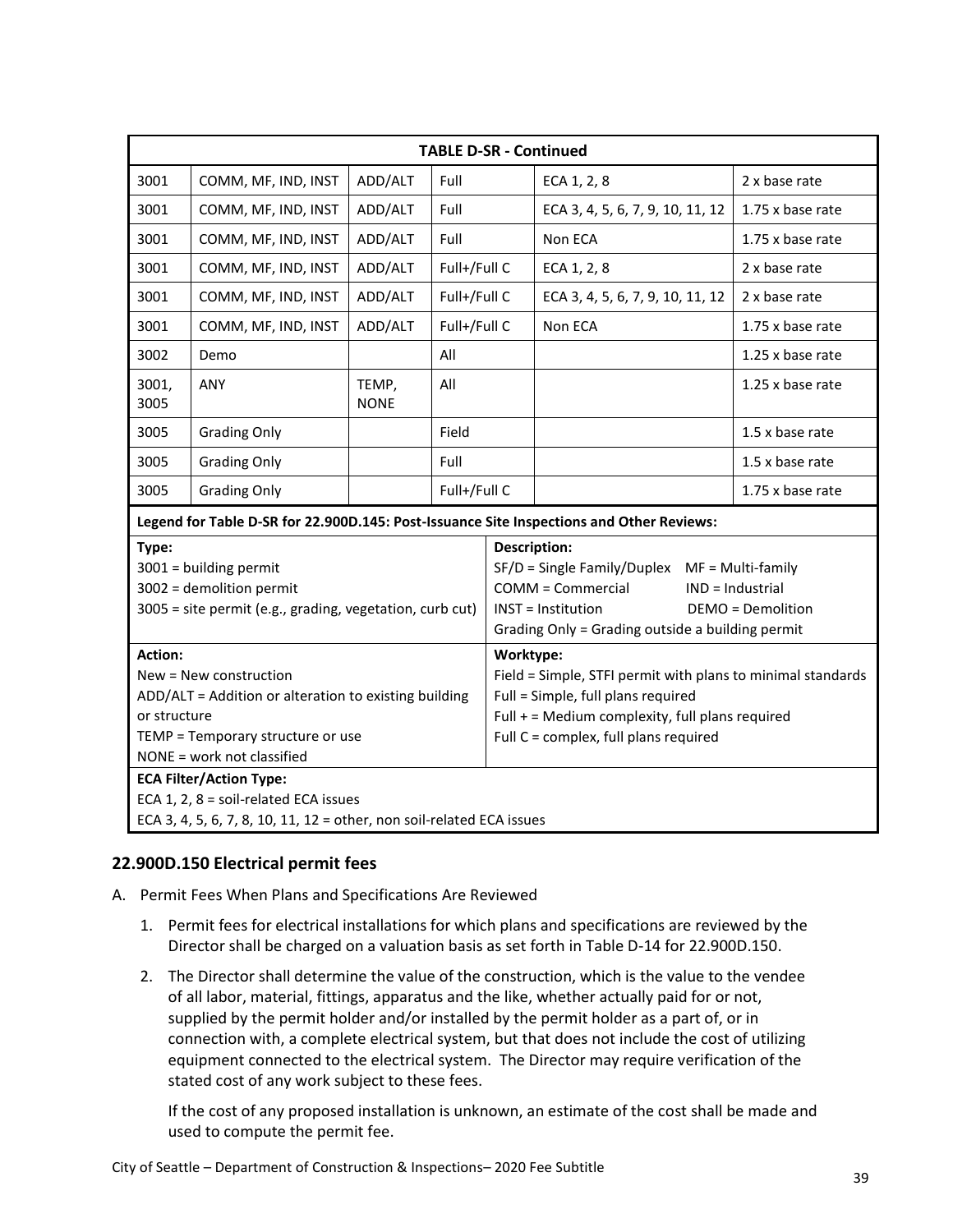The permit fee specified in Table D-14 for 22.900D.150 is due at the time of application. Upon completion of the installation, a fee adjustment may be made in favor of The City of Seattle or the permit holder, if requested by either party.

- 3. If a duplicate set of approved plans is submitted for examination and approval at any time after a permit has been issued on the original approved plans, hourly charges for Departmental work shall be assessed.
- B. Permit Fees If Plans and Specifications Are Not Required
	- 1. Permit fees for electrical installations, additions and alterations for which plans and specifications are not required shall be as set forth in Table D-15 for 22.900D.150. The permit fee specified in Table D-15 for 22.900D.150 is due at the time of application.
	- 2. Permit fees for temporary electrical installations shall be charged for services only at the rate set forth in Table D-15 for 22.900D.150.
	- 3. If the base fee and SDCI hourly rate are used to calculate the fee in Table D-15 for 22.900D.150, use Section 22.900B.010 to determine the permit fee.
	- 4. Permit exemptions in the Electrical Code apply to the fees in 22.900D.150.
- C. Phased permits
	- 1. If an electrical project is proposed to be installed in phases and the Director determines that separate electrical permits may be issued for portions of the project, the permit fee for the initial permits shall be based on the estimated value of the work under that permit according to Table D-14 for 22.900D.150. The fee for the final permit shall be the fee based on the total value of the electrical installations minus the sum of the values of the initial permits.
	- 2. If an applicant requests that an application for a permit be divided into separate applications subsequent to the initial submittal of a unified application, an additional fee shall be charged at the rate of one times the base fee for each separate application which results from the division.
- D. Renewals and Reestablishment

The fee to renew or reestablish an electrical permit is ½ times the base fee.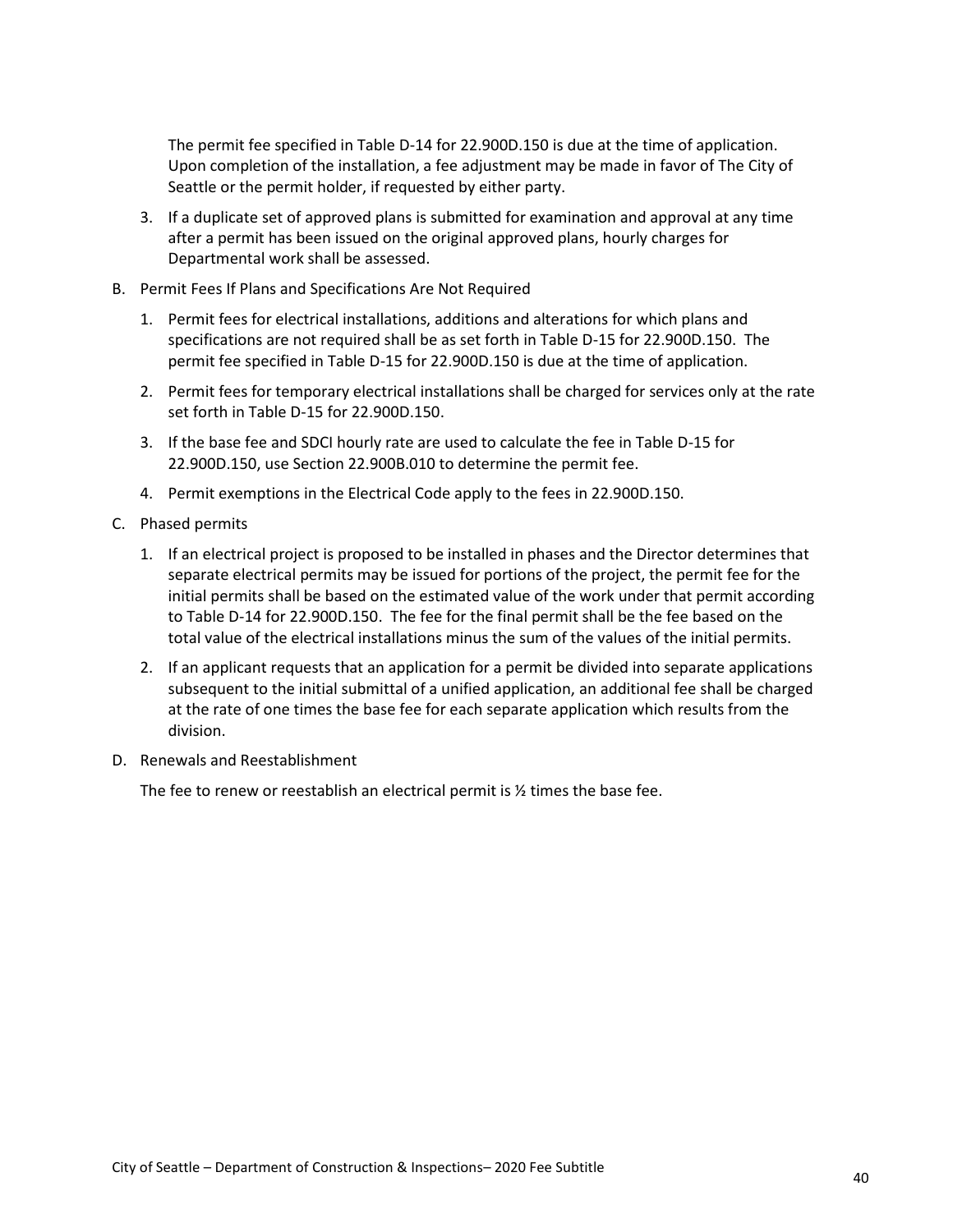<span id="page-40-0"></span>

|                                                                                   | Table D-14 for 22.900D.150 - Electrical Permit Fees (When Plans Are Reviewed)                                             |
|-----------------------------------------------------------------------------------|---------------------------------------------------------------------------------------------------------------------------|
| <b>Total Valuation</b>                                                            | Fee                                                                                                                       |
| \$0 to \$1,000                                                                    | \$210 for the first \$1,000 of value or fraction thereof                                                                  |
| \$1,001 to \$5,000                                                                | \$210 for the first \$1,000 of value plus \$6 for each additional \$100 of<br>value or fraction thereof                   |
| \$5,001 to \$25,000                                                               | \$450 for the first \$5,000 of value plus \$2.75 for each additional \$100 of<br>value or fraction thereof                |
| \$25,001 to \$50,000                                                              | \$1,000 for the first \$25,000 of value plus \$2.50 for each additional \$100<br>of value or fraction thereof             |
| \$50,001 to \$75,000                                                              | \$1,625 for the first \$50,000 of value plus \$2.25 for each additional \$100<br>or fraction thereof                      |
| \$75,001 to \$100,000                                                             | \$2,187.50 for the first \$75,000 of value plus \$2 for each additional \$100<br>of value or fraction thereof             |
| \$100,001 to \$175,000                                                            | \$2,687.50 for the first \$100,000 of value plus \$8 for each additional<br>\$1,000 of value or fraction thereof          |
| \$175,001 to \$250,000                                                            | \$3,287.50 for the first \$175,000 of value plus \$7.50 for each additional<br>\$1,000 of value or fraction thereof       |
| \$250,001 to \$500,000                                                            | \$3,850 for the first \$250,000 of value plus \$7 for each additional \$1,000<br>of value or fraction thereof             |
| \$500,001 to \$750,000                                                            | \$5,600 for the first \$500,000 of value plus \$6.50 for each additional<br>\$1,000 of value or fraction thereof          |
| \$750,001 to \$1,000,000                                                          | \$7,225 for the first \$750,000 of value plus \$6 for each additional \$1,000<br>of value or fraction thereof             |
| \$1,000,001 to \$1,500,000                                                        | \$8,725 for the first \$1,000,000 of value plus \$5.50 for each additional<br>\$1,000 of value or fraction thereof        |
| \$1,500,001 to \$2,000,000                                                        | \$11,475 for the first \$1,500,000 of value plus \$5 for each additional<br>\$1,000 of value or fraction thereof          |
| \$2,000,001 to \$2,500,000                                                        | \$13,975 for the first \$2,000,000 of value plus \$4.50 for each additional<br>\$1,000 of value or fraction thereof       |
| \$2,500,001 to \$3,000,000                                                        | \$16,225 for the first \$2,500,000 of value plus \$4 for each additional<br>\$1,000 of value or fraction thereof          |
| \$3,000,001 to \$3,500,000                                                        | \$18,225 for the first \$3,000,000 of value plus \$3.50 for each additional<br>\$1,000 of value or fraction thereof       |
| \$3,500,001 to \$4,000,000                                                        | \$19,975 for the first \$3,500,000 of value plus \$3 for each additional<br>\$1,000 of value or fraction thereof          |
| \$4,000,001 to \$4,500,000                                                        | \$21,475 for each additional \$4,000,000 of value plus \$2.75 for each<br>additional \$1,000 of value or fraction thereof |
| \$4,500,001 to \$5,000,000                                                        | \$22,850 for the first \$4,500,000 of value plus \$2.50 for each additional<br>\$1,000 of value of fraction thereof       |
| \$5,000,001 to \$10,000,000                                                       | \$24,100 for the first \$5,000,000 of value plus \$2 for each additional<br>\$1,000 of value or fraction thereof          |
| \$10,000,001 and up                                                               | \$34,100 for the first \$10,000,000 of value plus \$2 for each additional<br>\$1,000 of value or fraction thereof         |
| Correction or revision                                                            | SDCI hourly rate, 1 hour minimum                                                                                          |
| Get started - when submitting<br>application with plans - branch circuits<br>only | 1/2 base rate plus administrative fee                                                                                     |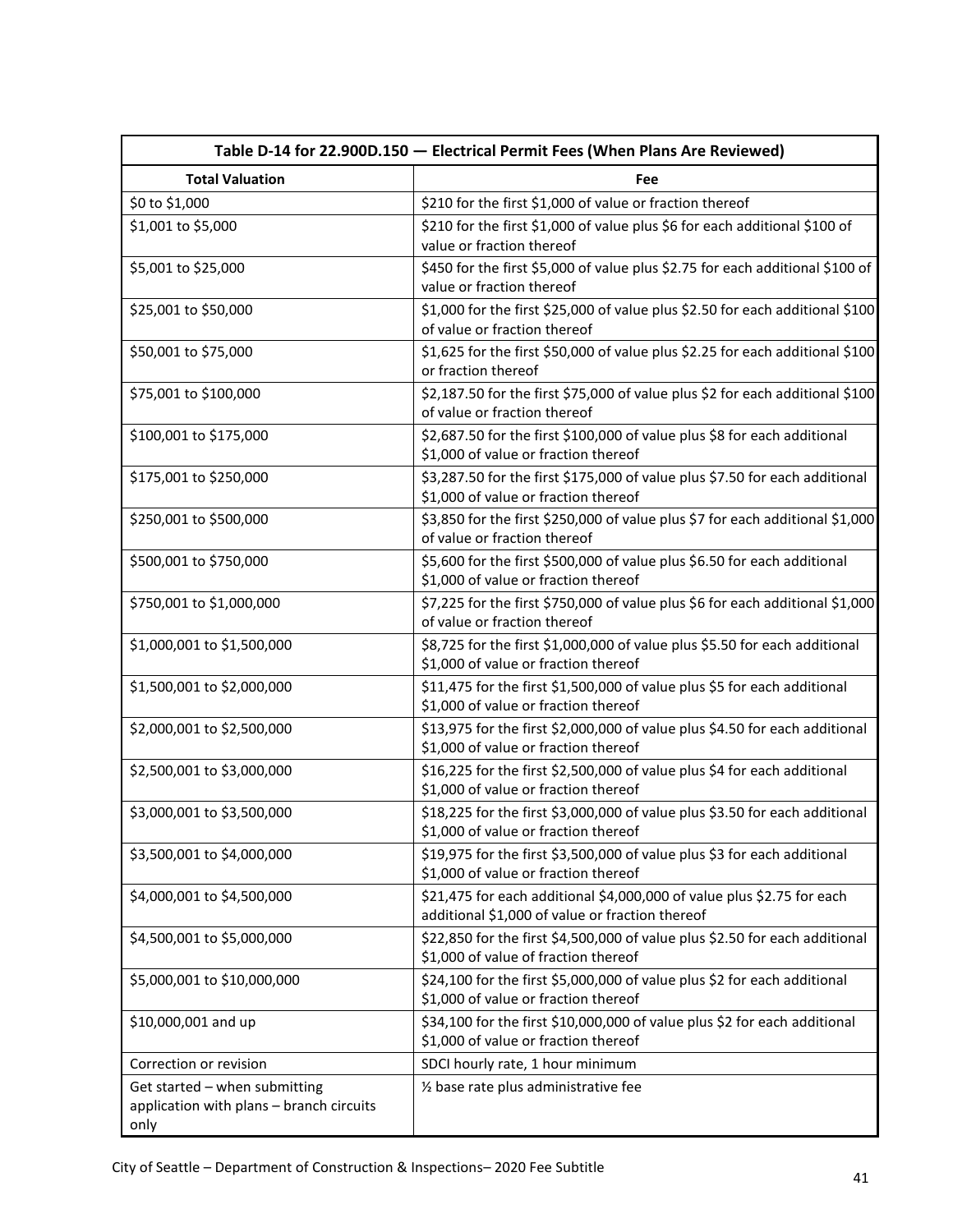<span id="page-41-0"></span>

|                                                                                                                                                                                                                | Table D-15 for 22.900D.150 - Electrical Permit Fees (When Plans Are Not Required)                                                                                                  |                           |                                   |                                          |  |
|----------------------------------------------------------------------------------------------------------------------------------------------------------------------------------------------------------------|------------------------------------------------------------------------------------------------------------------------------------------------------------------------------------|---------------------------|-----------------------------------|------------------------------------------|--|
|                                                                                                                                                                                                                | 1. Administrative Fee                                                                                                                                                              |                           |                                   |                                          |  |
|                                                                                                                                                                                                                | a. An administrative fee of \$72.95 will be charged in addition to the other fees specified in this table for all items<br>except subsection 9 of this Table D-15 for 22.900D.150. |                           |                                   |                                          |  |
|                                                                                                                                                                                                                | b. A change fee of \$58.60 will be charged if work is added to an issued permit and if other information is changed.                                                               |                           |                                   |                                          |  |
|                                                                                                                                                                                                                | 2. Services                                                                                                                                                                        |                           | <b>Size</b>                       | Fee                                      |  |
|                                                                                                                                                                                                                | a. Services (installation, relocation and temporary installations; size                                                                                                            |                           | $1 - 125A$                        | $\frac{1}{2}$ x base fee                 |  |
|                                                                                                                                                                                                                | based on conductor ampacity); service fee includes connection to one                                                                                                               |                           | 126 - 200A                        | $\frac{3}{4}$ x base fee                 |  |
|                                                                                                                                                                                                                | panel board when a service disconnect is provided ahead of the panel<br>board                                                                                                      |                           | 201 - 300A                        | 1 x base fee                             |  |
|                                                                                                                                                                                                                |                                                                                                                                                                                    |                           | $301 - 399A$                      | 1.5 x base fee                           |  |
|                                                                                                                                                                                                                |                                                                                                                                                                                    |                           | $400 - 599A$                      | 2 x base fee                             |  |
| b. Service Repair (mast and meter base only)                                                                                                                                                                   |                                                                                                                                                                                    |                           | Any                               | $\frac{1}{2}$ x base fee                 |  |
| c. Temporary construction power for single-family residence; ufer<br>ground inspection is included only if the ufer installation inspection is<br>conducted at the same time as the temporary power inspection |                                                                                                                                                                                    |                           | Any                               | $\frac{1}{2}$ x base fee                 |  |
| d. Ufer installation only                                                                                                                                                                                      |                                                                                                                                                                                    | Any                       | <b>Administrative Fee</b><br>only |                                          |  |
| e. Ufer test only                                                                                                                                                                                              |                                                                                                                                                                                    |                           | Any                               | 1 x base fee                             |  |
| Underground work (raceways only)<br>f.                                                                                                                                                                         |                                                                                                                                                                                    |                           | Any                               | $\frac{1}{2}$ x base fee                 |  |
|                                                                                                                                                                                                                | g. SCL Service Meter Project                                                                                                                                                       |                           | Any                               | 1/2 x base fee; no<br>Administrative Fee |  |
|                                                                                                                                                                                                                | 3. Feeders $1$                                                                                                                                                                     |                           |                                   |                                          |  |
|                                                                                                                                                                                                                | <b>Size</b>                                                                                                                                                                        | 120v-480v                 |                                   | >480v                                    |  |
| 15-25A                                                                                                                                                                                                         |                                                                                                                                                                                    | \$17.10                   | 1/4 x base fee                    |                                          |  |
|                                                                                                                                                                                                                | 30-50A                                                                                                                                                                             | \$35.45<br>1/4 x base fee |                                   |                                          |  |
| 60-125A<br>$\frac{1}{2}$ x base fee<br>$\frac{1}{2}$ x base fee                                                                                                                                                |                                                                                                                                                                                    |                           |                                   |                                          |  |
|                                                                                                                                                                                                                | 150A & less than 400A                                                                                                                                                              | $\frac{3}{4}$ x base fee  |                                   | 1 x base fee                             |  |
| 400A<br>plan review required<br>plan review required                                                                                                                                                           |                                                                                                                                                                                    |                           |                                   |                                          |  |
|                                                                                                                                                                                                                |                                                                                                                                                                                    | Continued on Next Page    |                                   |                                          |  |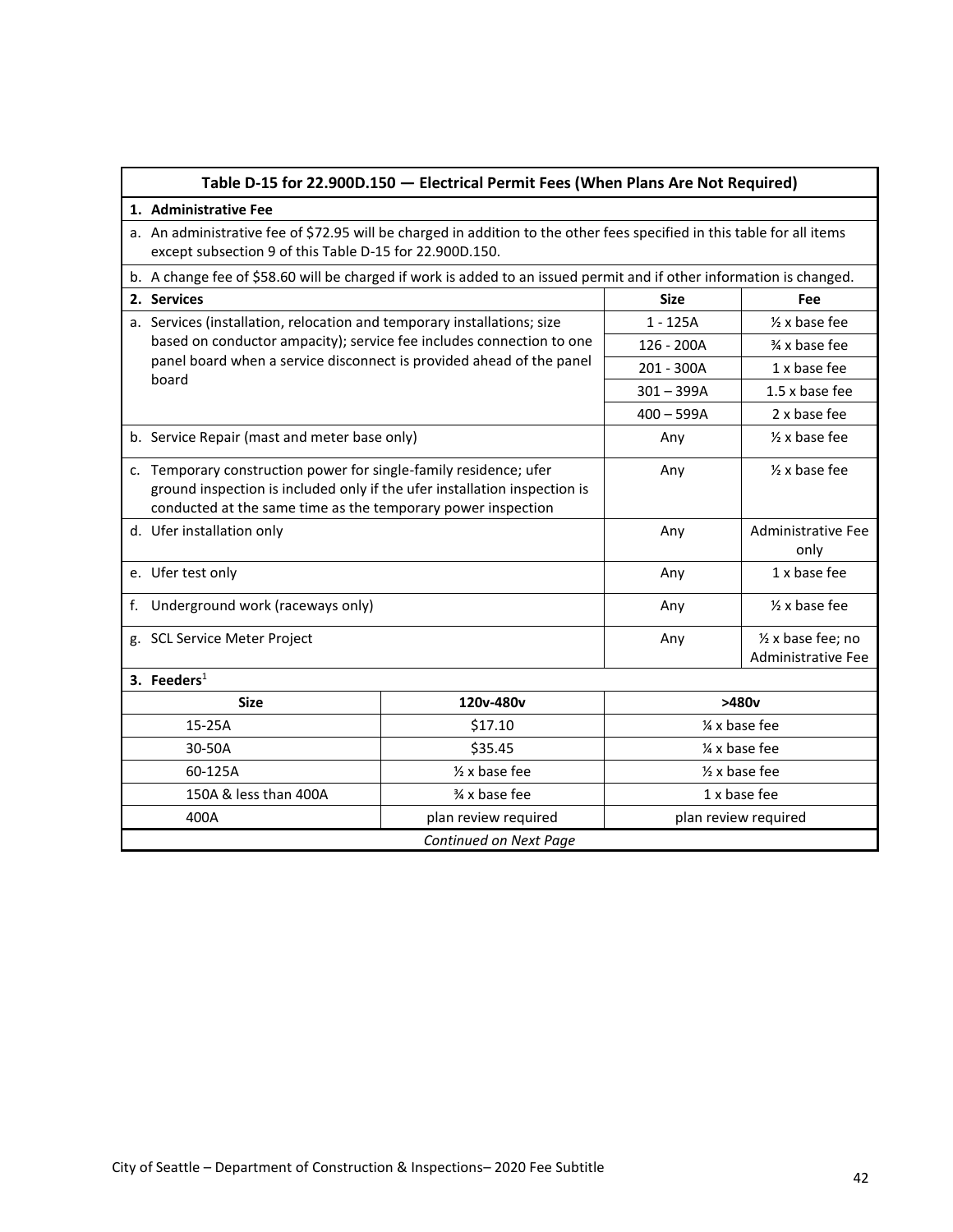| TABLE D-15 - Continued                                                             |                                  |  |  |  |
|------------------------------------------------------------------------------------|----------------------------------|--|--|--|
| 4. Connections, Devices and Branch Circuits <sup>2</sup>                           |                                  |  |  |  |
| a. Connections                                                                     | Fee                              |  |  |  |
| Light outlet, switches, dimmers, receptacles, luminaires, residential-type<br>fans | \$2.15 each                      |  |  |  |
| Track lighting or multi-outlet assembly                                            | \$2.15 for every 2 feet of track |  |  |  |
| <b>b. Devices and Branch Circuits</b>                                              | Fee                              |  |  |  |
| Non-electrical furnace                                                             | \$17.15 each                     |  |  |  |
| Dedicated appliances & utilization circuits (cord and plug or direct wired)        |                                  |  |  |  |
| (15-50A) Ranges, water heaters, etc.                                               | \$17.15 each                     |  |  |  |
| Floodlight <sup>3</sup>                                                            | \$7.80 each                      |  |  |  |
| Sign circuit (required for commercial spaces)                                      | \$44.20 each                     |  |  |  |
| 5. Transformer Installations <sup>4</sup>                                          | Fee                              |  |  |  |
| Up to 300 VA                                                                       | \$7.80                           |  |  |  |
| 300 VA to 6 KVA                                                                    | \$17.15                          |  |  |  |
| 7 KVA to 15 KVA                                                                    | \$52.50                          |  |  |  |
| 16 KVA to 45 KVA                                                                   | $\frac{1}{2}$ x base fee         |  |  |  |
| 46 KVA to 112.5 KVA                                                                | % x base fee                     |  |  |  |
| $\geq$ 113 KVA                                                                     | 1 x base fee                     |  |  |  |
| 6. Motor Installations                                                             | Fee                              |  |  |  |
| Up to 1/3 HP                                                                       | \$7.80                           |  |  |  |
| 1/3 HP to % HP                                                                     | \$17.15                          |  |  |  |
| 1 HP to 3 HP                                                                       | \$25.70                          |  |  |  |
| 4 HP to 5 HP                                                                       | \$33.40                          |  |  |  |
| 6 HP to 20 HP                                                                      | $\frac{1}{4}$ x base fee         |  |  |  |
| 21 HP to 50 HP                                                                     | $\frac{1}{2}$ x base fee         |  |  |  |
| $\geq 51$ HP                                                                       | % x base fee                     |  |  |  |
| 7. Electrical Furnaces and Heaters                                                 | Fee                              |  |  |  |
| Up to 2 KW                                                                         | \$7.80                           |  |  |  |
| 2 KW to 5 KW                                                                       | \$17.15                          |  |  |  |
| 6 KW to 15 KW                                                                      | \$22.10                          |  |  |  |
| 16 KW to 30 KW                                                                     | $\frac{1}{4}$ x base fee         |  |  |  |
| 31 KW to 100 KW                                                                    | $\frac{1}{2}$ x base fee         |  |  |  |
| ≥101 KW                                                                            | 3⁄4 x base fee                   |  |  |  |
| Continued on Next Page                                                             |                                  |  |  |  |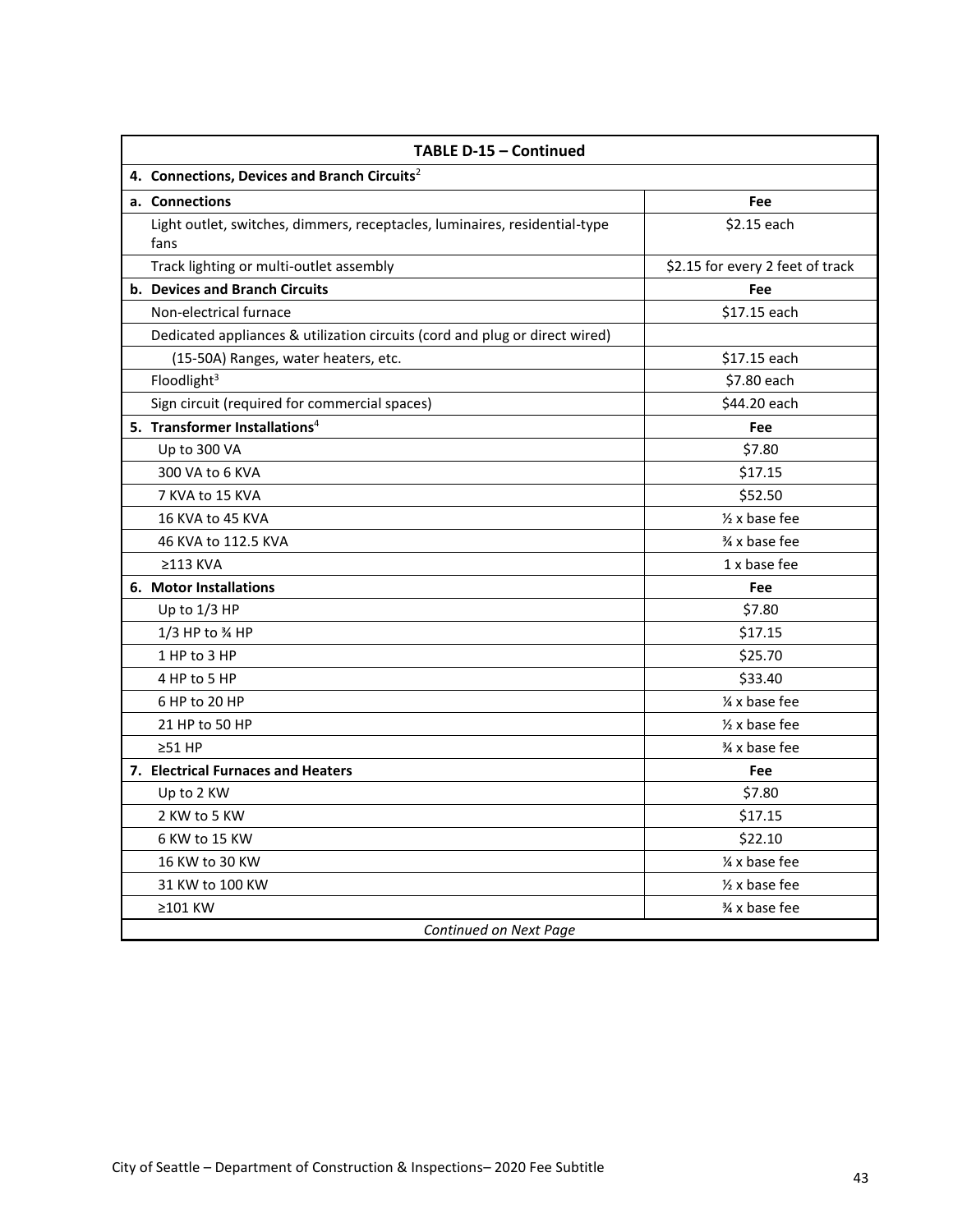| TABLE D-15 - Continued                                                                                                              |                                                                                         |                                                        |  |  |
|-------------------------------------------------------------------------------------------------------------------------------------|-----------------------------------------------------------------------------------------|--------------------------------------------------------|--|--|
| 8. Low-voltage and Communication Systems                                                                                            | Fee                                                                                     |                                                        |  |  |
| a. Low-voltage systems <sup>5</sup> - sound systems, security systems, fire alarms,<br>nurse call, industrial controls, and similar | Requires separate permit for each<br>system                                             |                                                        |  |  |
| Control unit                                                                                                                        |                                                                                         | \$13.35 each                                           |  |  |
| Device (activating, horn, alarm, etc.)                                                                                              |                                                                                         | \$2.15 each                                            |  |  |
| Control systems (>100 volts) shall be based on the feeder schedule.                                                                 |                                                                                         |                                                        |  |  |
| b. Communications systems $6$ – voice cable, data cable, coaxial cable, fiber<br>optics, and similar                                |                                                                                         | The maximum fee is \$512.75                            |  |  |
| Control unit                                                                                                                        |                                                                                         | \$13.35 each                                           |  |  |
| Outlet                                                                                                                              |                                                                                         | \$2.15 each                                            |  |  |
| 9. Special Events                                                                                                                   |                                                                                         |                                                        |  |  |
| a. Inspections occurring during normal business hours - Hourly at the SDCI hourly rate; minimum 1/2 hour                            |                                                                                         |                                                        |  |  |
| b. Inspections occurring outside normal business hours - Hourly at the SDCI hourly rate; minimum 11/2 hour                          |                                                                                         |                                                        |  |  |
| 10. Inspections for which no other fee is listed; including but not limited to<br><b>Conditional Work and "Get Started" permits</b> |                                                                                         | Fee                                                    |  |  |
| Each                                                                                                                                | Hourly at the SDCI hourly rate;<br>minimum 1/2 hour                                     |                                                        |  |  |
| 11. Renewable Energy Systems (photovoltaic, wind power generation, etc.)                                                            |                                                                                         | Fee                                                    |  |  |
| 0 KW to 7.7 KW                                                                                                                      |                                                                                         | % base fee                                             |  |  |
| > 7.7 KW to 26 KW                                                                                                                   |                                                                                         | 1 x base fee                                           |  |  |
| Over 26 KW                                                                                                                          |                                                                                         | Plan review required                                   |  |  |
| 12. Size overcurrent protection for Electrical Vehicle (EV) charging stations                                                       |                                                                                         |                                                        |  |  |
| Select fee for each charger to be<br>installed.                                                                                     | <b>Charging Station</b><br>Level 2A (120-240 V 1 Phase)<br>Level 2B (120-208 V 3 PHASE) | <b>Charging Station</b><br>Level 3 (277-480 V 3 PHASE) |  |  |
| 15 TO 25 AMP CHG STATION                                                                                                            | \$17.05                                                                                 | $\frac{1}{4}$ x base fee                               |  |  |
| 30 TO 50 AMP CHG STATION                                                                                                            | \$35.70                                                                                 | 1/ <sub>4</sub> x base fee                             |  |  |
| 60 TO 125 AMP CHG STATION                                                                                                           | $\frac{1}{2}$ x base fee                                                                | $\frac{1}{2}$ x base fee                               |  |  |
| 150 TO 225 AMP CHG STATION                                                                                                          | $\frac{3}{4}$ x base fee                                                                | 1 x base fee                                           |  |  |
| 250 TO 400 AMP CHG STATION                                                                                                          | requires plan review                                                                    | requires plan review                                   |  |  |
| OVER 450 AMP CHG STATION                                                                                                            | requires plan review                                                                    | requires plan review                                   |  |  |
|                                                                                                                                     | 13. Selective Coordination Study Review - SDCI hourly rate, 1 hour minimum              |                                                        |  |  |
| Continued on Next Page                                                                                                              |                                                                                         |                                                        |  |  |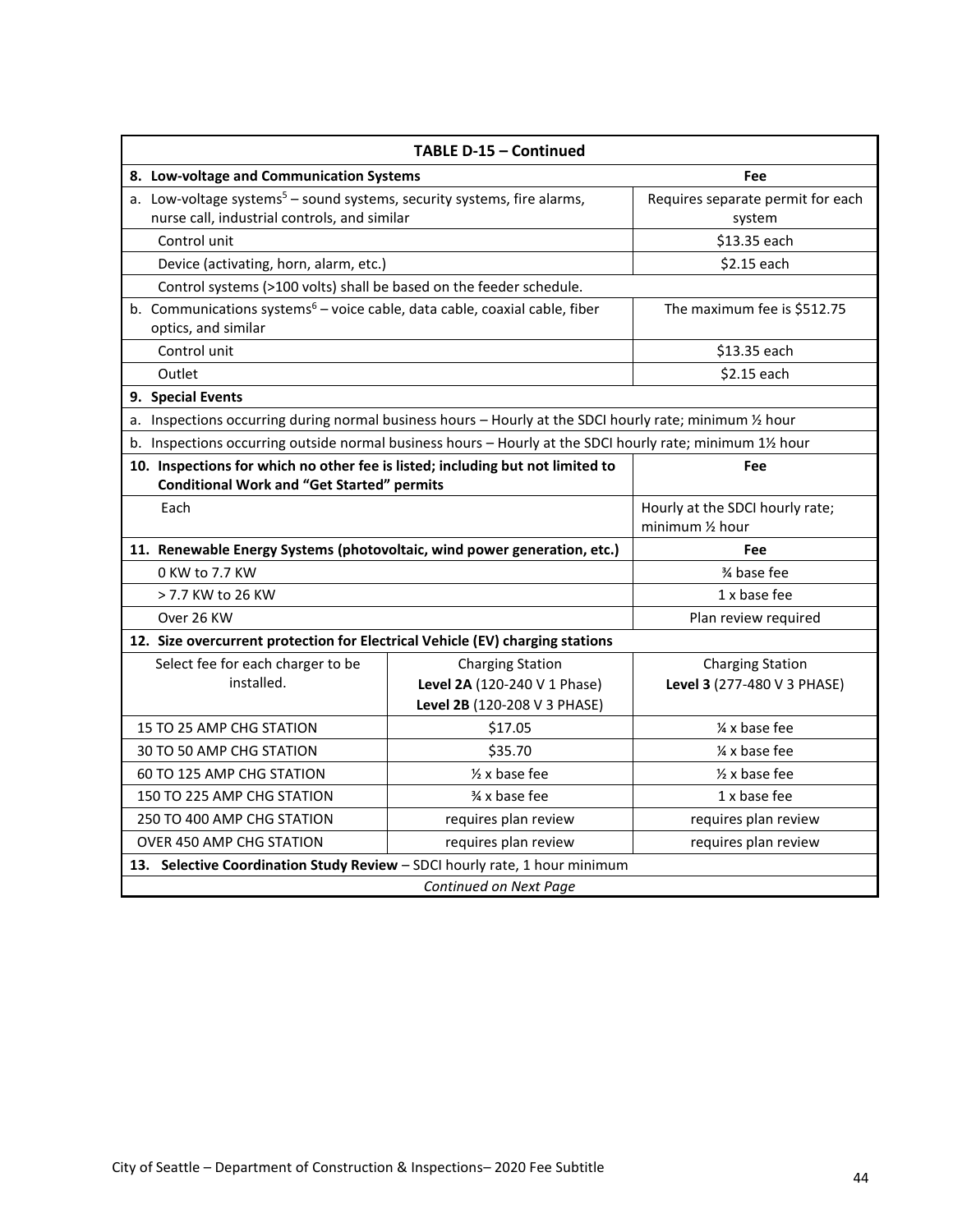### **TABLE D-15 – Continued**

### **Footnotes to Table D-15 for 22.900D.150**

- 1. Feeders will be charged only for (a) subpanels, (b) distribution panels, and (c) branch circuits of 60 amperes or over.
- 2. The residential light outlet fee includes the luminaire.
- 3. Outdoor area lighting (parking lots, streets, etc.). The floodlight fee is charged per luminaire.
- 4. The transformer fee includes the primary feeder and one secondary feeder up to and including the first panelboard or disconnect. Additional secondary panelboards or disconnecting means are charged at the appropriate feeder rate.
- 5. Low-voltage systems include, but are not limited to, systems listed in Chapter 7 of the Seattle Electrical Code. Exempt: Residential wireless security systems.
- 6. Communication systems include, but are not limited to, systems listed in Article 770 and Chapter 8 of the Seattle Electrical Code.

### <span id="page-44-0"></span>**22.900D.160 Sign, awning, and canopy permit fees**

A. Permanent signs. For permanent signs, a permit fee of \$153 shall be charged for the first 32 square feet or less of the total display area of the sign plus an additional charge for each 10 square feet or fraction thereof of total display area in excess of 32 square feet as shown in Table D-16 for 22.900D.160. A permit is required for all electric signs, and all signs exceeding 5 square feet in area that fall outside the allowances in Section 23.55.012.

<span id="page-44-1"></span>

| Table D-16 for 22.900D.160-Permanent Sign Fees |                                                      |                                                                                                    |  |
|------------------------------------------------|------------------------------------------------------|----------------------------------------------------------------------------------------------------|--|
| <b>Permanent Sign</b><br><b>Size</b>           | <b>Marginal Rate for</b><br><b>Additional Charge</b> | <b>Applied Fee</b>                                                                                 |  |
| 0 to 32 sq. ft.                                |                                                      | \$153 for the first 32 sq. ft. or fraction thereof                                                 |  |
| 32 to 100 sq. ft.                              | \$24.90                                              | \$153 for the first 32 sq. ft. plus \$24.90 per additional 10 sq. ft. or<br>fraction thereof       |  |
| 100 to 150 sq. ft.                             | \$27.45                                              | \$327.30 for the first 100 sq. ft. plus \$27.45 per additional 10 sq. ft. or<br>fraction thereof   |  |
| 150 to 200 sq. ft.                             | \$27.45                                              | \$464.55 for the first 150 sq. ft. plus \$27.45 per additional 10 sq. ft. or<br>fraction thereof   |  |
| 200 to 250 sq. ft.                             | \$30.30                                              | \$601.80 for the first 200 sq. ft. plus \$30.30 per additional 10 sq. ft. or<br>fraction thereof   |  |
| 250 to 300 sq. ft.                             | \$30.30                                              | \$753.30 for the first 250 sq. ft. plus \$30.30 per additional 10 sq. ft. or<br>fraction thereof   |  |
| 300 to 350 sq. ft.                             | \$33.50                                              | \$904.80 for the first 300 sq. ft. plus \$33.50 per additional 10 sq. ft. or<br>fraction thereof   |  |
| 350 to 400 sq. ft.                             | \$33.50                                              | \$1,072.30 for the first 350 sq. ft. plus \$33.50 per additional 10 sq. ft.<br>or fraction thereof |  |
| 400 to 450 sq. ft.                             | \$36.90                                              | \$1,239.80 for the first 400 sq. ft. plus \$36.90 per additional 10 sq. ft.<br>or fraction thereof |  |
| 450 to 500 sq. ft.                             | \$36.90                                              | \$1,424.30 for the first 450 sq. ft. plus \$36.90 per additional 10 sq. ft.<br>or fraction thereof |  |
| 500 to 550 sq. ft.                             | \$40.75                                              | \$1,608.80 for the first 500 sq. ft. plus \$40.75 per additional 10 sq. ft.<br>or fraction thereof |  |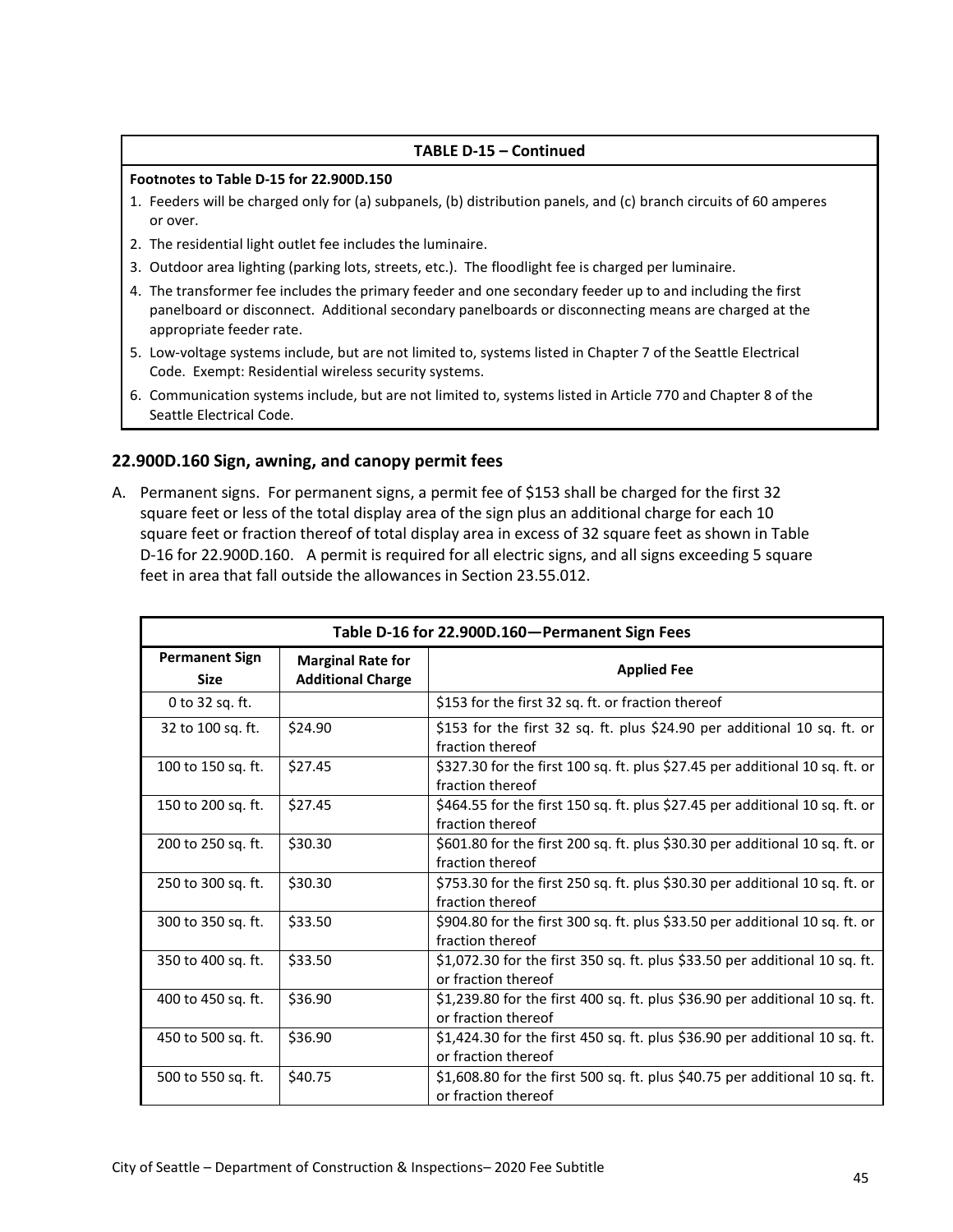| 550 to 600 sq. ft. | \$40.75 | \$1,812.55 for the first 550 sq. ft. plus \$40.75 per additional 10 sq. ft.<br>or fraction thereof |
|--------------------|---------|----------------------------------------------------------------------------------------------------|
| 600 to 650 sq. ft. | \$45    | \$2,016.30 for the first 600 sq. ft. plus \$45 per additional 10 sq. ft. or<br>fraction thereof    |
| 650 sq. ft. and up | \$49.65 | \$2,241.30 for the first 650 sq. ft. plus \$49.65 per additional 10 sq. ft.<br>or fraction thereof |

B. Directional Ground Signs

Directional ground signs between 5 and 7 square feet may be measured together and assessed a fee as if a single sign.

C. Sign area

For the purpose of this section, sign area shall be measured in accordance with Section 23.86.004 of the Land Use Code.

D. Wall signs

The maximum fee for signs painted on or otherwise applied directly to the building wall without a frame or mechanical fasteners is \$700.05.

E. Awnings and canopies

A separate permit fee is required for the installation of awnings and canopies. The fee assessed for the installation is based on the valuation of the awning or canopy and is 100 percent of the Development Fee Index as calculated according to Table D-1 for 22.900D.010. This fee is separate from the fee for any sign on the awning or canopy.

F. Signs on awnings and canopies

A permit fee separate from the awning permit fee is required for a sign installed or painted on an awning or canopy. Signs for separate business entities are assessed a separate fee whether or not on a separate awning or canopy. The subsequent addition of a sign for one business entity requires a separate permit.

G. Engineering review

If an application requires a structural and soils engineering review by the Department, a fee will be charged at the SDCI hourly rate in addition to the fees specified above in Section 22.900D.160. The fee to be charged shall be calculated using the SDCI hourly rate as specified in Section 22.900B.010 for the SDCI base fee and SDCI hourly rate.

H. Time of payment

Permit fees for signs, awnings and canopies shall be paid at the time of application.

I. Renewal and Reestablishment

The fee to renew or reestablish a sign, awning or canopy permit is 1/2 the base rate.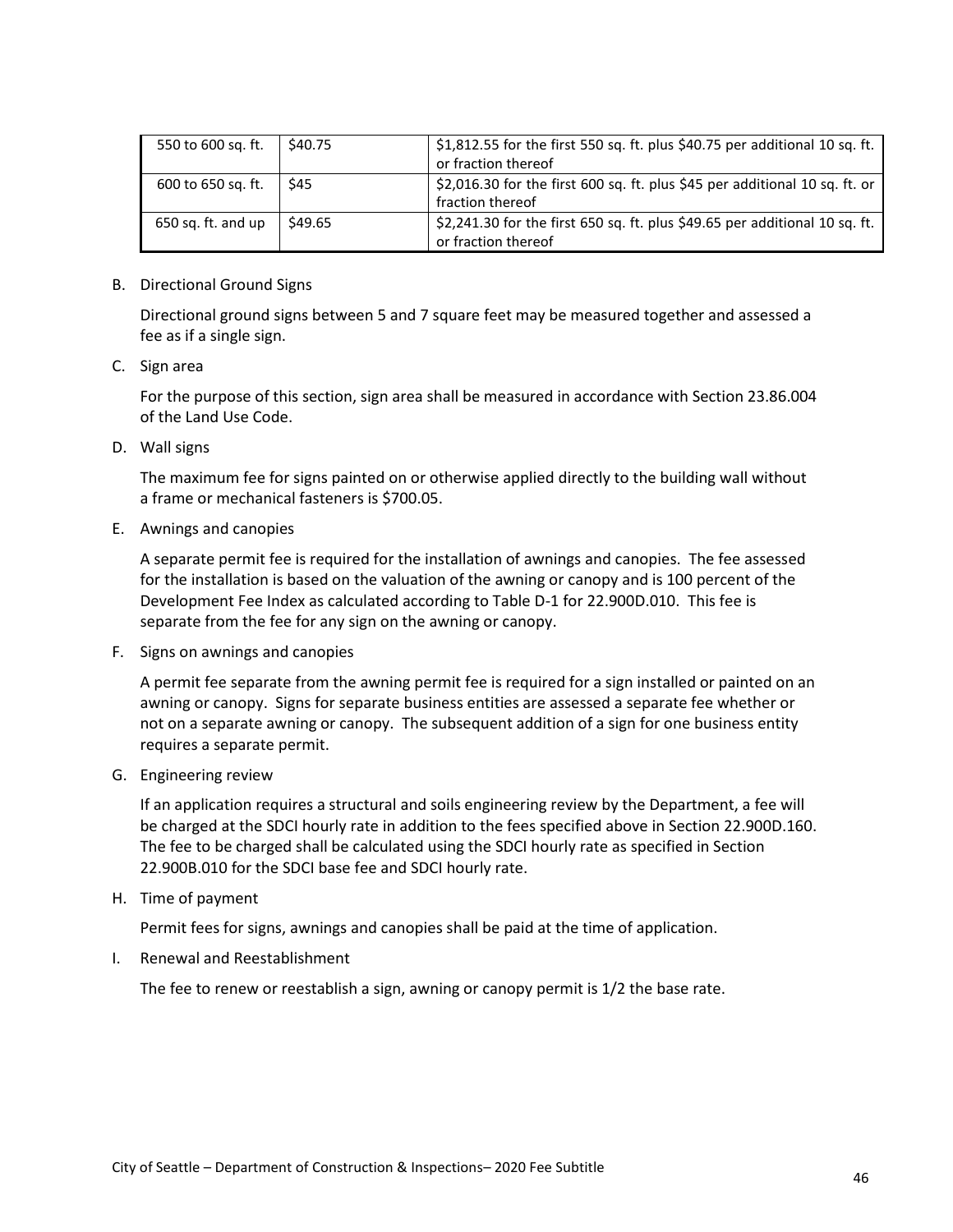# **CHAPTER 22.900E** ⎯ **FEES FOR CERTIFICATES AND REGISTRATIONS**

### <span id="page-46-1"></span><span id="page-46-0"></span>**22.900E.010 Off-premises advertising sign (billboard) registration fees**

A registration fee of two times the base rate shall be charged initially to establish and annually to renew each face of an off-premises advertising sign (billboard). The renewal fees are due on July 1 of each year.

### <span id="page-46-2"></span>**22.900E.020 Boiler and pressure vessel certificates of operation**

- A. The fee for certificates of operation for boilers and pressure vessels shall be charged in accordance with Table E-1 for 22.900E.020. Where the inspection is performed by the City, the certificate fee includes the certificate of operation, the inspection and one reinspection, if necessary.
- B. Fees for boiler and pressure vessels that are inspected by authorized insurance company inspectors are 50 percent of those set forth in Table E-1 for 22.900E.020, but the 50 percent rate shall not apply to the charges for controls and limit devices for automatic boilers specified in Table E-1 for 22.900E.020. No fee shall be less than the minimum fee.

<span id="page-46-3"></span>

| Table E-1 for 22.900E.020 - Fees for Certificates of Operation for Boilers and Pressure Vessels            |                                                                              |                                                                        |                                     |  |
|------------------------------------------------------------------------------------------------------------|------------------------------------------------------------------------------|------------------------------------------------------------------------|-------------------------------------|--|
| <b>Type of Installation</b>                                                                                |                                                                              |                                                                        |                                     |  |
| <b>Boilers</b>                                                                                             | <b>Heating By Combustion</b><br>Products Heating Surface (In<br>Square Feet) | <b>Heated By Electricity</b><br><b>Electric Power Input</b><br>(In KW) | Reinspection and<br>Certificate Fee |  |
|                                                                                                            | $0 - 250$                                                                    | $0 - 200$                                                              | \$150.75                            |  |
|                                                                                                            | 251-500                                                                      | 201-400                                                                | \$280.65                            |  |
|                                                                                                            | 501-750                                                                      | 401-600                                                                | \$412.75                            |  |
|                                                                                                            | 751-1,000                                                                    | 601-800                                                                | \$635.10                            |  |
|                                                                                                            | Over 1,000                                                                   | <b>Over 800</b>                                                        | \$784.75                            |  |
| Controls and limit devices for<br>automatic boilers (Charged in<br>addition to those fees listed<br>above) | Automatic boilers (input)<br>0-12,500,000 Btu<br>Over 12,500,000             |                                                                        | Annual<br>\$150.75<br>\$187.15      |  |
| Monitoring systems for automatic<br>boiler (Charged in addition to<br>those fees listed above)             |                                                                              |                                                                        | Annual<br>\$374.20                  |  |
| Unfired pressure vessels $1,2$                                                                             |                                                                              | <b>Rating Size</b>                                                     | Biennial                            |  |
|                                                                                                            |                                                                              | $0 - 15$                                                               | \$87.50                             |  |
|                                                                                                            |                                                                              | $16 - 30$                                                              | \$150.75                            |  |
|                                                                                                            |                                                                              | $31 - 50$                                                              | \$245.45                            |  |
|                                                                                                            |                                                                              | $51 - 100$                                                             | \$319.20                            |  |
|                                                                                                            |                                                                              | Over 100                                                               | \$470                               |  |
| Domestic water heaters located in Group A, E, or I Occupancy<br>Biennial \$57.25                           |                                                                              |                                                                        |                                     |  |
|                                                                                                            | Continued on Next Page                                                       |                                                                        |                                     |  |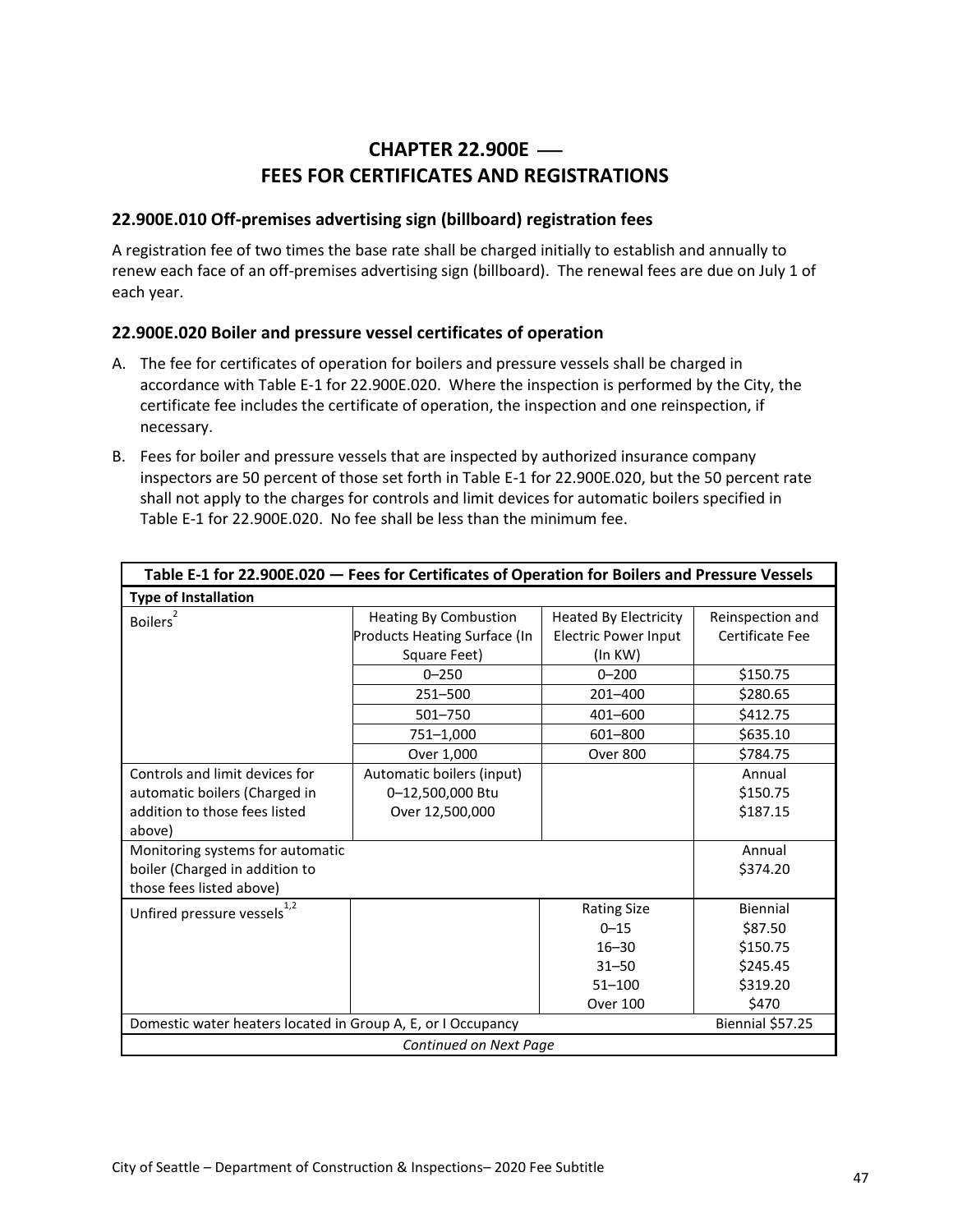### **TABLE E-1 – Continued**

#### **Footnotes to Table E-1 for 22.900E.020:**

- 1. Rating size is the product of the two greatest dimensions of the vessel: diameter X overall length for the cylindrical vessels; maximum width X maximum length for rectangular vessels.
- 2. Fees for low-pressure hot water supply boilers installed prior to January 1, 1989, consisting of tanks whose contents are heated by electric elements shall be charged at the same rates that apply to unfired vessels of the same size.

### <span id="page-47-0"></span>**22.900E.030 Fees for elevator certificates of inspection**

- A. Certificates of inspection for elevators will be issued upon acceptance inspection and for each subsequent annual reinspection after payment of the fee set in Table E-2 for 22.900E.030.
- B. The fee for renewal of a certificate of inspection to operate any conveyance is as set in Table E-2 for 22.900E.030.
- C. For purposes of assessing the fees set in Table E-2 for 22.900E.030, each separately-powered unit is considered a separate conveyance. Separate applications and permits are required for each conveyance. (See Seattle Building Code Section 3006.1.)

<span id="page-47-3"></span>

| Table E-2 for 22.900E.030 - Fees For Elevator Certificates Of Inspection |  |  |  |
|--------------------------------------------------------------------------|--|--|--|
| <b>Fee for Each Conveyance</b>                                           |  |  |  |
| \$212.40                                                                 |  |  |  |
| \$289.50 plus \$22.25 for each hoistway<br>opening in excess of two      |  |  |  |
| \$192.60                                                                 |  |  |  |
| \$192.60                                                                 |  |  |  |
| \$192.60                                                                 |  |  |  |
| \$289.50                                                                 |  |  |  |
| \$192.60                                                                 |  |  |  |
| \$192.60                                                                 |  |  |  |
| \$96.85                                                                  |  |  |  |
|                                                                          |  |  |  |

#### **Footnotes to Table E-2 for 22.900E.030:**

- 1. Elevators having a continuous hoistway wall of 100 feet or more without openings shall be charged a fee of \$470 plus \$21.65 for each hoistway opening in excess of two.
- 2. The fee for roped hydraulic elevators is the same as cable elevators.

### <span id="page-47-1"></span>**22.900E.040 Refrigeration systems annual operating permit fee**

The annual operating permit fee for any refrigeration system is charged at a fee of \$101 per piece of equipment to be inspected.

### <span id="page-47-2"></span>**22.900E.050 Boiler, refrigeration and gas piping licenses and examinations**

A. Fees for boiler, refrigeration and gas piping examination and annual license fees, payable in advance, shall be charged as set in Table E-4 for 22.900E.050.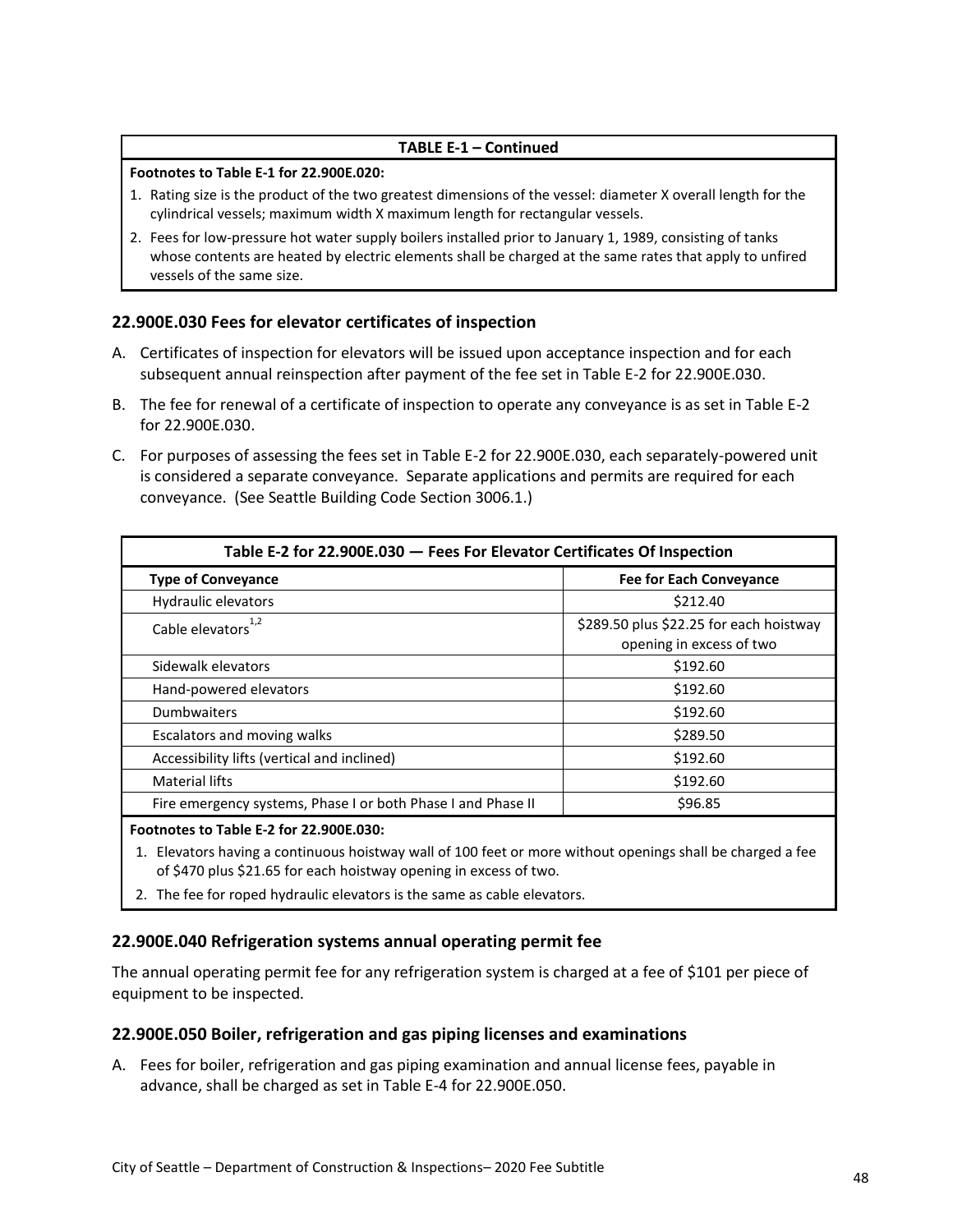B. If a license is issued that will expire in less than six months from the date of issuance, the fee is 1/2 the annual fee set in Table E-4 for 22.900E.050.

<span id="page-48-4"></span>

| Table E-4 for 22.900E.050 - Fees for Boiler, Refrigeration, and Gas Piping Licenses & Examinations |          |  |
|----------------------------------------------------------------------------------------------------|----------|--|
| License fees:                                                                                      |          |  |
| <b>Refrigeration Contractor</b>                                                                    |          |  |
| Class A                                                                                            | \$247.65 |  |
| Class B                                                                                            | \$247.65 |  |
| Class C                                                                                            | \$395.15 |  |
| Journeyman refrigeration mechanic                                                                  | \$110.05 |  |
| Refrigeration operating engineer                                                                   | \$110.05 |  |
| Steam engineers and boiler firemen (all grades)                                                    | \$110.05 |  |
| Boiler supervisor, all grades                                                                      | \$122.15 |  |
| Gas piping mechanic                                                                                | \$110.05 |  |
| \$49.55<br><b>Examination fees - all licenses</b>                                                  |          |  |

# <span id="page-48-0"></span>**22.900E.060 Registration of special inspectors**

- A. The fee for the initial examination of an applicant for registration as a registered special inspector, including the Special Inspector Certificate of Registration, shall be charged at the rate of 1.5 times the base fee.
- B. Special inspectors who wish to be registered for additional categories shall take an examination for each new category. The fee for each additional examination shall be charged at the rate of one times the base fee.
- C. The fee for renewal of a Special Inspector Certificate of Registration covering one or more types of inspection for which the registrant has been qualified is \$60.50.
- D. The fee for a special inspector to repeat an examination shall be charged at the rate of one times the base fee.

# <span id="page-48-1"></span>**22.900E.070 Certification of fabrication plants**

A fee of three times the base fee shall be charged for certification of an approved fabricator's manufacturing plant at the time of initial application for approval. The fee to renew an approved fabricator's manufacturing plant certification is 1.5 times the base fee.

### <span id="page-48-2"></span>**22.900E.080 Revisions to current special inspection authorizations**

When changes to the authorized special inspections or inspectors are requested, separate from a permit revision, a fee shall be charged for each additional change, after the first such change. The fee is 1/2 times the base fee for any changes that occur at one time for a single permit. All fees shall be paid prior to final Department approval of the special inspections.

# <span id="page-48-3"></span>**22.900E.090 Floating home registration fee**

A one-time fee shall be charged to the owner of each floating home that is allowed under subsection 23.60A.202.A in an amount equal to 0.5 times the SDCI base fee to recover the costs of the program for issuing registration numbers for floating homes established in subsection 23.60A.202.G.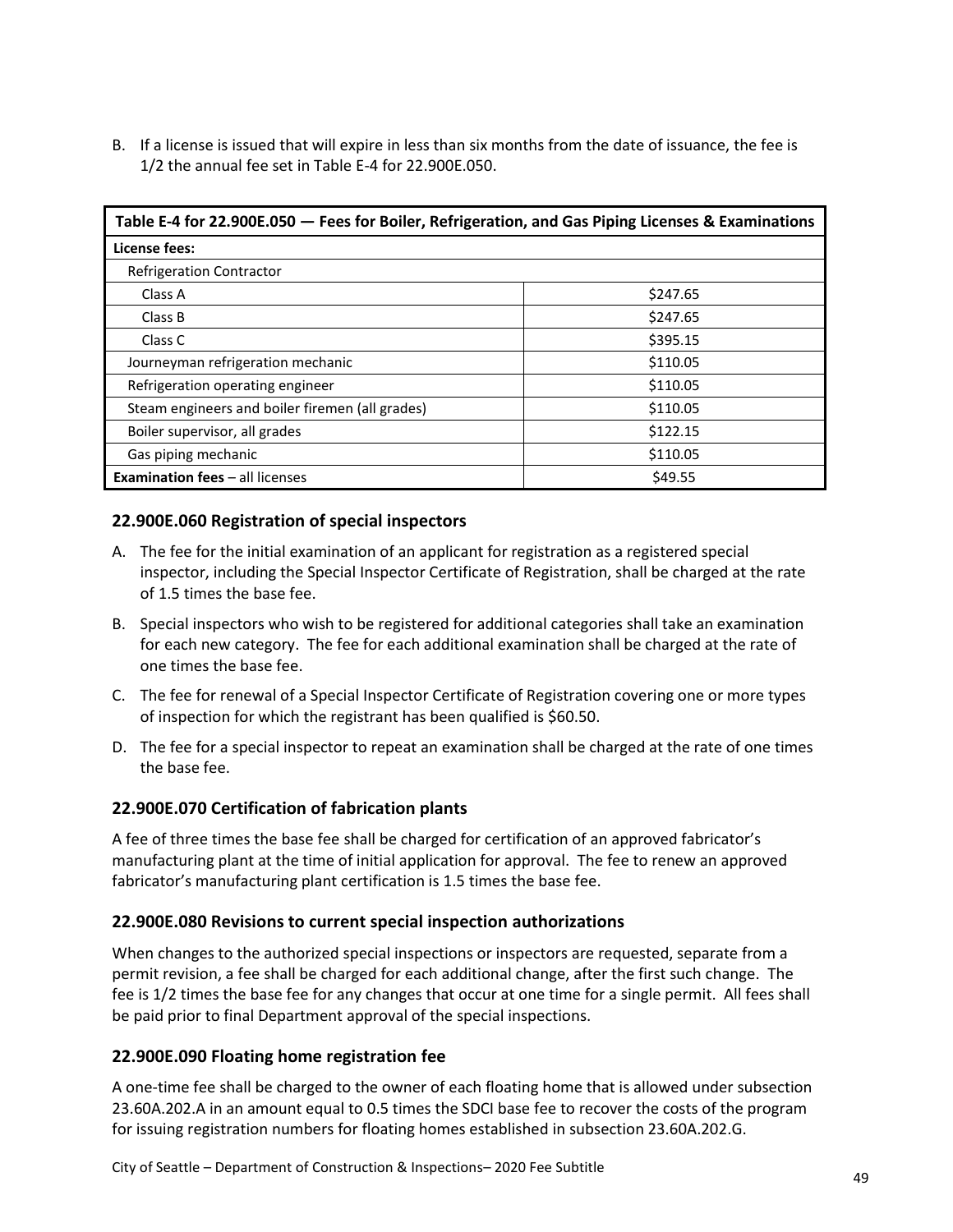# **CHAPTER 22.900F — COMPLIANCE AND OTHER INSPECTIONS**

### <span id="page-49-1"></span><span id="page-49-0"></span>**22.900F.010 Monitoring vacant buildings**

A. A reinspection fee shall be charged as set forth in Table F-1 for 22.900F.010 for reinspections of buildings closed pursuant to or in response to the requirements of the Housing and Building Maintenance Code. Building and premises shall be maintained in compliance with the standards of the Housing and Building Maintenance Code, Land Use Code, Solid Waste Code and Weeds and Vegetation Ordinance.

### **NOTE: Table F-1 below will take effect on June 1, 2019. The 2018 F-1 Table will be in effect from January 1, 2019 through May 31, 2019.**

<span id="page-49-3"></span>

| Table F-1 for 22.900F.010 - Monitoring Vacant Buildings                                  |          |  |  |
|------------------------------------------------------------------------------------------|----------|--|--|
| <b>Condition of Premises</b>                                                             | Fee      |  |  |
| Building is closed to entry and premises are in compliance with applicable<br>codes.     | \$271.85 |  |  |
| Building is closed to entry and premises are not in compliance with applicable<br>codes. | \$452.35 |  |  |
| Building is not closed to entry regardless of compliance with applicable codes.          | \$542.60 |  |  |

B. The Department shall send a bill to the taxpayer and/or owner of record of each property inspected.

### <span id="page-49-2"></span>**22.900F.020 Noise fees**

- A. Certain construction and land use proposals require noise survey reviews. Project review shall be charged according to Table F-2 for 22.900F.020. Any hourly fees owed shall be paid prior to the publication of a decision on the application and prior to issuance of the permit. Accrued hours, actual charges and fees paid shall be reconciled and all outstanding balances shall be due and payable on demand. In cases where no published decision is required, hourly fees owed shall be paid prior to issuance of the permit, or issuance of a letter.
- B. Noise Variances.
	- 1. Applications for noise variances shall be charged according to Table F-2 for 22.900F.020, except for applications for temporary noise variances as components of a master filming permit issued pursuant to Section 15.35.010 which shall be charged as part of the single fee for the master filming permit.
	- 2. In addition to the amounts specified in Table F-2 for 22.900F.020, applicants shall reimburse the Department for actual costs associated with review of the application.
	- 3. The fee for renewal of noise variances is the same as for new applications.
	- 4. Fees for noise variances are not refundable.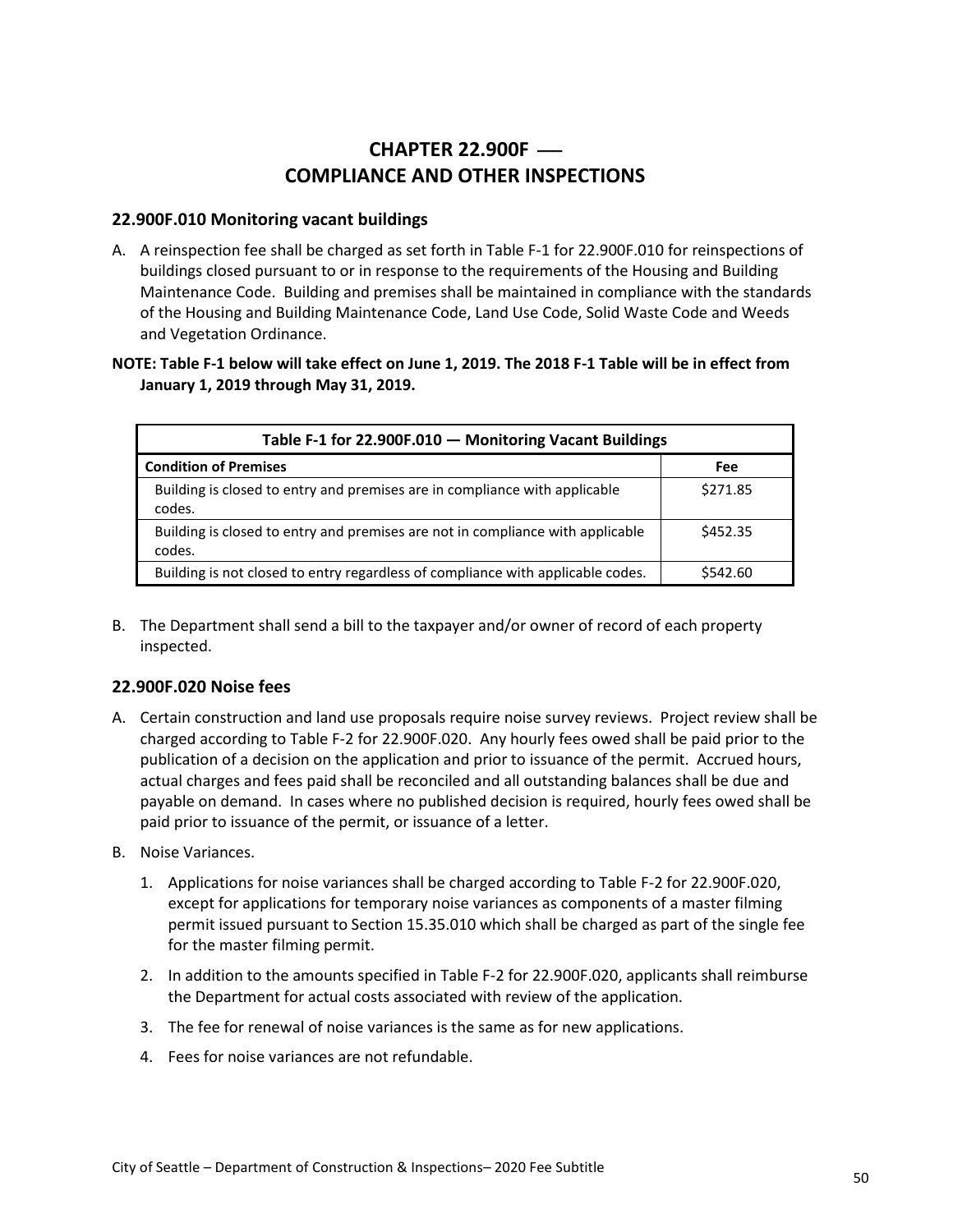<span id="page-50-3"></span>

| Table F-2 for 22.900F.020 - Noise Fees                                                              |                             |                           |                                            |                                                                                                                 |
|-----------------------------------------------------------------------------------------------------|-----------------------------|---------------------------|--------------------------------------------|-----------------------------------------------------------------------------------------------------------------|
| <b>Type</b>                                                                                         | Permit<br><b>Fee</b>        | Land Use<br><b>Review</b> | <b>Other Project</b><br><b>Hourly Fees</b> | Inspection and<br><b>Enforcement</b>                                                                            |
|                                                                                                     |                             |                           |                                            |                                                                                                                 |
| Temporary noise variance (No)<br>separate fee when issued as<br>part of a master filming<br>permit) | SDCI base<br>fee $\times$ 1 | None                      | None                                       | 1/2 the number of<br>days of the<br>permitted Night<br><b>Time Noise</b><br>Variance x 1/4 the<br>SDCI base fee |
| Economic, Technical, or Major<br>Public Project variance                                            | SDCI base<br>fee $\times$ 1 | Land Use hourly<br>rate   | SDCI hourly rate $-$<br>2 hour minimum     | SDCI hourly rate $-2$<br>hour minimum $1$                                                                       |
| Noise survey reviews,<br>inspections and monitoring<br>on Land Use and Construction<br>permits      | <b>None</b>                 | None                      | SDCI hourly rate $-$<br>0.5 hour minimum   | None                                                                                                            |
| Footnote to Table F-2 for 22.900F.020:                                                              |                             |                           |                                            |                                                                                                                 |

1. Inspection and Enforcement Minimum fee shall be paid at the time of Permit Issuance, any hourly fees beyond the minimum shall be paid prior to permit Final or Occupancy.

# <span id="page-50-0"></span>**22.900F.030 Research and inspection on notices of violation**

The fee to conduct research to issue a certificate to clear the title records of a property cited with a Notice of Violation shall be charged at the rate of 1/2 times the base fee. If an inspection in the field is also performed an additional fee at the rate of one times the base fee shall be charged.

# <span id="page-50-1"></span>**22.900F.040 Advisory Housing and Building Maintenance Code and condominium conversion inspection**

- A. The fee for advisory inspections requested pursuant to the Housing and Building Maintenance Code or inspections required by the Condominium Conversion Ordinance and the Cooperative Conversion Ordinance shall be charged at the rate of 2.5 times the base fee for inspecting a building and one housing unit plus a charge at the rate of 0.75 times the base fee for inspecting each additional housing unit in the same building. No additional fee shall be charged for one follow-up inspection, if requested.
- B. Additional reinspections requested or required after the first reinspection shall be charged a fee at the rate of one times the base fee for each building and one housing unit plus 0.25 times the base fee for each additional housing unit in the same building.

# <span id="page-50-2"></span>**22.900F.050 Floating residence verifications**

- A. A one-time fee shall be charged to the owner of each house barge that is allowed under subsection 23.60A.204.B in an amount equal to 0.33 times the SDCI base fee to recover the costs of the program for issuing verification numbers for house barges established in subsection 23.60A.204.B.
- B. A one-time fee shall be charged to the owner of each floating on-water residence (FOWR) that is allowable under subsection 23.60A.203.B in an amount equal to 0.5 times the SDCI base fee to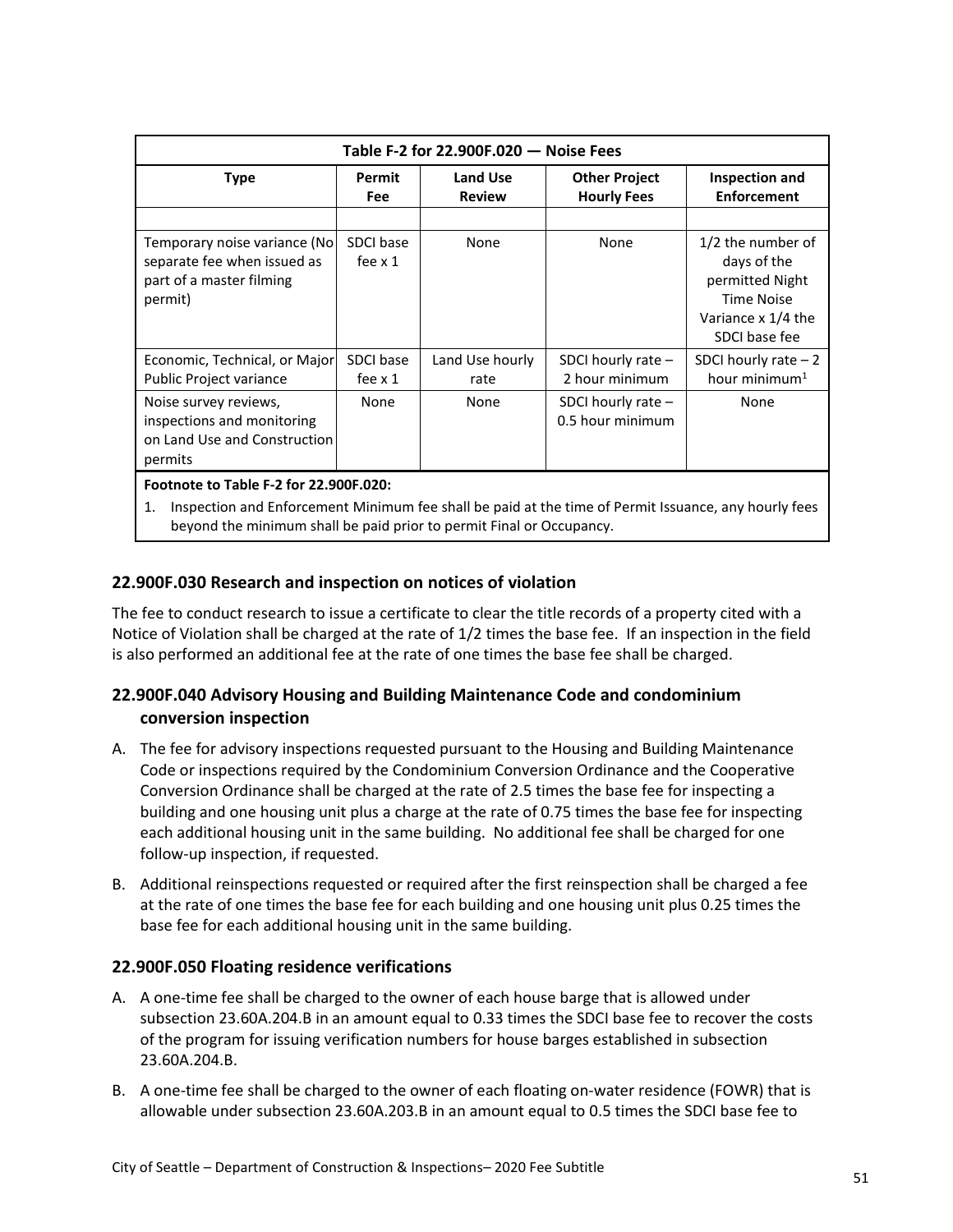recover the costs of the program for issuing verification numbers for floating on-water residences established in subsection 23.60A.203.D.

C. A one-time fee shall be charged to the owner of each vessel containing a dwelling unit (VDU) that is allowed under subsection 23.60A.214.D in an amount equal to 0.5 times the SDCI base to recover the costs of the program for issuing verification numbers for vessels containing a dwelling unit established in subsection 23.60A.214.D and one times the Land Use Review Fee per hour of review when land use review time is required to establish such use.

### <span id="page-51-0"></span>**22.900F.060 Housing and Building Maintenance Code Variance**

The fee to conduct research, inspections and review of associated variance decisions requested pursuant to Section 22.206.217 of the Housing and Building Maintenance Code is two times the SDCI base fee.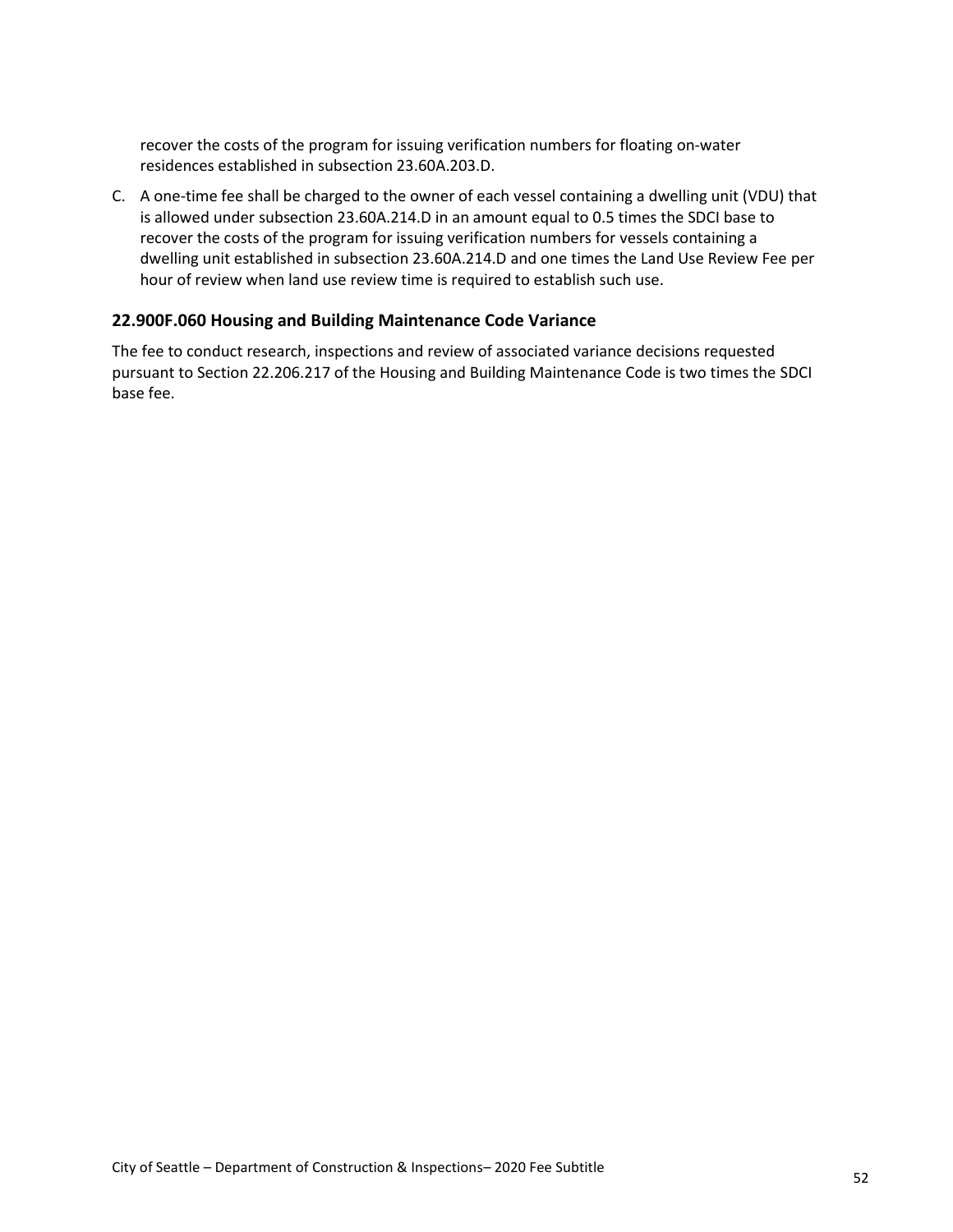# **CHAPTER 22.900G** ⎯ **FEES COLLECTED FOR OTHER DEPARTMENTS**

### <span id="page-52-1"></span><span id="page-52-0"></span>**22.900G.010 Fees for Department of Neighborhoods review**

The following fees shall be collected by the Director of the Department of Neighborhoods and deposited in the General Fund unless otherwise specified.

A. Certificate of Approval Fees

There is a charge for a certificate of approval as required by all applicable ordinances for the construction or alteration of property in a designated special review district, Landmark, Landmark District, or historic district of \$25 for construction costs of \$1,500 or less, plus \$10 for each additional \$5,000 of construction costs up to a maximum fee of \$20,000 except that the maximum fee for a certificate of approval shall be \$4,000 if for construction or alteration involving: a structure and retaining some portion of that structure; or a new or existing structure including housing financed, in whole or in part, by public funding; or a new or existing structure that elects the MHA performance option 8 according to Sections 23.58B.050 or 23.58C.050. If an applicant applies for a certificate of approval for the preliminary design of a project and later applies for a certificate of approval for a subsequent phase or phases of the same project, a fee shall only be charged for the first application. There is an additional charge of \$25 for a certificate of use approval in the Pioneer Square Preservation District, the Pike Place Market Historical District and the International Special Review District.

B. Special Valuation Program for Historic Properties

There is a charge of \$250 for review by the Seattle Landmarks Preservation Board of applications for special tax valuation for historic properties pursuant to the Historic Property Act (RCW Chapter 84.26). A fee for Board review of proposed alterations to historic properties shall be charged according to the schedule of fees set forth in subsection 22.900G.010. A (Certificate of Approval Fees).

C. Public School Citizen Advisory Committee Fees

There is a charge of \$100 an hour for convening and staffing School Use Citizen Advisory Committees and School Departure Citizen Advisory Committees.

D. Major Institution Citizen Advisory Committee Fees

The fee for convening and staffing of Citizen Advisory Committees for the routine annual review of approved master plans and/or the review of master plan amendments is \$100 an hour. The fee for convening and staffing of Citizen Advisory Committees for new master plans and for amendments to master plans is \$100 an hour.

E. Environmental (SEPA) review of projects

Review of referrals pursuant to subsections 25.05.675.H.2.c and 25.05.675.H.2.d. by the City Historic Preservation Officer is charged at \$288 an hour.

F. Landmark reviews

Review of a building, site or object's eligibility as a Seattle landmark pursuant to section 25.05.800.B or upon request is charged at \$288 an hour.

G. Requests for reviewing character structure TDP sending sites in the Pike/Pine Conservation Overlay District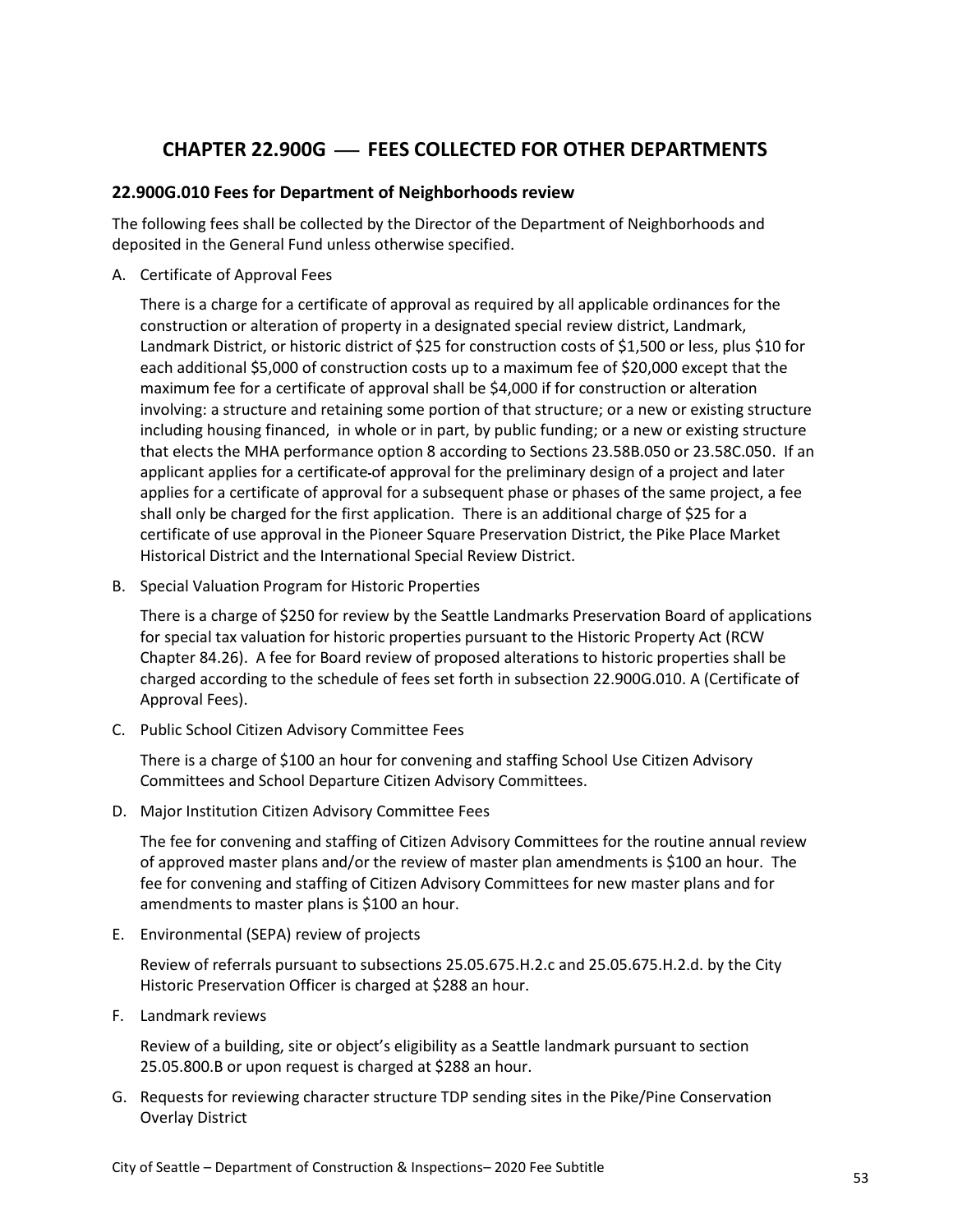The Department of Neighborhoods' hourly review fee is \$288 an hour for determining whether a character structure may, if requested by a property owner, be added to the list of character structures in the Seattle Department of Construction and Inspections Director's Rule promulgated according to Section 23.73.005.

# <span id="page-53-0"></span>**22.900G.015 Fees for review by the Office of Housing**

A. An applicant for a Master Use Permit, or for the first building permit that includes the structural frame for the structure if no Master Use Permit is required, where the application includes a proposal to provide or make a financial contribution for affordable housing or low-income housing through the transfer of development rights or transfer of development potential, or as a condition of incentives, or to mitigate housing impacts according to Section 23.34.004, Section 23.49.012, Section 23.49.014, Section 23.49.015, Section 23.49.181, Section 23.54.015, Chapter 23.58A, Chapter 23.58B, Chapter 23.58C, or Section 23.75.085 shall pay a fee with application for the permit in the amount of \$550 to the Office of Housing for review of the application.

### <span id="page-53-1"></span>**22.900G.020 Fees for review by the Seattle Department of Transportation**

The fees for Seattle Department of Transportation Review (subsections 22.900A.040.B and 22.900A.040.C and Section 15.04.074) shall be collected by the Department for transfer to the Department of Transportation, or may be collected directly by the Seattle Department of Transportation. The fees are for review and inspection services associated with the following:

- 1. School Use and School Development Advisory Committee;
- 2. Major Institution Master Plans;
- 3. Development (MUP) review;
- 4. Pre-development submittal conferences and coordination;
- 5. Traffic impact analysis; and
- 6. Shoring and Excavation.

### <span id="page-53-2"></span>**22.900G.030 Fees for review by Public Health – Seattle & King County**

- A. Fees for fuel gas piping shall be collected by the Director of Public Health. The gas piping installation fee is calculated according to Table G-2 for 22.900G.030. A minimum of \$140 is nonrefundable.
- B. The fee shall not apply to the installation of any domestic hot-water heaters or any other domestic gas-fired appliance connected to a plumbing system whenever such appliance or heater is included in a plumbing installation for which a basic plumbing permit has been issued.
- C. A reinspection fee for fuel gas piping of \$130 may be assessed for each inspection when such portion of work for which inspection is called is not complete or when corrections called for are not made. This is not to be interpreted as requiring inspection fees the first time a job is rejected for failure to comply with the requirements of this Code, but as controlling the practice of calling for inspection or reinspection.

Reinspection fees may be assessed when the permit is not properly posted on the work site, the work to be inspected is not under test, and for failure to make required corrections. To obtain a reinspection the applicant shall file an application therefore in writing upon a form furnished for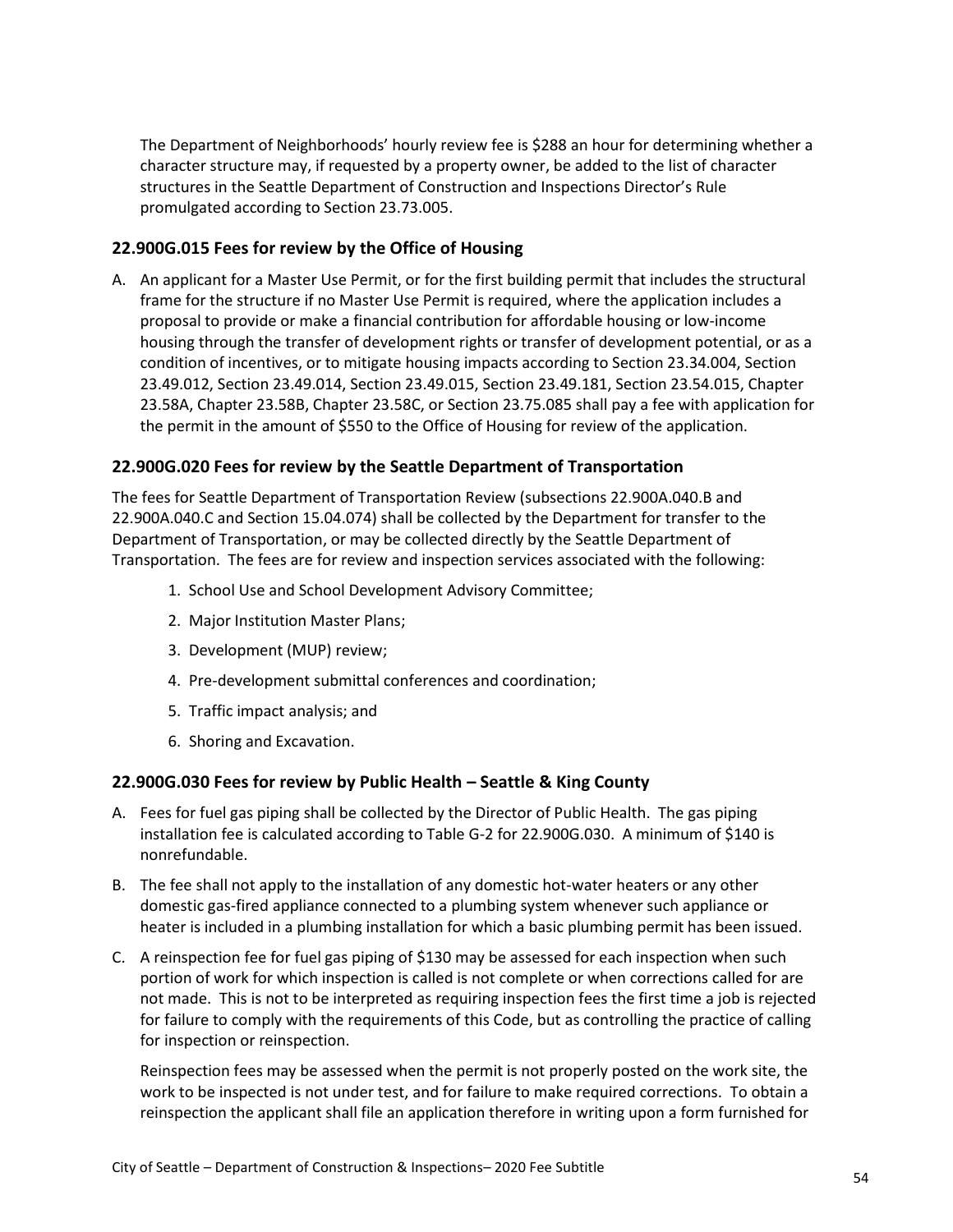that purpose, and pay the reinspection fee in accordance with this code. In instances in which reinspection fees have been assessed, no additional inspection of the work will be performed until the required fees have been paid.

<span id="page-54-5"></span>

| Table G-2 for 22.900G.030 - Gas Piping Installation Fee |                      |  |
|---------------------------------------------------------|----------------------|--|
| # of Outlets                                            | <b>Fee</b>           |  |
| $1 - 4$                                                 | \$140                |  |
| $5-6$                                                   | \$175                |  |
| 7-9                                                     | \$210                |  |
| 10                                                      | \$245                |  |
| $11$ on                                                 | $$245 + $10/$ outlet |  |

### <span id="page-54-0"></span>**22.900G.040 Fees for review by the Office of Arts and Culture**

The fee for services furnished by the Seattle Office of Arts and Culture is \$50 per hour. The minimum charge is \$200.

### <span id="page-54-1"></span>**22.900G.050 Presubmittal conferences for other departments**

The Department is authorized to collect fees for Seattle Public Utilities, Seattle Department of Transportation, Department of Parks and Recreation, Seattle Fire Department, Seattle City Light and Seattle-King County Department of Public Health for presubmittal conferences and presubmittal coordination. The amount to be charged by each department shall be set by the department.

### <span id="page-54-2"></span>**22.900G.060 Fees for review by the Seattle Fire Department**

The fees for Fire Department Plan Review (Section 22.900A.040.C) shall be collected by the Department for transfer to the Seattle Fire Department.

### <span id="page-54-3"></span>**22.900G.070 Fees for review by the Department of Parks and Recreation**

The fees for Department of Parks and Recreation Plan Review (subsection 22.900A.040.C) shall be collected by the Department for transfer to the Department of Parks and Recreation.

#### <span id="page-54-4"></span>**22.900G.080 Design Commission fees**

[Editor's Note: This code language has been moved to SMC 3.58.090.]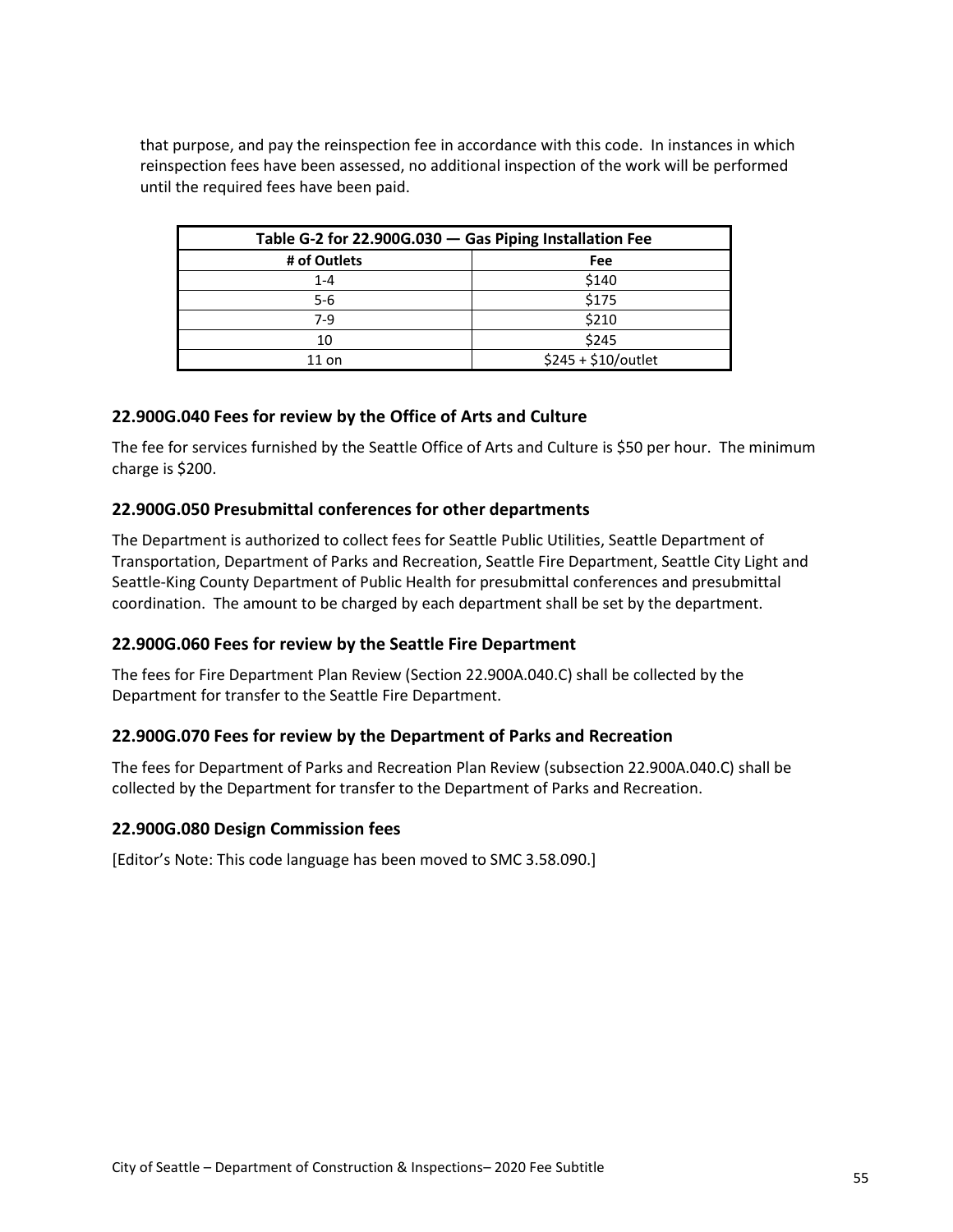# <span id="page-55-0"></span>**CHAPTER 22.900H** ⎯ **RENTAL REGISTRATION AND INSPECTION ORDINANCE PROGRAM FEES**

### <span id="page-55-1"></span>**22.900H.010 Purpose**

This Chapter 22.900H contains fees for the Rental Registration and Inspection Ordinance program required by Chapter 22.214.

### <span id="page-55-2"></span>**22.900H.020 Rental housing registration and renewal fee**

The fee for registering a property containing rental housing units shall be \$70 for the first rental housing unit plus an additional fee of \$15 for each additional rental unit. The fee shall be payable at the time the registration application is received by the Department. The fee for renewing a rental housing registration is the same as the rental housing registration fee and is payable at the time the renewal application is received by the Department.

### <span id="page-55-3"></span>**22.900H.030 Rental housing registration and renewal late fee**

The fee for registering a property containing rental housing units late or renewing a rental housing registration late shall be \$30 for registrations or renewals postmarked or received by the Department after the registration deadline. This late fee shall be in addition to the registration fee or renewal fee and any applicable penalties provided for in Chapter 22.214.

### <span id="page-55-4"></span>**22.900H.040 Rental housing registration reinstatement fee**

The fee for reinstating a revoked rental housing registration is \$300 and is payable at the time of reinstatement.

### <span id="page-55-5"></span>**22.900H.050 Private qualified rental housing inspector training and registration fees**

The fee for private qualified rental housing inspector training is \$200 and is payable in advance of the training. The fee for registering as a private qualified rental housing inspector is \$250 and is payable at the time of registration.

# <span id="page-55-6"></span>**22.900H.060 Rental housing unit inspection fees if the Department serves as a qualified rental housing inspector**

The fee for the Department to serve as a qualified rental housing inspector to perform a rental housing unit inspection for a property and one housing unit is \$175. The fee for the Department to inspect each additional housing unit on the same property is \$35. The inspection fee is paid in advance of the inspection. The Department shall not charge for additional re-inspections for each unit the Department initially inspected to confirm that repairs required to pass the rental housing unit inspection and obtain a certificate of compliance have been completed.

### <span id="page-55-7"></span>**22.900H.070 Late inspection submittal fee**

The fee for a rental housing inspection certificate of compliance, as required in 22.214.050.F, that is completed and submitted to the Department after the due date provided by the Department is \$30. This late fee is in addition to any other required fee and any applicable penalties provided for in Chapter 22.214.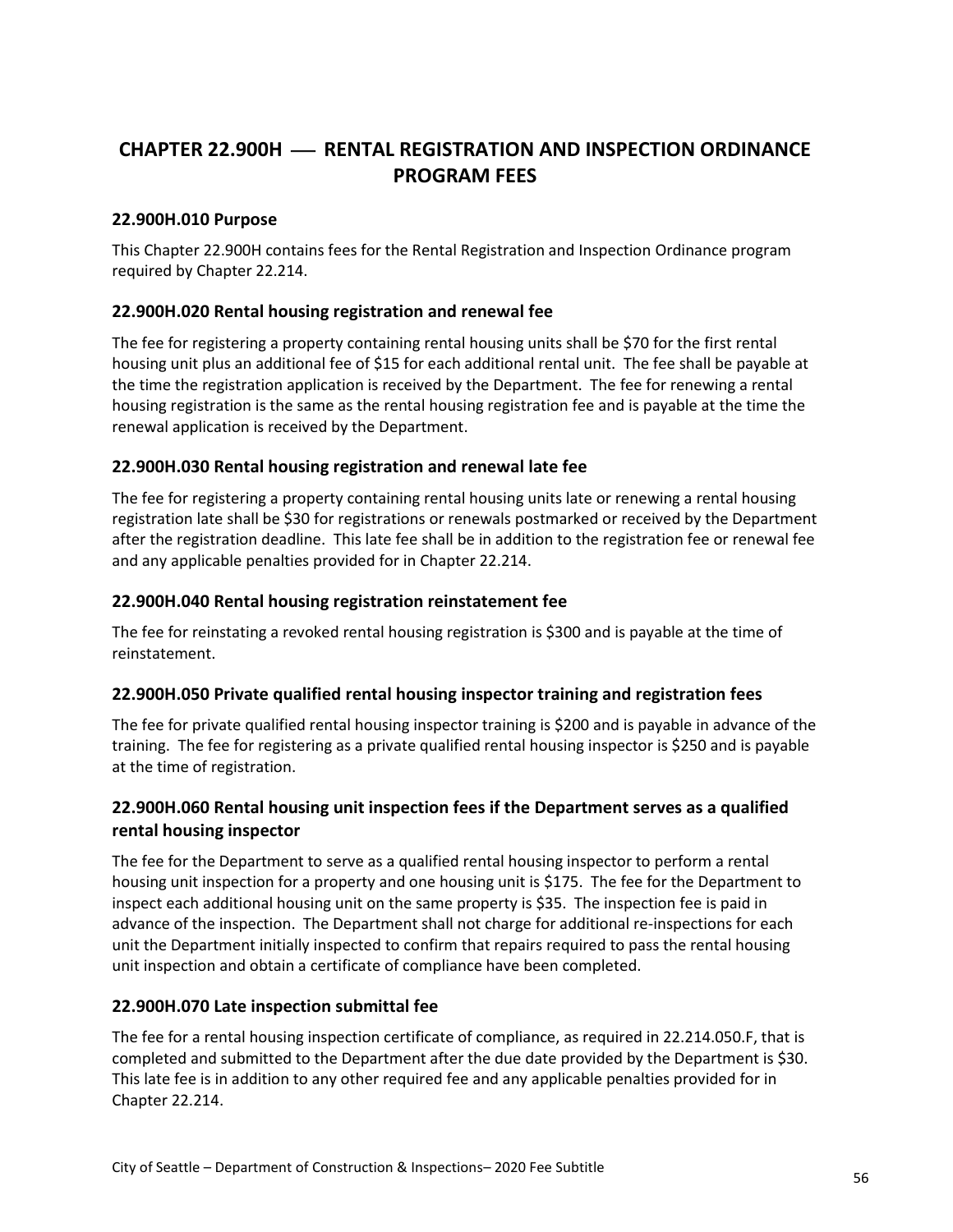# <span id="page-56-0"></span>**22.900H.080 Private inspection submittal processing fee**

The fee for receiving and processing a rental housing inspection certificate of compliance submitted by a private qualified rental housing inspector is \$40.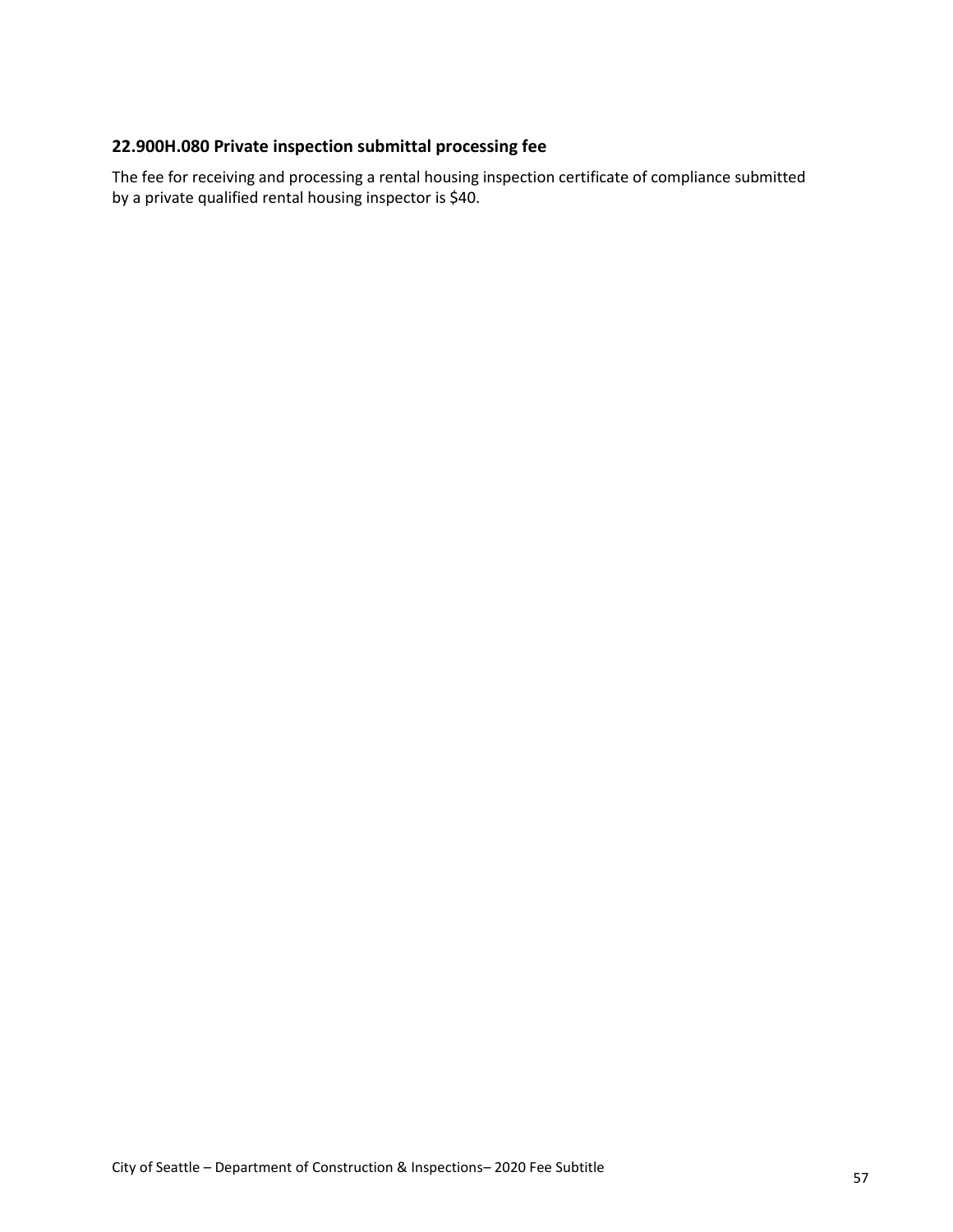# **INDEX**

| administrative conditional use (ACU)  17 |  |
|------------------------------------------|--|
|                                          |  |
|                                          |  |
| blanket permit                           |  |
|                                          |  |
|                                          |  |
| boiler                                   |  |
| certificate of operation 47              |  |
| exams and license 48                     |  |
| installation and alteration  33          |  |
| building valuation data  21              |  |
| Certificate of Occupancy 28              |  |
|                                          |  |
| concrete mix design approval 29          |  |
| conditional uses                         |  |
|                                          |  |
| Condominium Conversion Ordinance 51      |  |
| Cooperative Conversion Ordinance  51     |  |
|                                          |  |
| correction penalty                       |  |
|                                          |  |
|                                          |  |
|                                          |  |
|                                          |  |
| Department of Neighborhoods 7, 14, 53    |  |
|                                          |  |
|                                          |  |
|                                          |  |
| determination of value 21                |  |
| DETERMINED BY VALUE 24                   |  |
|                                          |  |
| drainage See site review                 |  |
| early design guidance  18                |  |
|                                          |  |
| <b>ECA</b>                               |  |
| administrative conditional use  17       |  |
|                                          |  |
|                                          |  |
| small project waiver  27                 |  |
| third party review  36                   |  |
| tree and vegetation restoration  19      |  |
|                                          |  |
| ECA land use reviews  18                 |  |
| electrical permit fees  39               |  |
|                                          |  |
| elevator                                 |  |
| certificate of inspection 48             |  |
| environmental review (SEPA)  17          |  |

| Environmentally Critical Areas  See ECA |  |
|-----------------------------------------|--|
| escalators See 22.900D.140              |  |
| establishing use for the record  18, 26 |  |
| excavation See site review              |  |
|                                         |  |
| expert witness testimony fee 11         |  |
|                                         |  |
| factory-built structures  25            |  |
| financially responsible party  6        |  |
|                                         |  |
|                                         |  |
|                                         |  |
|                                         |  |
|                                         |  |
|                                         |  |
|                                         |  |
|                                         |  |
|                                         |  |
| grading See site review                 |  |
| land use approval fees by type  17      |  |
| land use code interpretations  18       |  |
| Land Use Information Bulletin  19       |  |
|                                         |  |
| Land Use Review Hourly Rate  11         |  |
| lot boundary adjustment  18             |  |
|                                         |  |
| major phased development 18             |  |
| mechanical equipments/systems31         |  |
|                                         |  |
|                                         |  |
| missed appointments fee 11              |  |
| moved buildings See relocation          |  |
| noise                                   |  |
|                                         |  |
|                                         |  |
|                                         |  |
|                                         |  |
|                                         |  |
|                                         |  |
|                                         |  |
|                                         |  |
| parks - development fee  22             |  |
| Parks and Recreation  8, 55             |  |
|                                         |  |
| penalties for violations9, 10           |  |
|                                         |  |
| development permit22                    |  |
|                                         |  |

City of Seattle – Department of Construction & Inspections– 2020 Fee Subtitle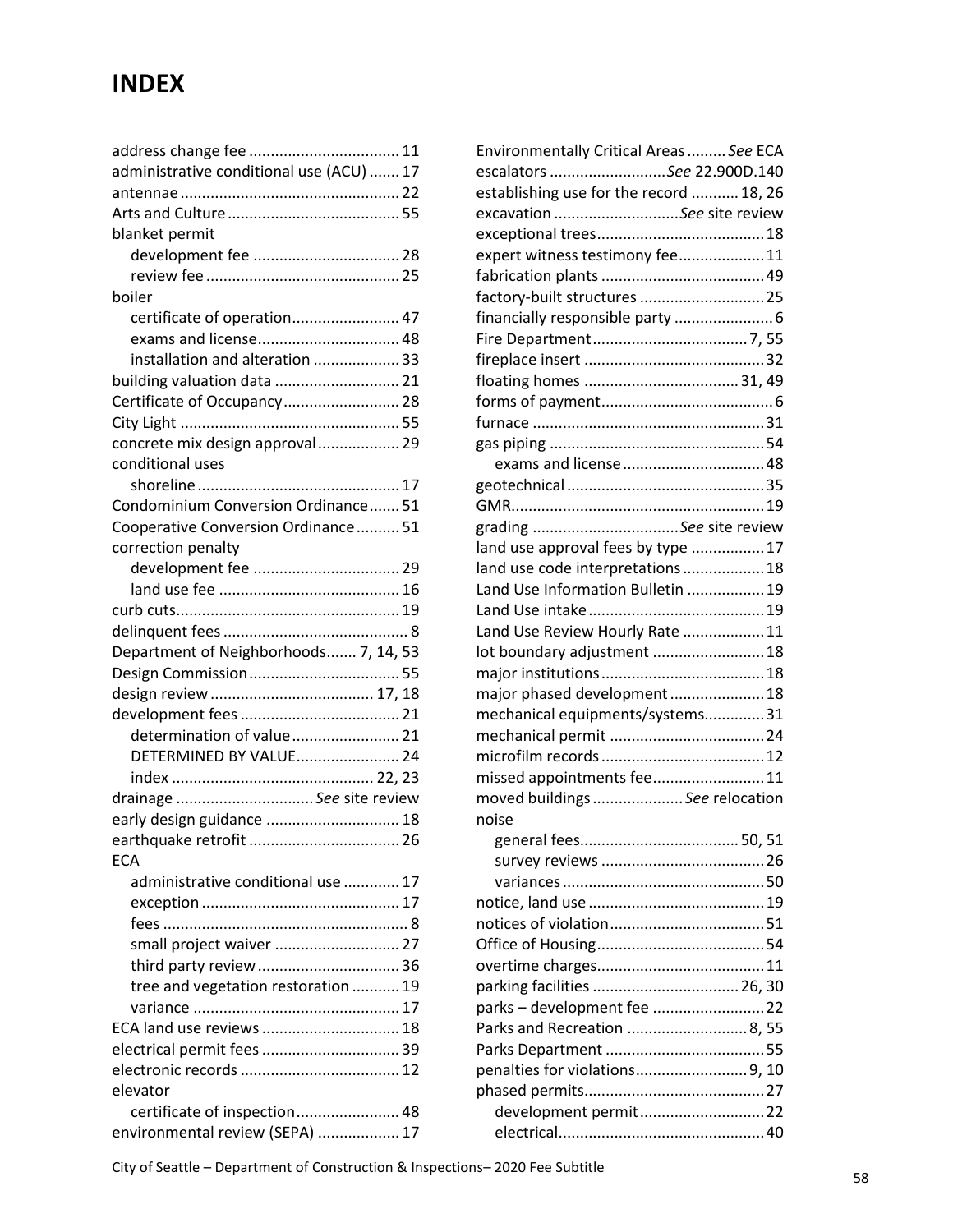# **INDEX**

| shoring and/or excavating 22                 |  |
|----------------------------------------------|--|
|                                              |  |
| playgrounds - development fee  22            |  |
| pre-application building conference 29       |  |
| pre-application conference                   |  |
|                                              |  |
| pressure vessels See boilers                 |  |
| Presubmittal conference 55                   |  |
| public benefit feature  18                   |  |
| Public Health Department  7, 14, 54, 55      |  |
|                                              |  |
|                                              |  |
|                                              |  |
|                                              |  |
| reestablishment                              |  |
|                                              |  |
|                                              |  |
| refrigeration                                |  |
| exams and license 48                         |  |
| refunds                                      |  |
|                                              |  |
|                                              |  |
| reinspection                                 |  |
|                                              |  |
|                                              |  |
|                                              |  |
| renewal                                      |  |
|                                              |  |
|                                              |  |
|                                              |  |
|                                              |  |
|                                              |  |
| signs, awnings, canopies 46                  |  |
| special inspector registration  49           |  |
| rental housing private inspector fees 56     |  |
| rental housing registration and renewal fees |  |
|                                              |  |
| revisions                                    |  |
| amendments 13, 21, 31, 40                    |  |
|                                              |  |
|                                              |  |
| land use other than shoreline  19            |  |
|                                              |  |

| school use advisory committee 19        |  |
|-----------------------------------------|--|
| SDCI base and hourly fees 11            |  |
|                                         |  |
| Seattle Fire Department 14, 55          |  |
| Seattle Public Utilities  7, 14, 55     |  |
| Seattle Transportation See SDOT         |  |
|                                         |  |
| shoreline exemptions 19                 |  |
|                                         |  |
| shoring and/or excavation               |  |
|                                         |  |
| third party review  36                  |  |
| special accommodation  19               |  |
|                                         |  |
| special inspection                      |  |
|                                         |  |
| registration of inspectors 49           |  |
| special investigation fee 12            |  |
|                                         |  |
|                                         |  |
| streamlined design review17             |  |
| street improvement exceptions 19        |  |
| structural building overhangs  19       |  |
|                                         |  |
| subject to field inspection (STFI)24    |  |
|                                         |  |
| temporary permits                       |  |
|                                         |  |
|                                         |  |
|                                         |  |
|                                         |  |
|                                         |  |
|                                         |  |
|                                         |  |
| unreinforced masonry buildings 26       |  |
|                                         |  |
| variance master use permit  17          |  |
| variances                               |  |
| Housing / Building Maintenance Code .52 |  |
|                                         |  |
|                                         |  |
|                                         |  |
|                                         |  |